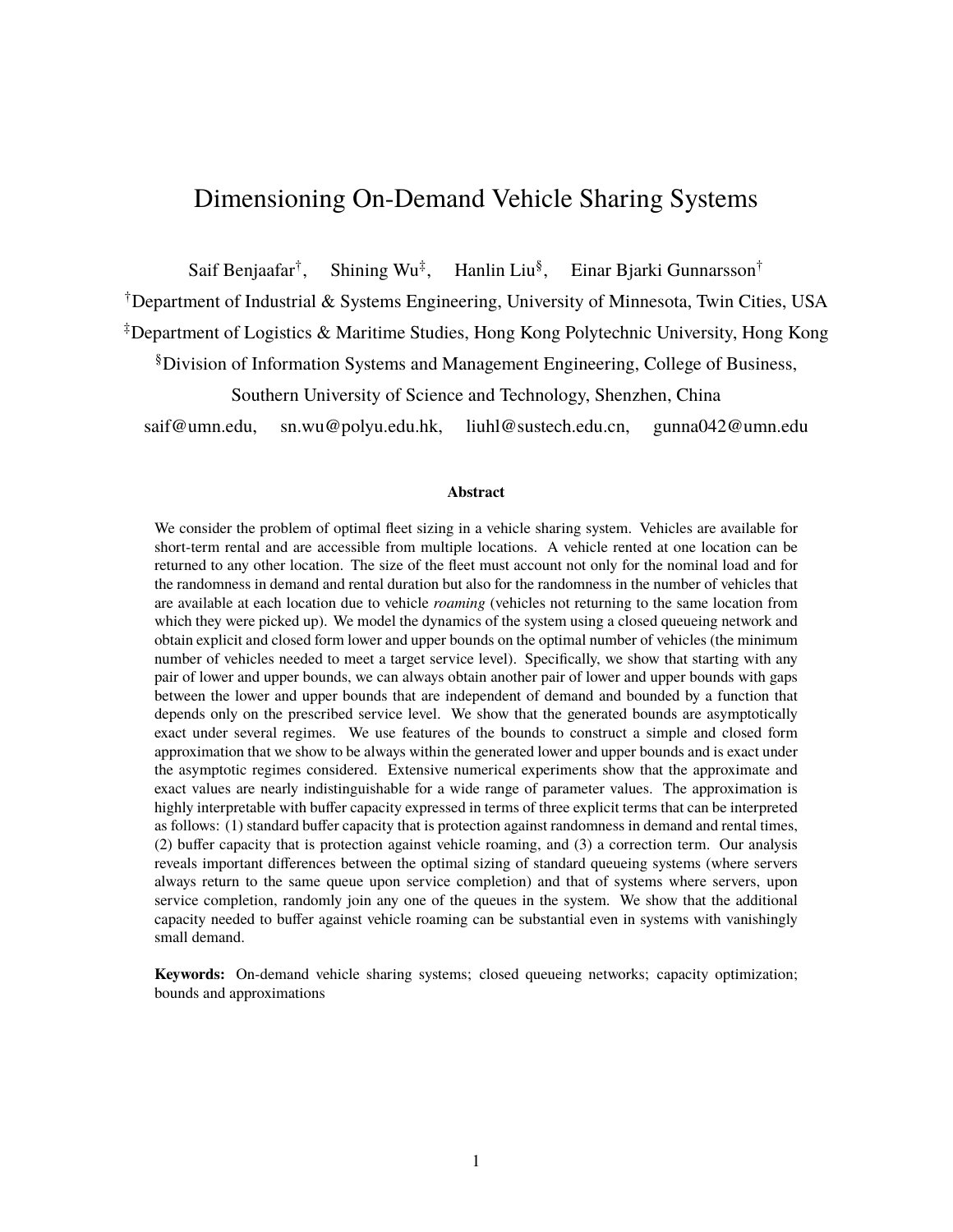### **1 Introduction**

We consider a vehicle sharing system with a fixed number of vehicles distributed across multiple locations. The vehicles are available for short term rental and are accessible from any location and can be returned to any other location. In other words, the system allows for *one-way* trips, as opposed to one that requires *round trips* in which a vehicle picked up at a location always returns to the same location. Demand at each location is random and assumed to arise continuously over time according to a Poisson process. Rental duration is also random and dependent on the origin and destination of the trip and so are the locations at which vehicles are returned at the end of the trip.

Vehicle sharing systems with features similar to the ones described above are increasingly common and include one-way car, bike, and scooter sharing systems. Features that are common to these systems include *on-demand access* (vehicles are accessed without prior reservation and without requiring customers to divulge trip duration or destination), *multi-locations* (vehicles can be accessed at multiple locations that are spatially distributed), and *one-way service* (vehicles can be dropped off at locations that are different from those at which they were picked up). These features, along with the associated randomness in demand, rental duration, and returns, make the design (e.g., the scale and scope of these systems) and operation (e.g., dynamic vehicle allocation) of these systems challenging in some cases.

In this paper, we address the problem of how to optimally dimension a vehicle sharing system with the above features. Specifically, for the class of vehicle sharing systems we consider, we are interested in determining the minimum number of vehicles that can guarantee a specified service level, where the service level refers to a threshold on the probability that a customer who seeks to rent a vehicle at a location would find one available (the problem can also be viewed as one of minimizing the number of vehicles subject to a service level constraint).

We model the dynamics of a vehicle sharing system using a closed queueing network (where the items moving through the network correspond to vehicles) with two types of queues: pick-up queues modeled as single server queues and corresponding to locations and transit queues modeled as infinite server queues and corresponding to vehicles in transit. We first consider *balanced* systems (systems where each location is as popular an origin as it is a destination). Using mean value analysis, we show how it is possible to obtain a recursive relationship between the service level of a system with *K* vehicles and the service level of a system with  $K - 1$  vehicles. This recursive relationship (and its analogue for unbalanced systems) can be used to efficiently compute the optimal number of vehicles (i.e., the minimum number of vehicles that meets the service level constraint).

We use this recursive relationship to obtain explicit and closed form lower and upper bounds on the optimal number of vehicles. Specifically, we show that starting with any pair of lower and upper bounds, we can always obtain another pair of lower and upper bounds. In the case where the procedure is initialized with a particular (and well specified) pair of bounds, the bounds can be made tighter with additional iterations. In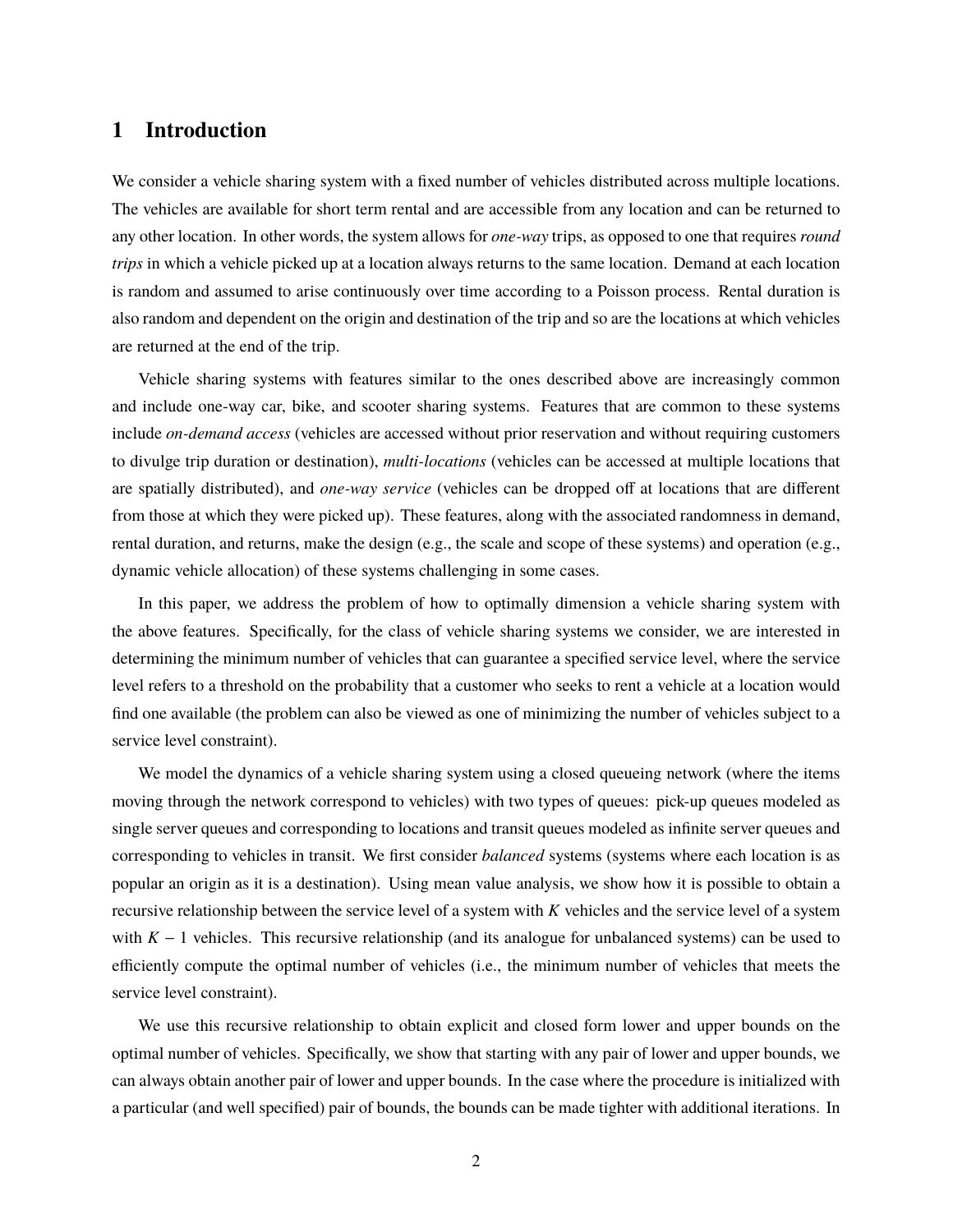all cases, we show that the gap between the lower and upper bounds is finite and bounded by  $\frac{1}{1-\alpha}$ , where  $\alpha$  is the service level (note that the bound on the gap is independent of the number of locations and the demand level).

We show that the bounds generated using our procedure are exact (i.e., converge to the exact value of the optimal number of vehicles) under several asymptotic regimes, including when the demand approaches 0 or infinity, the number of locations approaches infinity, and the service level approaches 1. We use features of the bounds to construct a simple and closed form approximation that we show to be always within the generated lower and upper bounds and is exact under the asymptotic regimes considered. Extensive numerical experiments show that the approximate and exact values for the optimal number of vehicles are nearly indistinguishable for a wide range of parameter values<sup>[1](#page-0-0)</sup>.

The approximation reveals the following important insights into factors that affect the optimal number of vehicles, or optimal capacity.

- Optimal capacity can be expressed as the sum of two terms: nominal load (number of vehicles needed to handle the induced load on the system) and buffer capacity.
- Buffer capacity consists of three terms that can be interpreted as follows: *standard* buffer capacity that is protection against randomness in demand and service (rental) times, buffer capacity that is protection against vehicle *roaming* (vehicles not returning to the same location from which they were originally and the resulting randomness in the service capacity available at each location), and a correction term. We attribute the second term to vehicle roaming since it reduces to zero when vehicles do not roam (i.e., return to the same location upon trip completion). Because this additional capacity can also buffer against randomness from other sources, the overall need for buffer capacity diminishes and there is a need for the correction term.
- The buffer capacity we attribute to protection against vehicle roaming is given by  $(N-1)\frac{\alpha}{1-\alpha}$ , which is increasing in the number of locations N and the service level  $\alpha$ . This buffer capacity is independent of the demand level in contrast to the standard buffer capacity which increases with demand, as higher demand translates into a higher load.
- The fact that the term  $(N-1)\frac{\alpha}{1-\alpha}$  is independent of demand means that even for vanishingly small demand (or service times), buffer capacity can still be substantial.
- The above insights reveal fundamental differences between queueing systems where "servers" (i.e., the resources involved in fulfilling the demand from customers) always return to the same queue upon completing service and queueing systems where servers roam (i.e, systems where, upon completing

<sup>1</sup>Our results apply to the important special case of a system with a single location, which corresponds to the widely studied Erlang loss system. We show that our approximation, specialized to this case, performs well against approximations from the literature.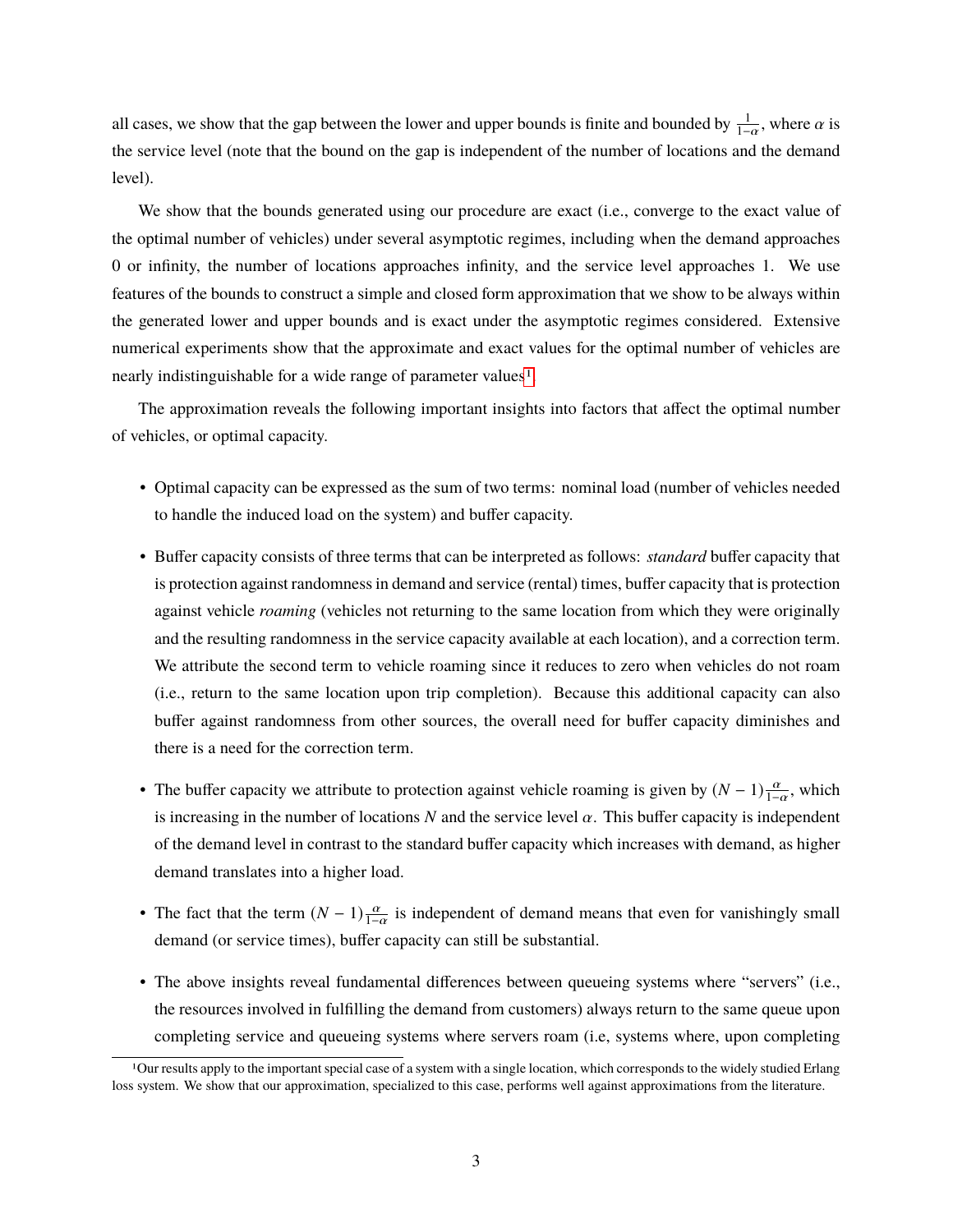service, a server may join another queue), with the additional capacity resulting from vehicle roaming being substantial.

We extend our analysis to unbalanced systems (i.e., systems where some locations are more popular as a destination than they are as an origin, or vice-versa). We discuss how an unbalanced system can be balanced via vehicle repositioning and show how our results for balanced systems, including the approximation for the optimal number of vehicles, can be adapted for unbalanced systems under repositioning.

The results in the paper highlight the fact that one-way vehicle sharing systems (and more generally queueing systems where servers may roam) may be substantially more expensive to operate than systems that require round trips. This implies that the economic viability of the one-way model crucially depends on the additional revenue a service provider expects from the increased convenience of one-way service.

The rest of the paper is organized as follows. In Section [2,](#page-3-0) we review related literature. In Section [3,](#page-5-0) we describe the model. In Section [4,](#page-9-0) we describe our procedure for generating bounds. In Section [5,](#page-12-0) we describe the asymptotic results and the approximation. In Section [6,](#page-17-0) we draw managerial insights. In Section [7,](#page-20-0) we discuss the case of unbalanced systems. In Section [8,](#page-22-0) we offer concluding comments.

#### <span id="page-3-0"></span>**2 Related Literature**

Although the literature on the design, planning, and operation of on-demand vehicle sharing systems is extensive and growing (see for example recent reviews in [Freund et al.](#page-24-0) [\(2019\)](#page-24-0), [He et al.](#page-24-1) [\(2019\)](#page-24-1), and [Benjaafar and Hu](#page-23-0) [\(2020\)](#page-23-0)), papers that consider optimal fleet sizing, while accounting for the underlying queueing dynamics, are relatively few. One of the earliest papers to consider a problem similar to ours is [George and Xia](#page-24-2) [\(2011\)](#page-24-2). They use a closed queueing network model, as we do, to model systems dynamics and develop exact and approximate solution algorithms to determine optimal fleet size where the objective is to maximize system profit, but do not provide, as we do, explicit expressions (exact or approximate) for the minimal fleet size. [He et al.](#page-24-3) [\(2017\)](#page-24-3) also consider a similar problem and a similar closed queueing network formulation to ours. They use the fixed population mean (FPM) approach (see [Whitt](#page-25-0) [\(2002\)](#page-25-0)) to approximate the closed queueing network with one that is open. They derive an approximation for the minimum fleet size needed to meet a specified service level. The same approximation is used in [Bellos et al.](#page-23-1) [\(2017\)](#page-23-1) in a different context for a system with a single location. The approximation in [He et al.](#page-24-3) [\(2017\)](#page-24-3) and [Bellos et al.](#page-23-1) [\(2017\)](#page-23-1) corresponds to one of the upper bounds we identify (see expression [\(11\)](#page-10-0) in this paper). As we show in the paper, this bound is not asymptotically exact under the various regimes we consider.

Other papers that consider the optimal fleet sizing while accounting for the queueing dynamics include [Hu and Liu](#page-24-4) [\(2016\)](#page-24-4), [Zhang et al.](#page-25-1) [\(2019\)](#page-25-1) and [Li et al.](#page-25-2) [\(2019\)](#page-25-2). These papers primarily rely on algorithms and numerical procedures to determine the minimal fleet size. There are papers that rely on queueing models to consider other design and operation aspects of vehicle sharing systems. For example, [Banerjee et al.](#page-23-2) [\(2017\)](#page-23-2)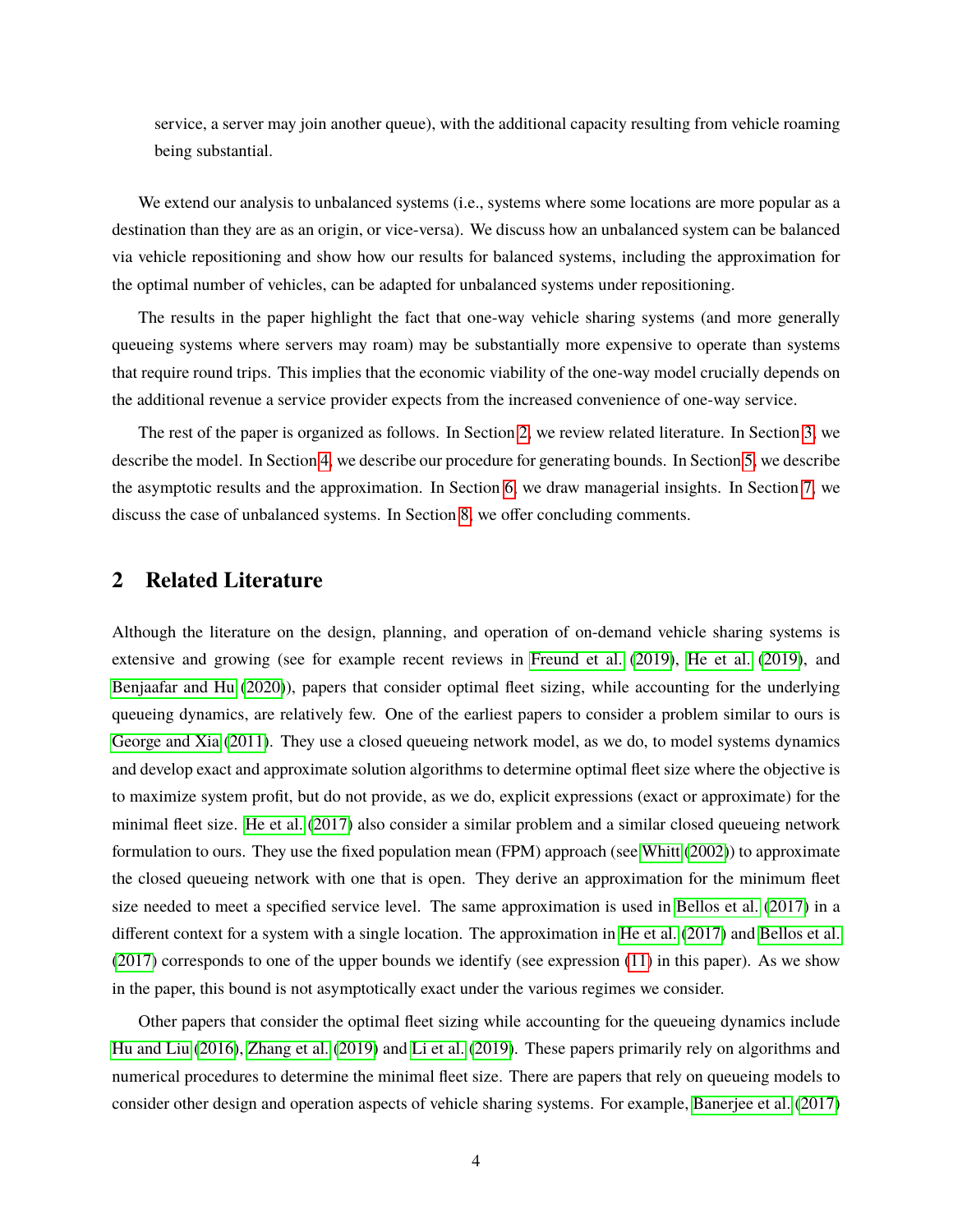characterize the steady state distribution of a vehicle sharing system with price-dependent demand flows and develop efficient algorithms for trip pricing and vehicle rebalancing. [Braverman et al.](#page-23-3) [\(2019\)](#page-23-3) establish a fluid approximation of a large-scale ridesharing system and derive a fluid-based optimal empty vehicle routing policy.

For the class of closed queueing networks implied by vehicle sharing systems, [George et al.](#page-24-5) [\(2012\)](#page-24-5) derive the exact-order asymptotic growth rate of system throughput as the number of items (vehicles) increases and [Banerjee et al.](#page-23-2) [\(2017\)](#page-23-2) provide a lower bound on the service level as the number of vehicles increases to infinity in a balanced system that is induced by the optimal pricing under an elevated flow relaxation. Although these results can be applied to obtain the optimal number of vehicles in an asymptotic sense, they do not lead to closed-form approximations. The analysis and the approximation we propose lead to an exact-order asymptotics that is consistent with that of [George et al.](#page-24-5) [\(2012\)](#page-24-5) and tighter than that of [Banerjee et al.](#page-23-2) [\(2017\)](#page-23-2). [Waserhole and Jost](#page-25-3) [\(2016\)](#page-25-3) consider a setting similar to ours but assume that trips are instantaneous (i.e., trip durations are zero). They obtain a relationship between service level and the number of vehicles that is a special case of the relationship we obtain (see equation [\(8\)](#page-9-1)) for when  $1/\mu = 0$ .

There is significant literature that focuses on approximating the normalizing constant of the steady-state distribution in closed queueing networks (see for example [Kogan and Birman](#page-25-4) [\(1992\)](#page-25-4), [Kogan](#page-25-5) [\(1992\)](#page-25-5), and [Hofri and Kogan](#page-24-6) [\(1994\)](#page-24-6) who consider a class of systems consisting of a single infinite-server queue and many single-server queues with application in computer networks). Though they simplify computations, these approximations do not typically yield simple closed form expressions for performance measures of interest.

There is a large body of literature that considers the problem of optimal capacity in the context of a queueing system with a single location (i.e., a system with multiple servers and a single queue). The problem is often referred as the optimal staffing problem in reference to the staffing of call centers, an important application; see for example [Gans et al.](#page-24-7) [\(2003\)](#page-24-7) and [Whitt](#page-25-6) [\(2007\)](#page-25-6). An important result from this literature is the so-called square root staffing rule, whereby the number of servers is set equal to  $a + \beta$ √ *a* where *a* is the nominal load and  $\beta$  is a function of the service level (the probability that a customer does not need to wait for service). The result arises naturally under a normal approximation of the number of customers in the system and in heavy traffic under appropriate scaling. In particular, [Halfin and Whitt](#page-24-8) [\(1981\)](#page-24-8) show that taking an  $M/M/n$  queueing system to heavy traffic by scaling the number of servers as  $a + \beta\sqrt{m}$ *a*, the probability that a customer does not wait for service is guaranteed to be strictly between zero and one, the so-called Halfin-Whitt regime. The follow on literature on this topic is extensive and we refer the reader to reviews by [Gans et al.](#page-24-7) [\(2003\)](#page-24-7), [Whitt](#page-25-6) [\(2007\)](#page-25-6), [Mandelbaum and Zeltyn](#page-25-7) [\(2009\)](#page-25-7), [Dai and He](#page-24-9) [\(2014\)](#page-24-9) and [Ward](#page-25-8) [\(2012\)](#page-25-8). In our case, we consider a system with a network feature where servers are routed probabilistically to different queues upon service completion. We show that the introduction of this feature adds a new component to buffer capacity that is independent of demand and increasing in the number of locations. In fact, in the limiting case of an infinitely large number of locations, buffer capacity ceases to depend on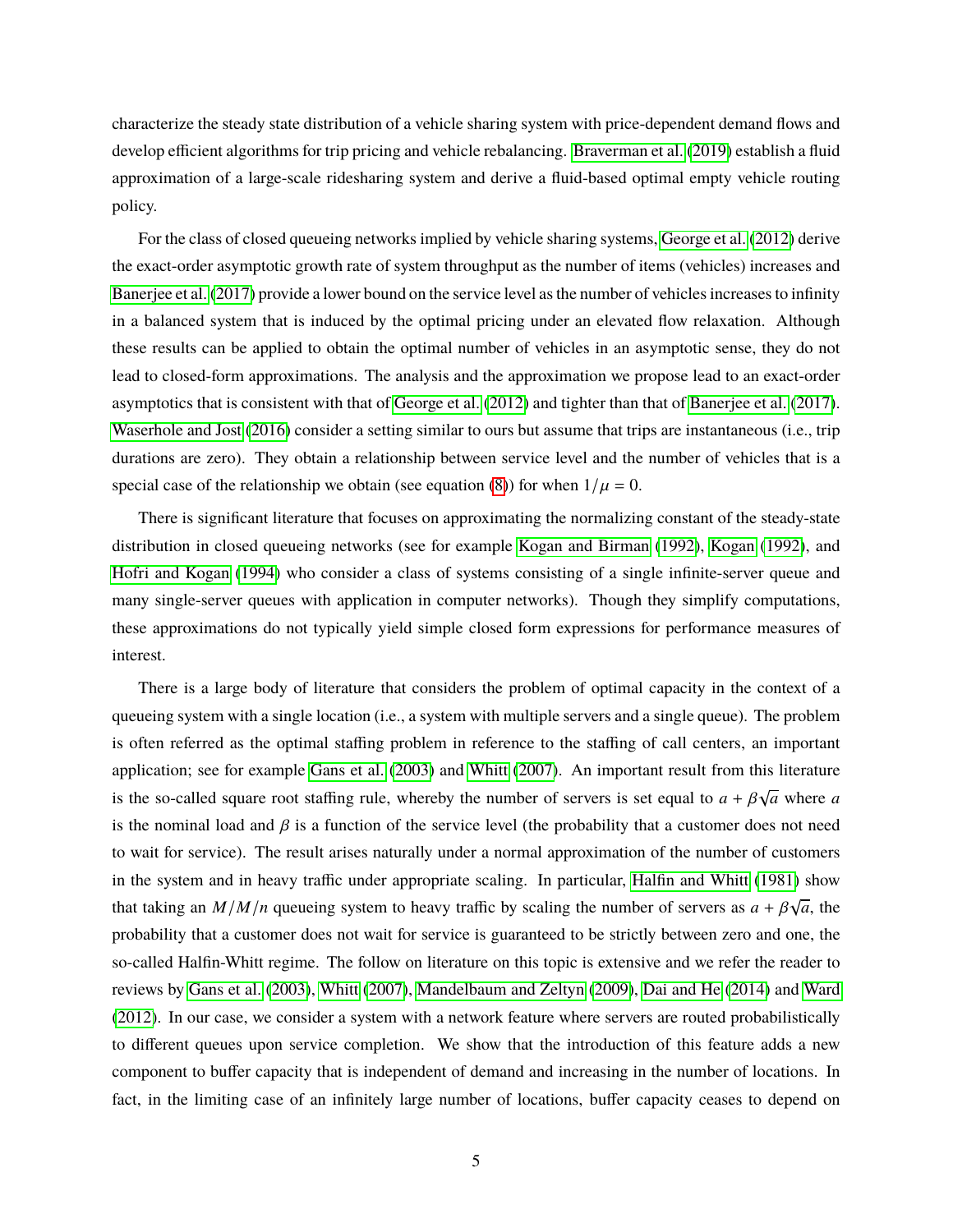demand altogether.

A special case of the setting we consider in this paper is the well-studied Erlang loss system (an *M*/*M*/*n*/*n* queueing system). Although the literature on Erlang loss systems is extensive (see for example [Jagerman](#page-25-9) [\(1974\)](#page-25-9), [Cooper](#page-24-10) [\(1981\)](#page-24-10), [Harel](#page-24-11) [\(1988\)](#page-24-11), [Janssen et al.](#page-25-10) [\(2008\)](#page-25-10), [Adelman](#page-23-4) [\(2008\)](#page-23-4)), literature on the optimal sizing of these systems is relatively limited. There is significant literature that studies, for a given number of servers, the blocking probability (the probability that an arriving customer finds all servers busy, also known as the Erlang loss formula). This includes literature that offers various bounds and approximation; see for example, [Janssen et al.](#page-25-10) [\(2008\)](#page-25-10), and [Adelman](#page-23-4) [\(2008\)](#page-23-4) and the references therein. However, the inverse problem (the problem of determining the number of servers needed to guarantee a certain threshold on the blocking probability) is less studied. In this paper, we show that the results we obtain for a general network can be specialized for the case of an Erlang loss system. In particular, we show that our approximation, specialized for a single location problem, performs well relative to approximations considered among the best in the literature such as those in [Berezner et al.](#page-23-5) [\(1998\)](#page-23-5) and [Harel](#page-24-12) [\(2010\)](#page-24-12).

Finally, we note that there is emerging literature that considers the issues of optimal service capacity in the context of ridesharing platforms (platforms that connect passengers with independent drivers, such as Uber and Lyft). In this setting, service capacity is determined indirectly via the choice of wages the platform pays the drivers; see for example [Cachon et al.](#page-23-6) [\(2017\)](#page-23-6), [Taylor](#page-25-11) [\(2018\)](#page-25-11), [Benjaafar et al.](#page-23-7) [\(2020\)](#page-23-7) and the references therein. Papers that consider the spatial features of ridehailing include [Castillo et al.](#page-24-13) [\(2018\)](#page-24-13), [Afeche et al.](#page-23-8) [\(2018\)](#page-23-8), [Bimpikis et al.](#page-23-9) [\(2019\)](#page-23-9) and [Besbes et al.](#page-23-10) [\(2020\)](#page-23-10). [Besbes et al.](#page-23-11) [\(2019\)](#page-23-11) study the problem of optimal service capacity when the ridehailing system is modeled as a single multi-server queue with a state-dependent service rate (the state dependency is needed to account for the customer pick up time portion of total service time). They show that, under heavy traffic, a square root staffing approach is not sufficient to achieve a Halfin-Whitt-like regime and that instead buffer capacity that is proportional to the nominal load to the power of 2/3 is needed to account for pick up time.

#### <span id="page-5-0"></span>**3 Model Description and Preliminaries**

Consider a vehicle sharing system where *K* vehicles are available for short-term rental. Vehicles can be picked up and dropped off at one of *N* locations. Customers arrive continuously over time at each location according to a Poisson process with arrival rate  $\lambda_i$  at location *i*, where  $i = 1, \ldots, N$ . A vehicle picked up at location *i* is returned to location *j* with probability  $p_{ij}$ , where  $\sum_{j=1}^{N} p_{ij} = 1$  for all *i*. The rental duration for a vehicle picked up at location *i* and returned to location *j* follows a distribution that has rational Laplace transform and a mean  $\frac{1}{11}$  $\mu_{ij}$ .[2](#page-0-0) A customer who arrives at a location and finds no vehicles available at that location immediately leaves the system without renting. We consider a balanced system where  $\lambda_i = \sum_j \lambda_j p_{ji}$ .

<sup>2</sup>The family of distributions that have rational Laplace transform is dense in all non-negative distributions [\(Botta et al., 1987\)](#page-23-12). Exponential, hypoexponential, hyperexponential, mixed generalized Erlangs, and generalized hyperexponential distributions all belong to this family.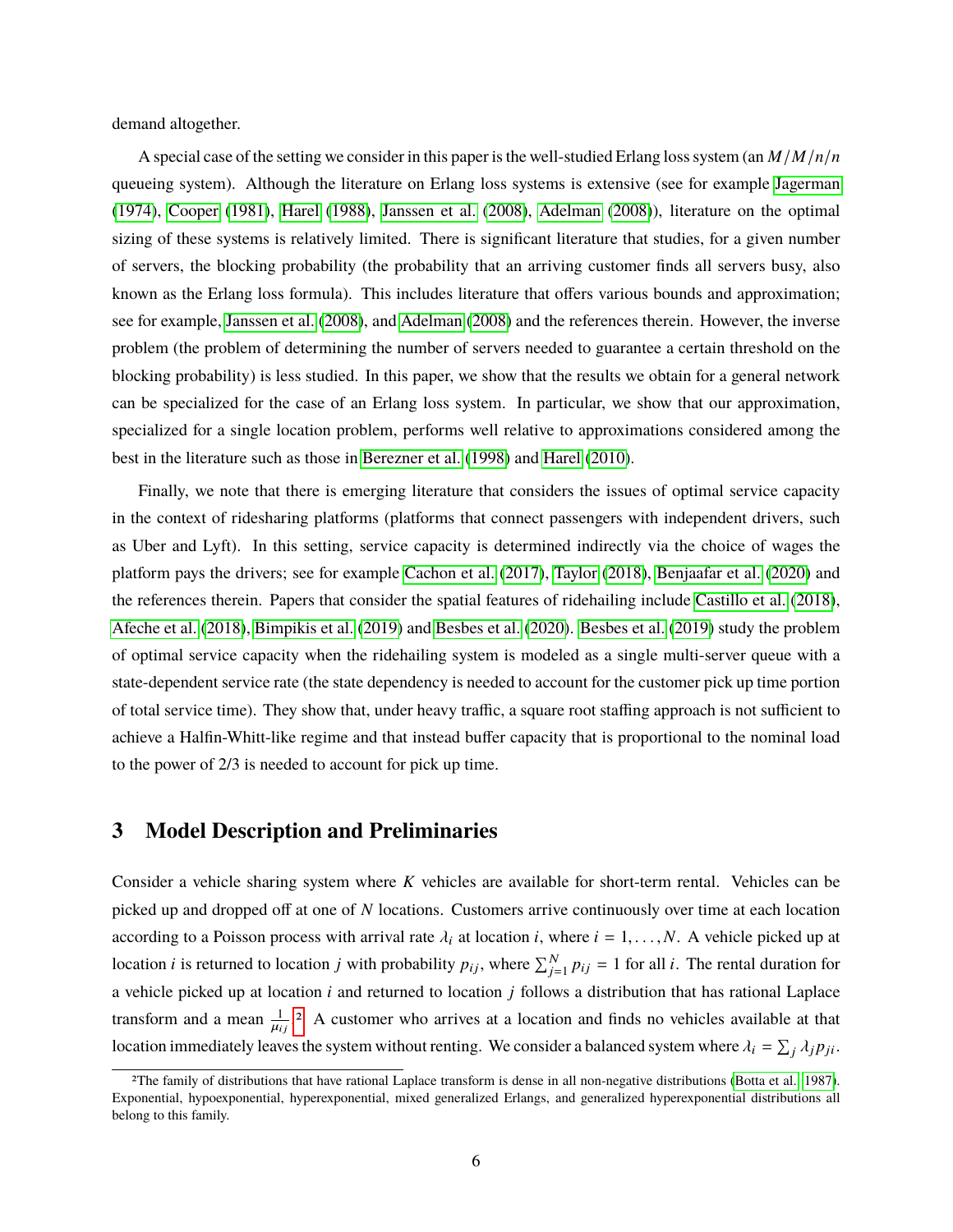This condition implies that each location is as popular an origin as it is a destination. A special case of a balanced system is a symmetric system where  $\lambda_i = \lambda_j$  for any  $i \neq j$  and  $p_{ij} = p_{ij'} = \frac{1}{N}$  for any pair *j* and *j*'. Note that balance arises naturally in many vehicle sharing systems because of the rebalancing of vehicles that is typically carried out by the service provider; see Section [7](#page-20-0) for further discussion. In Section [7,](#page-20-0) we provide analysis for unblanced systems.

The system as described above can be viewed as a closed queueing network where the items moving through the network correspond to vehicles. In particular, each location can be viewed as a single server queue with service times corresponding to the customer inter-arrival times at that location. We refer to such queues as *pickup* queues. A vehicle that is picked up at location *i* with intended destination *j* can be viewed as entering an infinite-server queue with service times corresponding to the travel times between location *i* and *j*. We refer to such queues as *transit* queues. Note that a pick up queue is associated with each location *i* for  $i = 1, ..., N$  and a transit queue  $(i, j)$  is associated with each pair of locations *i* and *j* for which  $p_{ij} > 0$ . A vehicle that completes service at transit queue (*i*, *<sup>j</sup>*) joins pick-up queue *<sup>j</sup>*. Without loss of generality, we assume that the routing matrix specified by the probabilities  $p_{ij}$  is irreducible (i.e., a vehicle at any location *i* can reach any other location in finitely many steps with positive probability). The network, as specified above, is an instance of a BCMP network [\(Baskett et al., 1975\)](#page-23-13)<sup>[3](#page-0-0)</sup>.

Our objective is to characterize the relationship between service level and the number of vehicles in the system which, in turn, would allow us to determine the minimum number of vehicles needed to achieve a specified service level. To do so, we can proceed in at least one of two ways. The first involves characterizing the probability distribution of system states while the other does not. We describe the first approach next. The state space can be specified by the number of vehicles at each pick up and transit queue. Let  $X_i$  denote the number of vehicles in pick up queue *i* (this corresponds to the number of idle vehicles in location *i*) and  $Y_{ij}$  denote the number of vehicles in transit queue  $(i, j)$  (this corresponds to the number of rented vehicles from location *i* destined to location *j*) for  $i, j \in V$  where  $V = \{1, \ldots, N\}$ . The state space can then be defined as  $S = \{(X, Y) \mid$  $\sum_{i \in V} X_i + \sum_{i,j \in V} Y_{ij} = K$ , where X is the vector with components  $X_i$  and Y is the matrix with component  $Y_{ij}$  for  $i, j \in V$ . A BCMP network is known to have a product form for the steady state probability distribution over the system states [\(Baskett et al., 1975\)](#page-23-13). In particular,

<span id="page-6-0"></span>
$$
\Pr(X = x, Y = y) = C \prod_{i \in V} \left(\frac{v_i}{\lambda_i}\right)^{x_i} \prod_{i,j} \left(\frac{v_{ij}}{\mu_{ij}}\right)^{y_{ij}} \frac{1}{y_{ij}!}
$$
(1)

<sup>3</sup>A queueing network is called a BCMP network if (i) it has a finite number of queues (locations in our case) and a finite number of classes of items, (ii) the routing among the queues is governed by fixed transition probabilities, and (iii) the arrival processes and service disciplines are of the types specified in §2.1 of [Baskett et al.](#page-23-13) [\(1975\)](#page-23-13). Since our network is closed (i.e., no external arrivals) and the queues have either one server with exponential service times or infinite servers with service time distributions having rational Laplace transform, this condition (iii) is satisfied.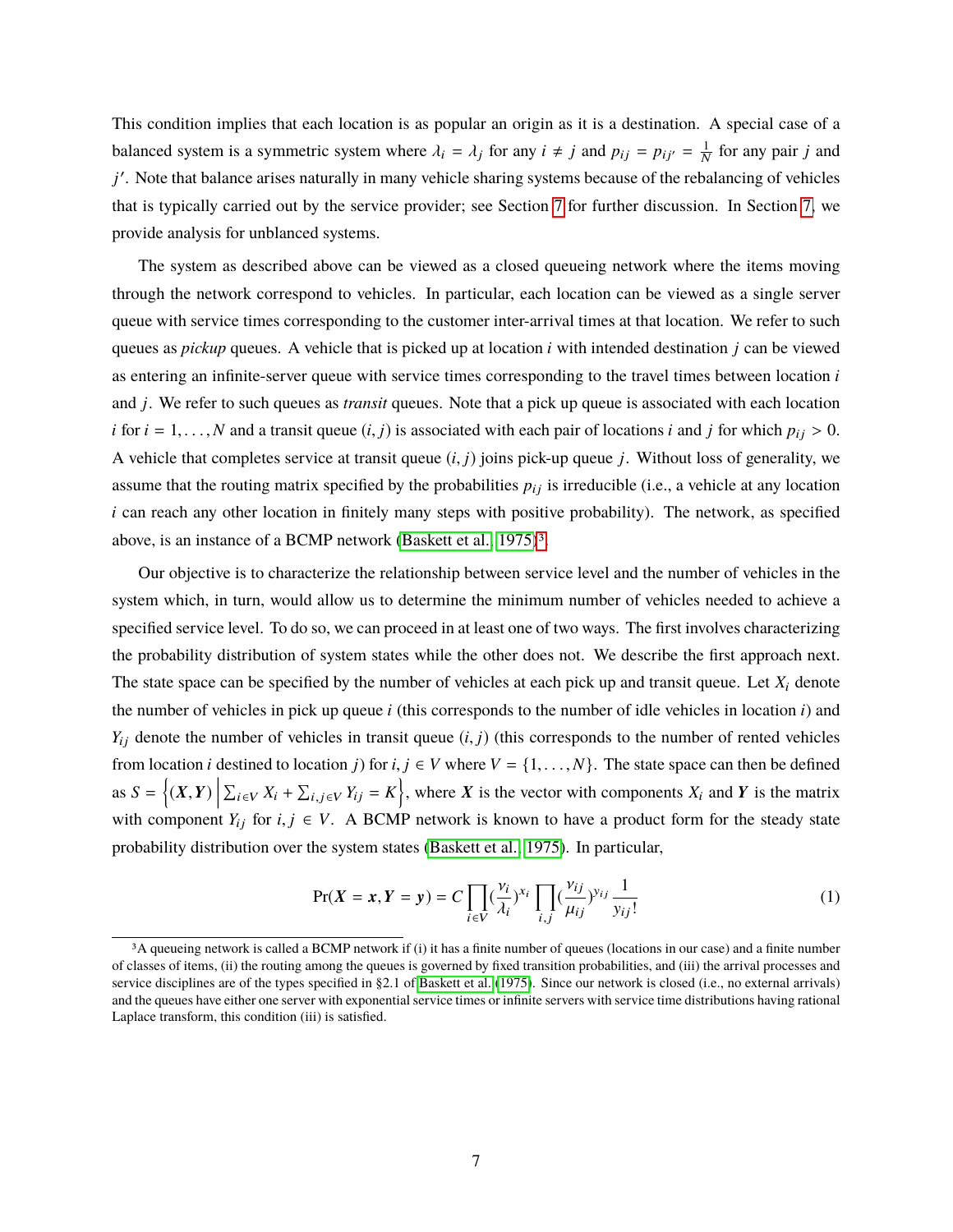for all  $(x, y) \in \mathbb{S}$ , where *C* is a normalization constant that satisfies

<span id="page-7-1"></span>
$$
\sum_{(\mathbf{x}, \mathbf{y}) \in S} \Pr(X = \mathbf{x}, Y = \mathbf{y}) = C \sum_{(\mathbf{x}, \mathbf{y}) \in S} \prod_{i \in V} \left(\frac{\nu_i}{\lambda_i}\right)^{x_i} \prod_{i,j} \left(\frac{\nu_{ij}}{\mu_{ij}}\right)^{y_{ij}} \frac{1}{y_{ij}!} = 1, \tag{2}
$$

 $v_i$  is the steady state *throughput* of pick-up queue *i* (the average number of vehicles successfully rented at location *i* per unit time), and  $v_{ij}$  is the steady state throughput of transit queue  $(i, j)$  (the average number of vehicles picked up at location *i* and returned to location *j* per unit time).

The throughput rates can be computed as follows. Noting that, in steady state, the rate at which vehicles are returned to location  $i$  is equal to the rate at which they are picked up at location  $i$  leads to the following set of balance equations

<span id="page-7-0"></span>
$$
\sum_{j=1}^{N} \nu_j p_{ji} = \nu_i,\tag{3}
$$

for all  $i = 1, \ldots, N$ . Moreover,  $v_{ij} = v_i p_{ij}$ . Because the routing matrix  $[p_{ij}]$  is irreducible, the *N* balance equations in [\(3\)](#page-7-0) allow us to solve for the throughput rates  $v_i$ 's up to a scalar multiple. This is sufficient for computing the probability distribution since this scalar multiple can be subsumed in the normalization constant in [\(2\)](#page-7-1).

Let 
$$
\Lambda := \sum_{i \in V} \lambda_i
$$
 denote the total arrival rate to the network,  $\nu := \sum_{i \in V} \nu_i$  the total throughput rate, and

$$
\alpha_i := \frac{v_i}{\lambda_i}
$$

the long run fraction of customers who find an available vehicle (also the probability in steady state that a customer finds an available vehicle upon arrival at location *i*). We refer to  $\alpha_i$  as the service level at location *i*. Recall that for a balanced network,  $\lambda_i = \sum_j \lambda_j p_{ji}$  for all  $i = 1, 2, \dots, N$ . This condition makes the  $\lambda_i$ 's a solution to [\(3\)](#page-7-0), implying that the throughput rates have the form  $v_i = \alpha \lambda_i$  for all *i*, where  $\alpha$  is a scalar multiple that can be computed using the normalization equation [\(2\)](#page-7-1). Noting that the service level at location *i* is given by  $\alpha_i = \frac{v_i}{\lambda_i}$  $\frac{\partial u_i}{\partial t}$ , we have  $\alpha_i = \alpha$  for all *i*. That is, perhaps consistent with intuition, in a balanced network, the service level is the same at all locations.

Having obtained the probability distribution of the systems states, various system performance metrics can in principle be calculated. However, the computational effort involved can be significant. In particular, solving for the normalization constant *C* is challenging since the number of states  $\binom{K+N+N^2-1}{K}$  increases exponentially in *N* and *K*. Moreover, the fact that performance measures of interest are not in closed form limits our ability to carry out further analysis. Therefore, in what follows, we resort to a different approach, *mean value analysis*, which allows us to bypass the need to compute the steady state distribution in order to compute throughput rate, the measure that is of primary interest for our analysis in this paper.

Mean value analysis relies on the *random observer property* [\(Reiser and Lavenberg, 1980\)](#page-25-12), which states that an arrival to any queue in a BCMP network with *K* items (vehicles in our case) observes the stationary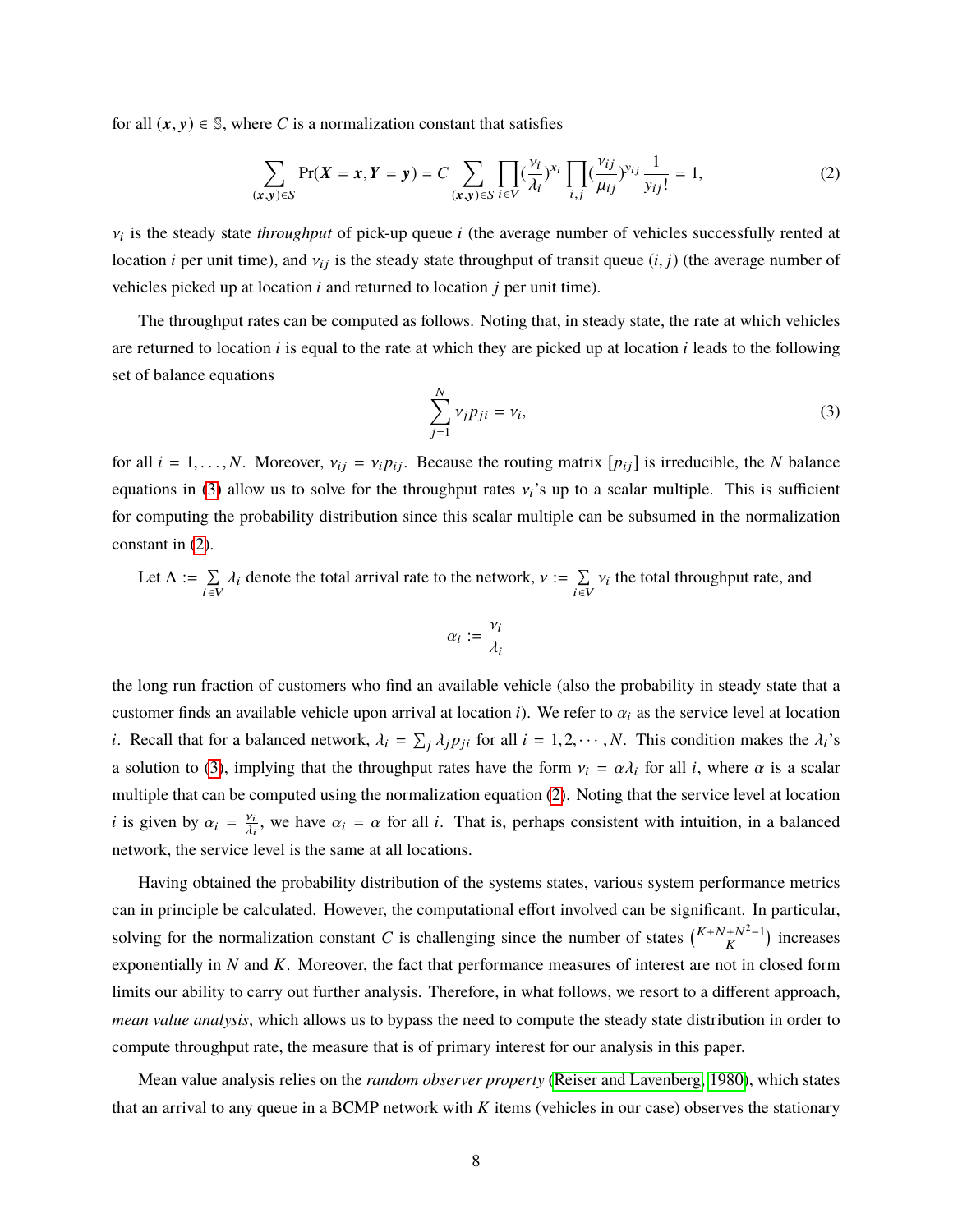distribution of an identical network with  $K - 1$  items (vehicles). As we describe below, this property can be exploited to derive a relationship between the throughput of a system with *K* vehicles and the throughput of a system with *K* − 1 vehicles. This relationship can be used to recursively compute the throughput for a system with *K* vehicles.

Let  $\frac{1}{\mu}$  $\mathbf{r}$  $:= \sum$  $i,j \in V$  $\frac{v_{ij}}{\cdots}$  $\nu \mu_{ij}$ denote the average rental time of a vehicle in the network (note that we use the fact that  $\frac{v_{ij}}{v}$  is the proportion of effective rentals that originate in location *i* and terminate in location *j*). Because, in a balanced network,  $\frac{v_i}{\lambda}$  $\lambda_i$  $=\frac{v}{\Lambda}$  and  $v_{ij} = v_i p_{ij}$ , we can also express the average rental time as  $\frac{1}{\mu}$  $=\sum \frac{\lambda_i p_{ij}}{\Delta u_{ij}}$ Let  $\mathbb{E}[X_i(K)]$  denote the expected number of vehicles at a pick up queue *i* and  $\mathbb{E}[Y_{ij}(K)]$  denote the expected  $\frac{\lambda_i p_{ij}}{\Delta \mu_{ij}}$ . number of vehicles at a transit queue  $(i, j)$  given there are *K* vehicles in the system (let also  $v_i(K)$ ,  $v_{ij}(K)$ ,  $\nu(K)$ , and  $\alpha(K)$  be similarly defined). By Little's Law,

<span id="page-8-3"></span>
$$
\sum_{i,j\in V} \mathbb{E}[Y_{ij}(K)] = \frac{\nu(K)}{\mu}.
$$
 (4)

Because  $\Sigma$  $i,j \in V$  $\mathbb{E}[Y_{ij}(K)] + \sum$  $\sum_{i \in V} \mathbb{E}[X_i(K)] = K$ , we have

<span id="page-8-0"></span>
$$
\sum_{i \in V} \mathbb{E}[X_i(K)] = K - \frac{\nu(K)}{\mu}.
$$
 (5)

Noting that the expected number of vehicles at a pick up queue *i* observed by an arriving vehicle at location *i* is, by virtue of the random observed property, given by  $\mathbb{E}[X_i(K-1)]$ , the expected time the vehicle spends in that queue is given by  $\frac{1+\mathbb{E}[X_i(K-1)]}{\lambda}$  $\mathbb{E}[X_i(K-1)]$ . Applying Little's Law, we obtain  $\mathbb{E}[X_i(K)] = v_i(K) \frac{1 + \mathbb{E}[X_i(K-1)]}{\lambda_i}$ λi , and hence

<span id="page-8-1"></span>
$$
\sum_{i\in V} \mathbb{E}[X_i(K)] = \sum_{i\in V} \left\{ v_i(K) \frac{1 + \mathbb{E}[X_i(K-1)]}{\lambda_i} \right\} = \frac{\nu(K)}{\Lambda} \sum_i \left\{ 1 + \mathbb{E}[X_i(K-1)] \right\}.
$$
 (6)

Substituting the expression in [\(5\)](#page-8-0) for  $\Sigma$  $\sum_{i\in V} \mathbb{E}[X_i(K)]$  and  $\sum_{i\in V} \mathbb{E}[X_i(K-1)]$  into [\(6\)](#page-8-1) leads to  $K - \frac{\nu(K)}{\mu}$  $\mathbf{r}$ =  $\frac{\nu(K)}{\Lambda}$   $\left[ N + (K - 1) - \frac{\nu(K-1)}{\mu} \right]$ , which yields for  $K \geq 2$ , µ

<span id="page-8-2"></span>
$$
\nu(K) = \frac{K\Lambda\mu}{(K+N-1)\mu + \Lambda - \nu(K-1)}.\tag{7}
$$

Equation [\(7\)](#page-8-2) provides a recursive relationship that allows us to compute the throughput for a system with *K* vehicles knowing the throughput for a system with *K* − 1 vehicles. For *K* = 1, we can directly show that  $v(1) = \frac{\Delta \mu}{N \mu + \Delta}$  $\frac{\Delta \mu}{N \mu + \Delta}$ . Hence, by letting  $v(0) := 0$ , equation [\(7\)](#page-8-2) holds for all  $K \ge 1$ . We are now ready to state the following important lemma.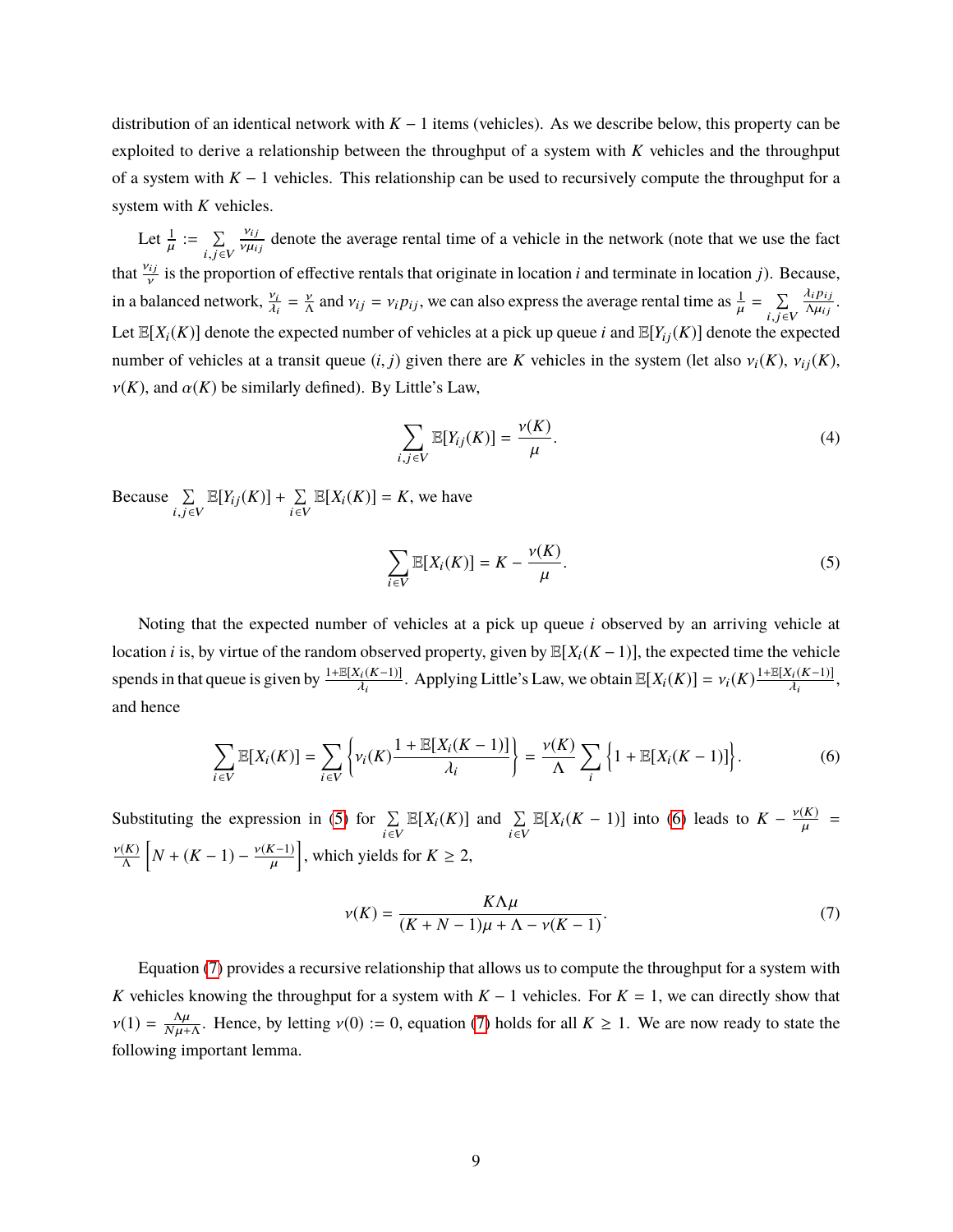<span id="page-9-2"></span>**Lemma 1.** *For*  $K \geq 1$ 

<span id="page-9-1"></span>
$$
\alpha(K) = \frac{K}{(K + N - 1) + \frac{\Delta}{\mu} [1 - \alpha(K - 1)]},
$$
\n(8)

*where*  $\alpha(0) := 0$ .

The result in the lemma follows immediately from Equation [\(7\)](#page-8-2) using the fact that  $\alpha(K) := \frac{v(K)}{\Lambda}$ . Lemma [1](#page-9-2) provides a recursive relationship for computing the service level  $\alpha(K)$  for a system with *K* vehicles knowing the service level for a system with *K* − 1 vehicles. More importantly, equation [\(8\)](#page-9-1) allows us to calculate the minimum number of vehicles that can guarantee a specified service level. That is, [\(8\)](#page-9-1) can be the basis for an algorithm to solve for

$$
K(\alpha) := \min\{K \ge 0 : \alpha(K) \ge \alpha\},\
$$

where  $\alpha$  is the target service level that must be satisfied. A myopic search approach is sufficient here since the service level can be shown to be monotonically increasing in *K*.

Although it is possible to efficiently compute the minimum number of vehicles to meet a specified service level using [\(8\)](#page-9-1), [\(8\)](#page-9-1) does not provide an explicit expression for the minimum number of vehicles. This has two shortcomings: (i) it is difficult to obtain insights into the determining factors behind optimal fleet sizing (a main objective of this paper) and (ii) it may be difficult to carry out further analysis that involves the minimal fleet size (e.g., endogenizing the service level using a profit maximization model as we do in Appendix [C\)](#page-44-0).

**Remark 1** Throughout the paper, we abuse notation and use  $\alpha$  to denote a fixed scalar value for service level and  $\alpha(K)$  to refer to service level as a function of the number of vehicles. We similarly abuse notation and use *K* and  $K(\alpha)$  to refer respectively to a fixed number of vehicles and the minimum number of vehicles needed to meet a target service level  $\alpha$ .

#### <span id="page-9-0"></span>**4 Bounds**

In this section, we derive closed form bounds for the minimum number of vehicles  $K(\alpha)$  needed to guarantee a specified service level  $\alpha$ , to which we refer as *the minimal fleet size*. We show that the gap between these bounds narrows to 1 under various asymptotic regimes (i.e., they provide approximations that are asymptotically exact). Moreover, we describe how each pair of lower and upper bounds can be used, with proper initialization, to construct another tighter pair of lower and upper bounds.

We rewrite equation [\(8\)](#page-9-1) as follows

$$
\alpha(K) = \frac{K}{(K+N-1) + \frac{\Delta}{\mu} [1 - \alpha(K) + \Delta \alpha(K)]},
$$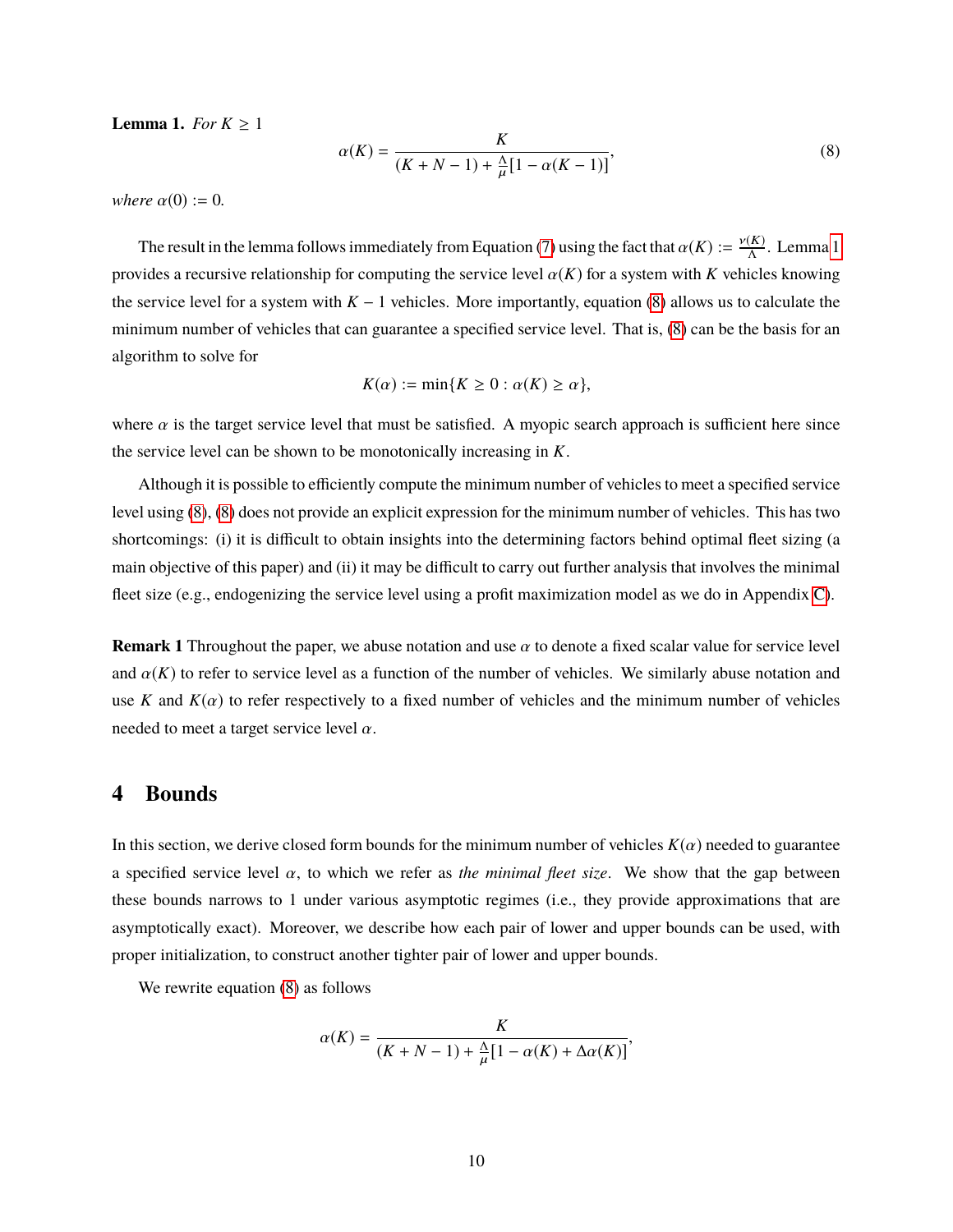where  $\Delta \alpha(K) := \alpha(K) - \alpha(K - 1)$ , which, by simple algebra, yields

<span id="page-10-4"></span>
$$
K = \frac{\Lambda}{\mu}\alpha(K) + (N-1)\frac{\alpha(K)}{1-\alpha(K)} + \frac{\Lambda}{\mu}\frac{\alpha(K)}{1-\alpha(K)}\Delta\alpha(K). \tag{9}
$$

The above expression suggests that bounds on  $\Delta \alpha(K)$  can be used to obtain bounds on  $K(\alpha)$ . In the lemma below, we obtain such bounds (the proof of Lemma [2](#page-10-1) and all other results, unless indicated otherwise, can be found in the Appendix).

# <span id="page-10-1"></span>**Lemma 2.** *For all*  $K$ ,  $0 < \Delta \alpha(K) < \frac{\mu}{\Lambda}$ .

The bounds on  $\Delta \alpha(K)$  in Lemma [2](#page-10-1) immediately lead to the bounds on  $K(\alpha)$  described in the following proposition.

<span id="page-10-2"></span>**Proposition 1.** *For*  $\alpha > 0$ *,* 

<span id="page-10-0"></span>
$$
K(\alpha) > \frac{\Lambda}{\mu}\alpha + (N-1)\frac{\alpha}{1-\alpha} := L_0, \text{ and}
$$
\n(10)

$$
K(\alpha) < \frac{\Lambda}{\mu}\alpha + N\frac{\alpha}{1-\alpha} + 1 := U_0 \tag{11}
$$

The bounds in Proposition [1,](#page-10-2) though simple to obtain, are surprisingly tight. This can be seen from the difference between the lower and upper bounds, given by  $U_0 - L_0 = \frac{1}{1-\alpha}$ . This difference is independent of the number of locations *N* and the demand level  $\Lambda$  (in particular, it does not increase with an increase in either parameter).

Next, we describe an iterative procedure that allows us to produce even tighter bounds and to lead to approximations that are asymptotically exact. In particular, given any pair of lower and upper bounds, we show that it is possible to produce another (tighter under proper initialization and up to an upper bound on the number of iterations) pair of lower and upper bounds.

We first briefly describe the idea of how we generate the iterative bounds. Note that by  $(8)$  we have

$$
\Delta \alpha(K) = \frac{K}{(K+N-1) + \frac{\Delta}{\mu}(1 - \alpha(K-1))} - \frac{K-1}{(K+N-2) + \frac{\Delta}{\mu}(1 - \alpha(K-2))}
$$

which we can rewrite as

<span id="page-10-3"></span>
$$
\Delta\alpha(K) = \frac{(N-1) + \frac{\Delta}{\mu}[1 - \alpha(K-1)] + K\frac{\Delta}{\mu}[\Delta\alpha(K-1)]}{[(K+N-1) + \frac{\Delta}{\mu}(1 - \alpha(K-1))][(K+N-2) + \frac{\Delta}{\mu}(1 - \alpha(K-2))]}.
$$
(12)

Note that [\(12\)](#page-10-3) provides us with a relationship between  $\Delta \alpha(K)$  and  $\Delta \alpha(K-1)$ . By iterating on this relationship *s* − 1 times, we can obtain a relationship between  $\Delta \alpha(K)$  and  $\Delta \alpha(K - s)$ . A pair of lower and upper bounds on  $\Delta \alpha(K)$  can be obtained by replacing  $\Delta \alpha(K - s)$  with its lower and upper bounds. That is, each iteration yields a different pairs of bounds on  $\Delta \alpha(K)$ . In turn, this allows us to obtain iteratively bounds on  $K(\alpha)$ .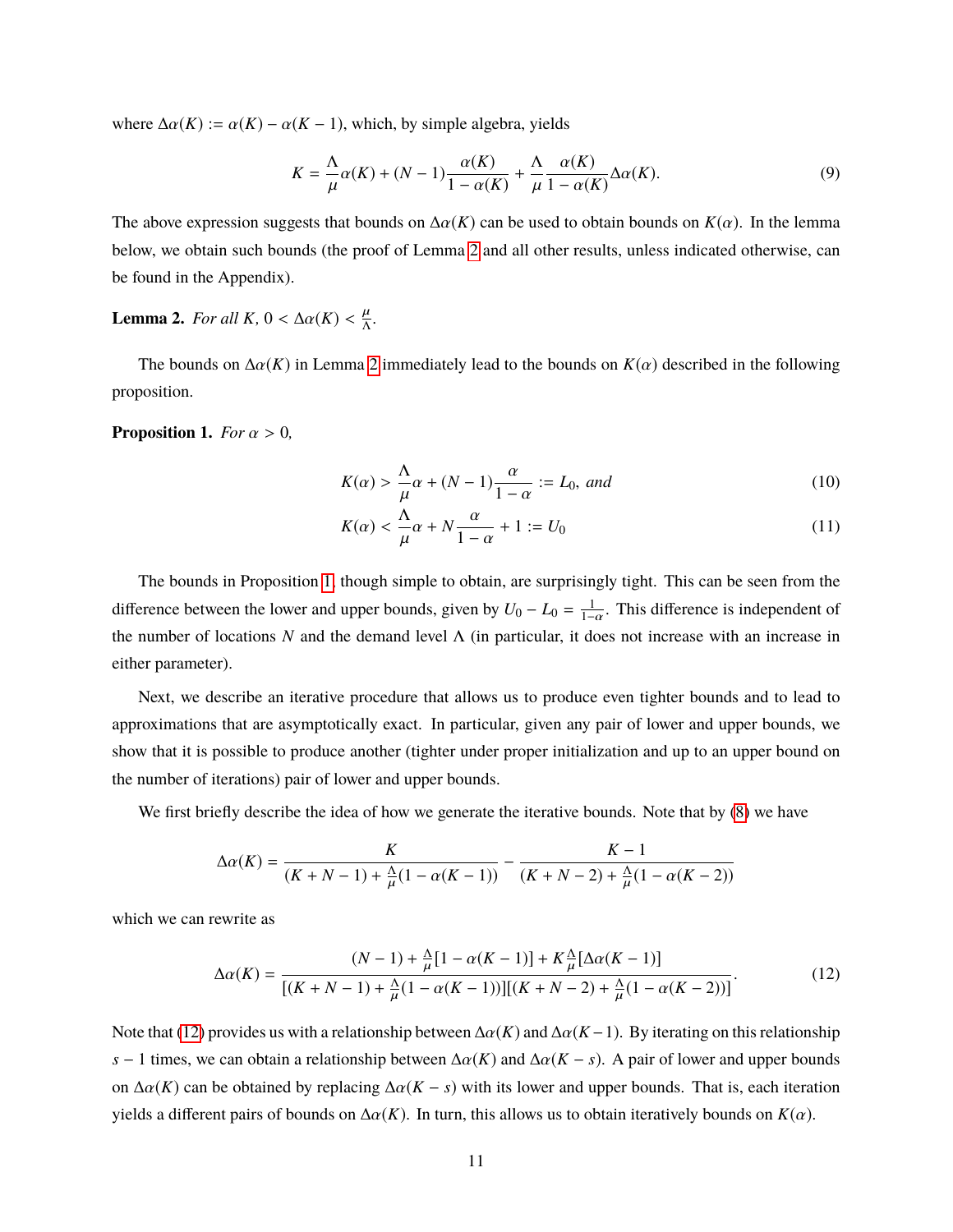Suppose *L* and *U* are known lower and upper bounds for  $K(\alpha)$  (i.e.,  $L \leq K(\alpha) \leq U$ ). We define quantities η  $t_s^t(L, U, \alpha)$  and  $\zeta_s^t(L, U, \alpha)$ , for  $s = 1, 2, \dots, \lfloor L \rfloor - 1$ ,  $t = 0, 1, 2, \dots, \lfloor L \rfloor - 1$  and  $L \ge 2$ , that can be computed iteratively as follows:

$$
\begin{split} \eta_s^t(L,U,\alpha):=\frac{(N-1)+\frac{\Lambda}{\mu}(1-\alpha)+(L-t)\frac{\Lambda}{\mu}\eta_{s-1}^{t+1}(L,U,\alpha)}{\left[(U+N)+\frac{\Lambda}{\mu}(1-\alpha)\right]^2}\\ \zeta_s^t(L,U,\alpha):=\frac{(N-1)+\frac{\Lambda}{\mu}[1-\alpha+\frac{t+1}{(L+N-t-1)+\frac{\Lambda}{\mu}(1-\alpha)}]+(U-t)\frac{\Lambda}{\mu}\zeta_{s-1}^{t+1}(L,U,\alpha)}{\left[(L+N-t-1)+\frac{\Lambda}{\mu}(1-\alpha)\right][(L+N-t-2)+\frac{\Lambda}{\mu}(1-\alpha)]}, \end{split}
$$

where we let  $\eta_0^t$  $\iota_0^t(L, U, \alpha) := 0$  and  $\zeta_0^t$  $C_0^t(L, U, \alpha) := \frac{\mu}{\Delta}$ . That is,  $\eta_s^t$  and  $\zeta_s^t$  are recursively defined starting with boundary values 0 and  $\frac{\mu}{\Lambda}$  (recall that these two boundary values correspond to lower and upper bounds on  $\Delta \alpha(K)$  per Lemma [2\)](#page-10-1).

In the following lemma, we show that  $\eta_s^t(L, U, \alpha)$  and  $\zeta_s^t(L, U, \alpha)$  are respectively lower and upper bounds for  $\Delta \alpha(K)$ .

<span id="page-11-1"></span>**Lemma 3.** *If*  $L \le K(\alpha) \le U$ , then  $\eta_s^0(L, U, \alpha) < \Delta \alpha(K(\alpha)) < \zeta_s^0(L, U, \alpha)$  and  $\eta_s^1(L, U, \alpha) < \Delta \alpha(K(\alpha) - 1)$ ζ  $\int_{s}^{1}(L, U, \alpha)$  *for*  $1 \leq s \leq L - 1$ *.* 

The idea for the proof can be seen from the similarities between [\(12\)](#page-10-3) and the definitions of  $\eta_s^t(L, U, \alpha)$ and  $\zeta_s^t(L, U, \alpha)$ . By iterating [\(12\)](#page-10-3) multiple times and replacing  $\Delta \alpha (K - t)$  with  $\eta_s^t(L, U, \alpha)$  and  $\zeta_s^t(L, U, \alpha)$ , we can prove by induction that  $\eta_s^0(L, U, \alpha)$  and  $\zeta_s^0(L, U, \alpha)$  are lower and upper bounds of  $\Delta \alpha(K(\alpha))$ . With the bounds on  $\Delta \alpha(K(\alpha))$  and  $\Delta \alpha(K(\alpha) - 1)$ , we can obtain bounds on  $K(\alpha)$  by [\(9\)](#page-10-4).

<span id="page-11-0"></span>**Proposition 2.** *If*  $L \leq K(\alpha) \leq U$ *, then* 

$$
K(\alpha) > \frac{\Lambda}{\mu}\alpha + (N-1)\frac{\alpha}{1-\alpha} + \frac{\Lambda}{\mu}\frac{\alpha}{1-\alpha}\eta_s^0(L, U, \alpha), \text{ and}
$$
  

$$
K(\alpha) < \frac{\Lambda}{\mu}\alpha + (N-1)\frac{\alpha}{1-\alpha} + \frac{\Lambda}{\mu}\frac{\alpha}{1-\alpha}\zeta_s^1(L, U, \alpha) + 1
$$

*for any*  $s \geq 1$  *such that*  $(L + N - s - 1) + \frac{\Delta}{\mu}$  $\frac{\Delta}{\mu}(1-\alpha) > 0.$ 

The above proposition shows that, starting with any pair of lower and upper bounds, successive bounds can be achieved. It immediately follows that, by applying Proposition [2](#page-11-0) to the bounds  $(L_0, U_0)$  in Proposition [1,](#page-10-2) we can obtain additional pairs of lower and upper bounds. In this case, the bounds obtained are successively tighter (for the upper bound, this is subject to a maximum value on the number of iterations).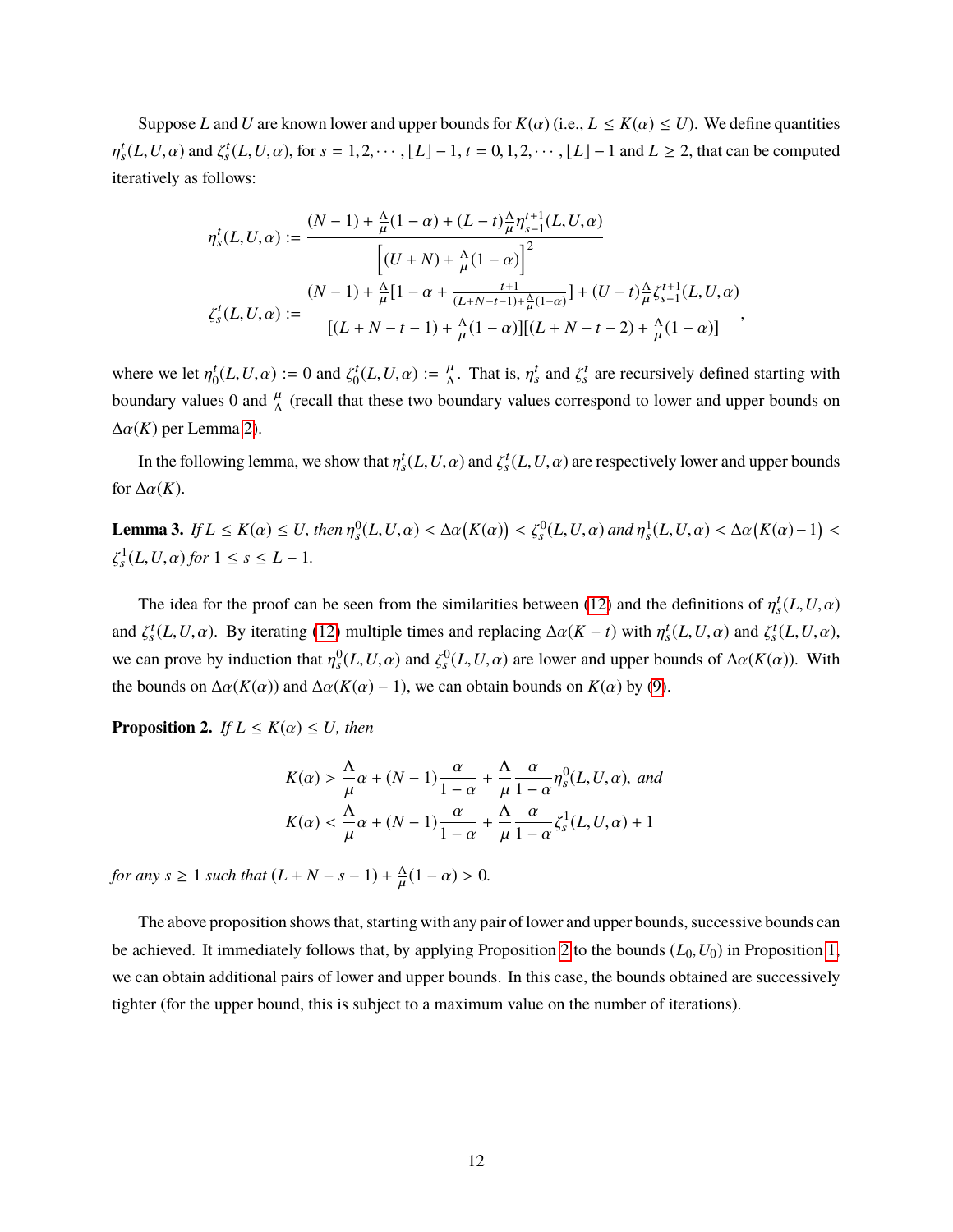<span id="page-12-1"></span>**Corollary 1.** *For*  $s = 1, ..., L_0 - 1$ ,  $L_s < K(\alpha) < U_s$ , where

<span id="page-12-4"></span><span id="page-12-3"></span>
$$
L_s := \frac{\Lambda}{\mu}\alpha + (N-1)\frac{\alpha}{1-\alpha} + \frac{\Lambda}{\mu}\frac{\alpha}{1-\alpha}\eta_s^0(L_0, U_0, \alpha), \text{ and}
$$
\n
$$
\Lambda \qquad (13)
$$

$$
U_s := \frac{\Lambda}{\mu} \alpha + (N - 1) \frac{\alpha}{1 - \alpha} + \frac{\Lambda}{\mu} \frac{\alpha}{1 - \alpha} \zeta_s^1(L_0, U_0, \alpha) + 1.
$$
 (14)

*Moreover,*  $L_s \ge L_{s-1}$  *for any*  $s > 0$ *; and*  $U_s \le U_{s-1}$  *for*  $0 < s < \frac{1}{6}$ 6  $N-1$  $\frac{N-1}{1-\alpha}$  *if*  $N \geq 4$ .

Note that while the lower bounds always improve with each iteration, the upper bounds do as long as  $s < \frac{1}{6}$ 6  $N-1$  $\frac{N-1}{1-\alpha}$  (this threshold on *s* increases in *N* and  $\alpha$ ); see the Appendix for further discussion.

### <span id="page-12-0"></span>**5 Asymptotic Analysis and Approximations**

In this section, we examine the asymptotic performance of the lower and upper bounds  $(L_s, U_s)$  identified in the previous section and consider the extent to which they can be used as a basis for constructing approximations for the optimal number of vehicles  $K(\alpha)$ .

The following proposition shows that the bounds in Corollary [1](#page-12-1) converge to  $K(\alpha)$  under several asymptotic regimes.

<span id="page-12-2"></span>**Proposition 3.** *For any pair of bounds,*  $(L_s, U_s)$ *, where*  $s \geq 1$ *, specified in Corollary [1,](#page-12-1) the following holds.* 

*1. For fixed N*,  $\lim_{\Delta \to 0^+} (U_s - L_s) = 1$ ,  $\lim_{\Delta \to 0^+} L_s = (N - 1) \frac{\alpha}{1 - \alpha}$ , and  $\lim_{\Delta \to 0^+} U_s = (N - 1) \frac{\alpha}{1 - \alpha} + 1$ .

2. *For fixed N*,  $\lim_{\Delta \to \infty} (U_s - L_s) = 1 + \frac{\alpha^{s+1}}{1-\alpha}$  $\frac{\alpha^{s+1}}{1-\alpha}$ ,  $\lim_{s \to \infty} \left\{ \lim_{\Delta \to \infty} (U_s - L_s) \right\} = 1,$ 

$$
\lim_{\Delta \to \infty} \left\{ \frac{\Delta}{\mu} \alpha + (N - 1) \frac{\alpha}{1 - \alpha} + (1 - \alpha^s) \frac{\alpha}{1 - \alpha} - L_s \right\} = 0,
$$

*and*

$$
\lim_{\Delta \to \infty} \left\{ \frac{\Delta}{\mu} \alpha + (N - 1) \frac{\alpha}{1 - \alpha} + \frac{\alpha}{1 - \alpha} + 1 - U_s \right\} = 0.
$$

*3. For fixed* Λ*,*  $\lim_{N \to \infty} (U_s - L_s) = 1$ *,* 

$$
\lim_{N \to \infty} \left\{ \frac{\Lambda}{\mu} \alpha + (N - 1) \frac{\alpha}{1 - \alpha} - L_s \right\} = 0,
$$

*and*

$$
\lim_{N \to \infty} \left\{ \frac{\Lambda}{\mu} \alpha + (N - 1) \frac{\alpha}{1 - \alpha} + 1 - U_s \right\} = 0.
$$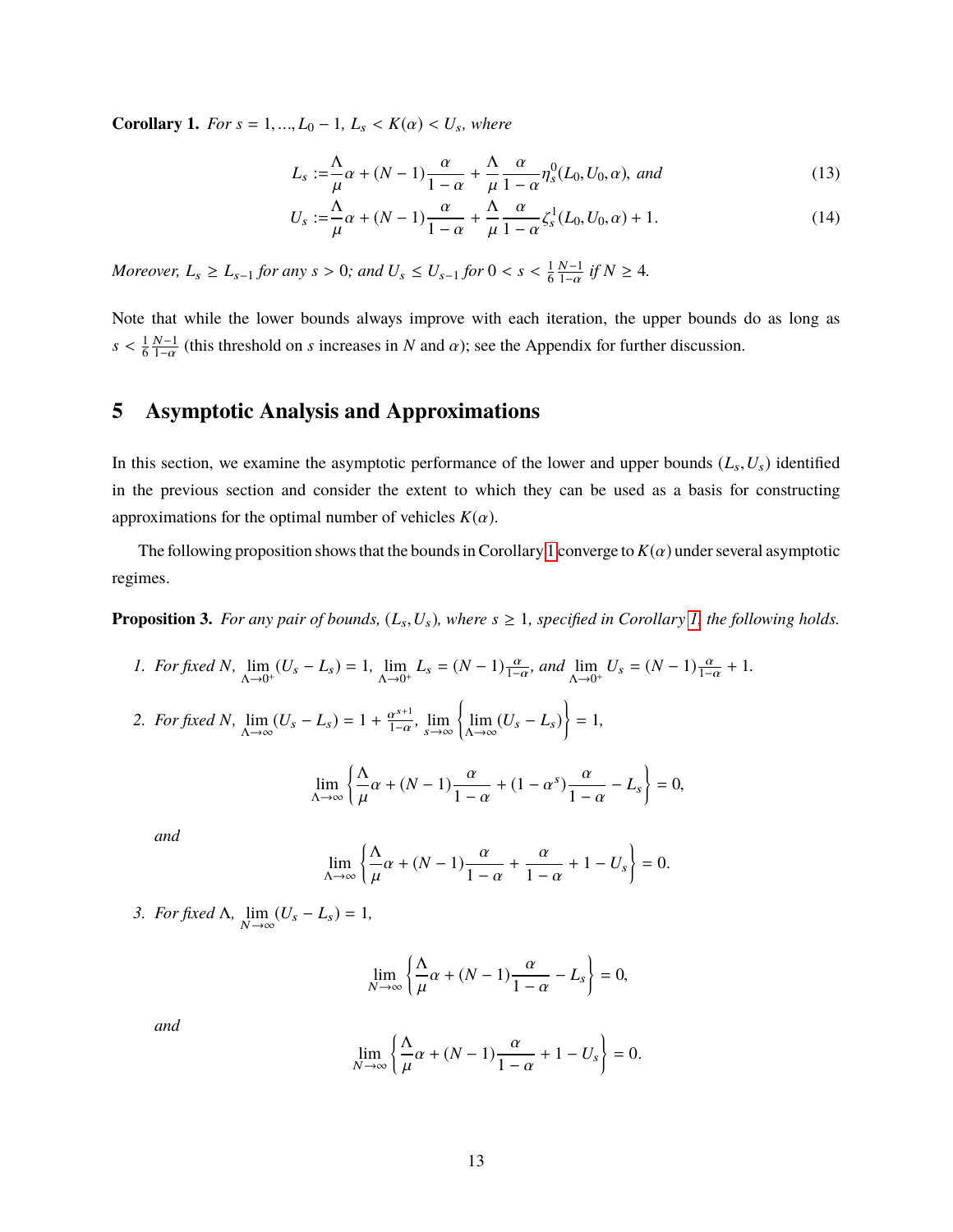4. Let 
$$
\Lambda = N\lambda
$$
. For fixed  $\lambda$ ,  $\lim_{N \to \infty} (U_s - L_s) = 1 + \left(\frac{\frac{\lambda}{\mu} \alpha}{\frac{1}{(1-\alpha)} + \frac{\lambda}{\mu}}\right)^s$ ,  $\lim_{s \to \infty} \left\{\lim_{\Lambda \to \infty} (U_s - L_s)\right\} = 1$ , and  
\n
$$
\lim_{N \to \infty} \left\{\frac{N\lambda}{\mu} \alpha + (N-1)\frac{\alpha}{1-\alpha} + \frac{\alpha}{1-\alpha} \frac{\frac{\lambda}{\mu}(1-\alpha)}{\frac{1}{(1-\alpha)} + \frac{\lambda}{\mu}(1-\alpha)} \left[1 - \left(\frac{\frac{\lambda}{\mu} \alpha}{\frac{1}{(1-\alpha)} + \frac{\lambda}{\mu}}\right)^s\right] - L_s\right\} = 0,
$$
\n
$$
\lim_{N \to \infty} \left\{\frac{N\lambda}{\mu} \alpha + (N-1)\frac{\alpha}{1-\alpha} + \frac{\alpha}{1-\alpha} \left[\frac{\frac{\lambda}{\mu}(1-\alpha)}{\frac{1}{(1-\alpha)} + \frac{\lambda}{\mu}(1-\alpha)} + \frac{\frac{1}{1-\alpha}}{\frac{1}{(1-\alpha)} + \frac{\lambda}{\mu}(1-\alpha)} \left(\frac{\frac{\lambda}{\mu} \alpha}{\frac{1}{(1-\alpha)} + \frac{\lambda}{\mu}}\right)^s\right] + 1 - U_s\right\} = 0.
$$

*5. For fixed*  $\Lambda$  *and*  $N > 1$ ,  $\lim_{\alpha \to 1}$  $(U_s - L_s) = 1, s ≥ 2,$ 

$$
\lim_{\alpha \to 1} \left\{ \frac{\Delta}{\mu} \alpha + (N - 1) \frac{\alpha}{1 - \alpha} - L_s \right\} = 0, \quad s \ge 1,
$$
  

$$
\lim_{\alpha \to 1} \left\{ \frac{\Delta}{\mu} \alpha + (N - 1) \frac{\alpha}{1 - \alpha} + 1 - U_s \right\} = 0, \quad s \ge 2, \text{ and}
$$
  

$$
\lim_{\alpha \to 1} \left\{ \frac{\Delta}{\mu} \alpha + (N - 1) \frac{\alpha}{1 - \alpha} + \frac{\Delta}{\mu} \frac{N}{(N - 1)^2} + 1 - U_1 \right\} = 0.
$$

Proposition [3](#page-12-2) shows that the lower and upper bounds become exact (i.e., converge to the exact optimal value of  $K(\alpha)$  under several asymptotic regimes), including when the demand  $\Lambda$  approaches 0, the number of locations *N* approaches infinity (for fixed Λ, corresponding to a setting where an increase in *N* corresponds to an increase in the density of pick up and drop off locations), and the service level  $\alpha$  approaches 1. When demand Λ approaches infinity (for fixed *N*), the gap between the lower and upper bound approaches  $1 + \frac{\alpha^{s+1}}{1-\alpha}$  which is decreasing in *s* and approaches 1 as *s* approaches infinity. When the number of locations *N* approaches infinity (for fixed  $\lambda$ , corresponding to an increase in the service region), the gap between the lower and upper bound approaches  $1+$  $\left(\frac{\frac{\lambda}{\mu}\alpha}{\frac{1}{(1-\alpha)}+\frac{\lambda}{\mu}}\right)$  $\sum$ which is decreasing in *s* and approaches 1 as *s* approaches infinity. These results suggest that these bounds possess properties similar to those of the exact value for  $K(\alpha)$ .

#### **5.1 From Bounds to an Approximation**

Motivated by the bounds, we propose next a closed form approximation, denoted by  $\hat{K}(\alpha)$ , for  $K(\alpha)$  that falls between the lower and upper bounds *L*<sup>s</sup> and *U*<sup>s</sup> and satisfies the asymptotic properties of the lower and upper bounds, and other properties of  $K(\alpha)$  per Proposition [3.](#page-12-2) First note that  $L_s$  and  $U_s$  share the first two terms (namely,  $\frac{\Delta}{\mu} \alpha$  and  $(N-1) \frac{\alpha}{1-\alpha}$ ). Hence, any approximation reduces to approximating the third term. This term  $\mu$  and  $(\lambda - 1)$   $\frac{1}{1-\alpha}$ would ideally, per the results in Proposition [3,](#page-12-2) (i) converge to 0 as  $\Lambda \to 0^+$ ,  $\alpha \to 0$ , and  $N \to \infty$  for fixed A, (ii) converge to  $\frac{\alpha}{1-\alpha}$  as  $\Lambda \to \infty$  for fixed *N*, and (iii) converge to  $\frac{\alpha}{1-\alpha}$  $rac{\frac{\lambda}{\mu}(1-\alpha)}{\frac{1}{(1-\alpha)}+\frac{\lambda}{\mu}(1-\alpha)} = \frac{\alpha}{1-\alpha}$ µ  $\frac{\frac{\Lambda}{N\mu}(1-\alpha)}{\frac{1}{(1-\alpha)}+\frac{\Lambda}{N\mu}(1-\alpha)}$  as *N*  $\rightarrow \infty$  where  $\Lambda = N\lambda$  for fixed  $\lambda$ . An expression that satisfies these properties is given by  $\frac{\frac{\Lambda}{N}}{(1-\alpha)^+}$  $\frac{\mu^{\alpha}}{(1-\alpha)} + \frac{\Lambda}{\mu}(1-\alpha)$ . µ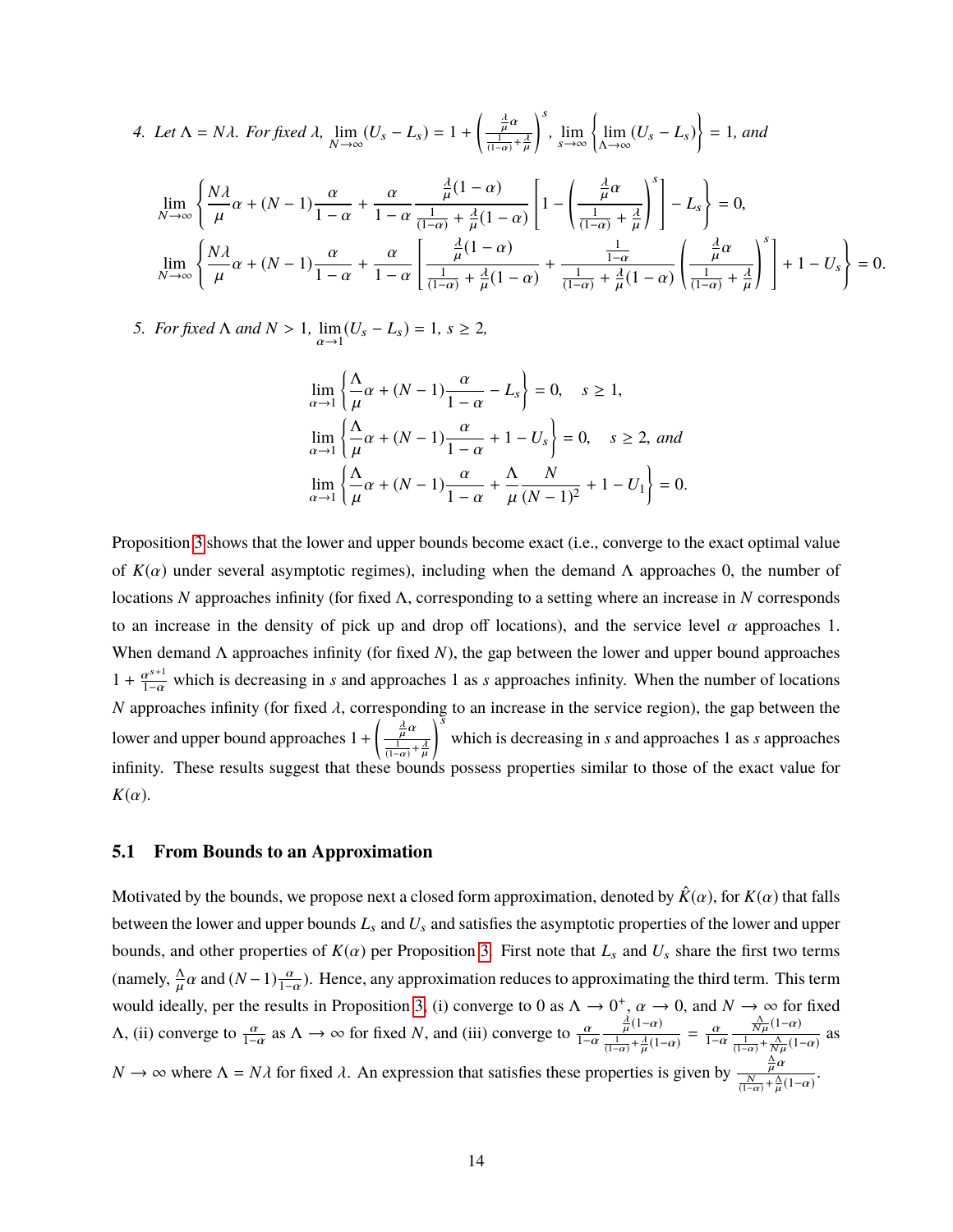<span id="page-14-0"></span>**Proposition 4.** For  $s = 0, \ldots, L_0 - 1$  (*i.e., all indices with which*  $(L_s, U_s)$  *is well-defined in Corollary [1\)](#page-12-1)*,  $L_s < \hat{K}(\alpha) < U_s - 1$  *where* 

<span id="page-14-1"></span>
$$
\hat{K}(\alpha) = \frac{\Lambda}{\mu}\alpha + (N-1)\frac{\alpha}{1-\alpha} + \frac{\frac{\Lambda}{\mu}}{\frac{N}{1-\alpha} + \frac{\Lambda}{\mu}(1-\alpha)}\alpha.
$$
\n(15)

Note that, by Propositions [3](#page-12-2) and [4,](#page-14-0) [\(15\)](#page-14-1) is exact under several asymptotic regimes, including when the demand approaches 0 or approaches infinity, the number of locations approaches infinity for a fixed Λ or for a fixed demand density per location, and the service level  $\alpha$  approaches 1.

Moreover, we can show that  $\hat{K}(\alpha)$  possesses several important properties that are satisfied by the exact value  $K(\alpha)$ . In the following lemma, we state these properties (which are of independent interest). For clarity, we use the notation  $K(\alpha, \Lambda, \mu, N)$  and  $\hat{K}(\alpha, \Lambda, \mu, N)$  to indicate the dependence of  $K(\alpha)$  and  $\hat{K}(\alpha)$  on  $\Lambda$ ,  $\mu$ , and *N* and state compactly results regarding the impact of these parameters.

<span id="page-14-2"></span>**Lemma 4.** *The following properties are satisfied by*  $K(\alpha, \Lambda, \mu, N)$ *.* 

- *(1)*  $K(\alpha, C\Lambda, C\mu, N) = K(\alpha, \Lambda, \mu, N)$  *for any*  $C > 0$ *.*
- *(2)*  $K(α, Λ, μ, N)$  *increases in N.*
- *(3)* α(*NK*,*N*λ, µ,*N*) ≤ α(*K*, λ, µ, <sup>1</sup>)*. That is, <sup>K</sup>*(α,*N*λ, µ,*N*) ≥ *NK*(α, λ, µ, <sup>1</sup>) *if <sup>K</sup>*(α,Λ, µ,*N*) *is defined as a continuous inverse of the function*  $\alpha(K, \Lambda, \mu, N)$ *.*
- *(4)* lim {*K*(α,*N*λ, µ,*N*) − *NK*(α, λ, µ, <sup>1</sup>)} <sup>=</sup> <sup>0</sup> *if <sup>K</sup>*(α,Λ, µ,*N*) *is defined as a continuous inverse of the* λ→∞<br>func *function*  $\alpha(K, \Lambda, \mu, N)$ .

Property 1 states  $K(\alpha, \Lambda, \mu, N)$  depends on the parameters  $\Lambda$  and  $\mu$  only through their ratio  $\frac{\Lambda}{\mu}$ . Property µ 2 states that more vehicles are needed to guarantee the same service level if the number of locations increases even though  $\Lambda$  and  $\mu$  remain unchanged. Property 3 states that an *N*-location system requires more vehicles than *N* independent single-location systems if their per location demand and service level are the same. Property 4 states that the difference between an *N*-location system and *N* independent single-location systems vanishes as  $\lambda$  becomes very large.

#### <span id="page-14-3"></span>**Proposition 5.** *The approximation*  $\hat{K}(\alpha, \Lambda, \mu, N)$  *satisfies properties* 1-4 *in Lemma* [4.](#page-14-2)

To assess the performance of the approximation  $\hat{K}(\alpha, \Lambda, \mu, N)$ , we conducted extensive numerical experiments to compare  $K(\alpha, \Lambda, \mu, N)$  and  $\hat{K}(\alpha, \Lambda, \mu, N)$ . In particular, we varied  $N = 2, \dots, 100, \Lambda = 1i$ ,  $i = 1, \dots, 1000$ , and  $\alpha = 0.03j$ ,  $j = 1, \dots, 33$  for fixed  $\mu = 1$ . This constituted 3, 267, 000 cases. The range of the parameter values associated with these cases is chosen so that the starting value for each parameter is equal or nearly equal to the smallest possible value and the largest value yields results that are consistent with those obtained under the relevant asymptotic regimes (i.e., values that are large enough to lead to results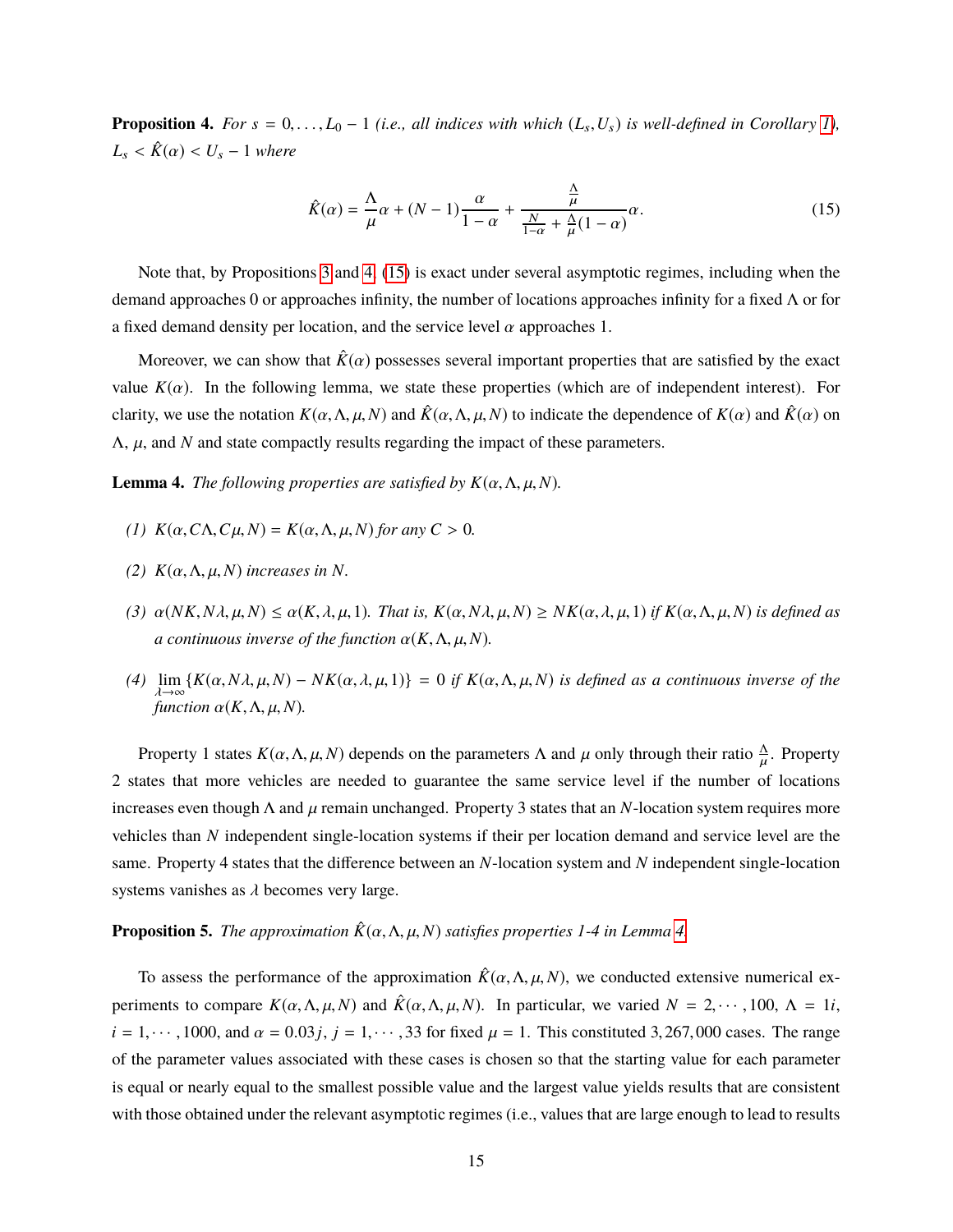similar to those obtained when these values reach their limit). For each case, we recorded the difference between  $K(\alpha)$  and  $\lceil \hat{K} \rceil$ , where the notation  $\lceil \cdot \rceil$  refers to the integer ceiling of the argument, and the relative difference  $\frac{K(\alpha)-\lceil \hat{K} \rceil}{K(\alpha)}$  $\frac{R(n-1)}{K(n)}$ . We find that the value of the difference for all the cases considered to be always no smaller than <sup>0</sup> and less than <sup>5</sup> with a mean of <sup>0</sup>.<sup>015</sup> and the relative difference to be less than 33% with a mean of <sup>0</sup>.056‰. The difference is observed to be larger when the following conditions simultaneously hold: *N* is small,  $\alpha$  is large, and  $\Lambda$  is large but not too large (since, from Proposition 3, case 2, we know that the approximation is exact when  $\Lambda \to \infty$  for given *N* and  $\alpha$ ). The relative difference is observed to be larger when  $K(\alpha)$  is small (i.e., when both *N* and  $\Lambda$ , or  $\alpha$  are small). Representative results are shown in Table [1,](#page-15-0) illustrating how remarkably accurate the approximation is.

<span id="page-15-0"></span>

| Parameters      |                  | $K(\alpha)$    | $\lceil \hat{K} \rceil$ | $\lceil L_0 \rceil$ | $\lfloor U_0 \rfloor$ | $K(\alpha) - \lceil \hat{K} \rceil$ | $\frac{K(\alpha)-\lceil \hat{K} \rceil}{K(\alpha)}$ |
|-----------------|------------------|----------------|-------------------------|---------------------|-----------------------|-------------------------------------|-----------------------------------------------------|
|                 | $\Lambda$        |                |                         |                     |                       |                                     |                                                     |
|                 | $\mathbf{1}$     | 28             | 28                      | 28                  | 37                    | $\overline{0}$                      | $0.00\%$                                            |
| $\alpha = 0.9$  | 10               | 37             | 37                      | 37                  | 46                    | $\theta$                            | $0.00\%$                                            |
| $N = 4$         | 100              | 120            | 119                     | 117                 | 123                   | $\mathbf{1}$                        | 0.83%                                               |
|                 | 200              | 211            | 210                     | 207                 | 214                   | $\mathbf{1}$                        | 0.47%                                               |
|                 | 1000             | 934            | 934                     | 927                 | 935                   | $\boldsymbol{0}$                    | $0.00\%$                                            |
|                 | $\cal N$         |                |                         |                     |                       |                                     |                                                     |
|                 | $\overline{2}$   | 39             | 38                      | 36                  | 46                    | $\mathbf{1}$                        | 2.56%                                               |
| $\alpha = 0.9$  | $\overline{4}$   | 55             | 55                      | 55                  | 64                    | $\overline{0}$                      | $0.00\%$                                            |
| $\Lambda = 30$  | 8                | 91             | 91                      | 91                  | 100                   | $\overline{0}$                      | $0.00\%$                                            |
|                 | 16               | 163            | 163                     | 163                 | 172                   | $\overline{0}$                      | $0.00\%$                                            |
|                 | 32               | 307            | 307                     | 307                 | 316                   | $\boldsymbol{0}$                    | $0.00\%$                                            |
|                 | $\boldsymbol{N}$ |                |                         |                     |                       |                                     |                                                     |
|                 | $\overline{2}$   | 48             | 47                      | 45                  | 55                    | $\mathbf{1}$                        | 2.08%                                               |
| $\alpha = 0.9$  | $\overline{4}$   | 101            | 101                     | 99                  | 109                   | $\overline{0}$                      | $0.00\%$                                            |
| $\Lambda = 20N$ | 8                | 209            | 209                     | 207                 | 217                   | $\overline{0}$                      | $0.00\%$                                            |
|                 | 16               | 425            | 425                     | 423                 | 433                   | $\boldsymbol{0}$                    | $0.00\%$                                            |
|                 | 32               | 857            | 857                     | 855                 | 865                   | $\boldsymbol{0}$                    | $0.00\%$                                            |
|                 | $\alpha$         |                |                         |                     |                       |                                     |                                                     |
|                 | 0.03             | $\overline{2}$ | $\overline{2}$          | $\overline{2}$      | $\overline{2}$        | $\overline{0}$                      | $0.00\%$                                            |
| $N = 4$         | 0.30             | 14             | 14                      | 14                  | 14                    | $\boldsymbol{0}$                    | $0.00\%$                                            |
| $\Lambda = 40$  | 0.60             | 30             | 30                      | 29                  | 31                    | $\overline{0}$                      | $0.00\%$                                            |
|                 | 0.90             | 65             | 64                      | 64                  | 73                    | $\mathbf{1}$                        | 1.54%                                               |
|                 | 0.99             | 337            | 337                     | 337                 | 436                   | $\boldsymbol{0}$                    | $0.00\%$                                            |

<span id="page-15-1"></span>Table 1: Representative numerical results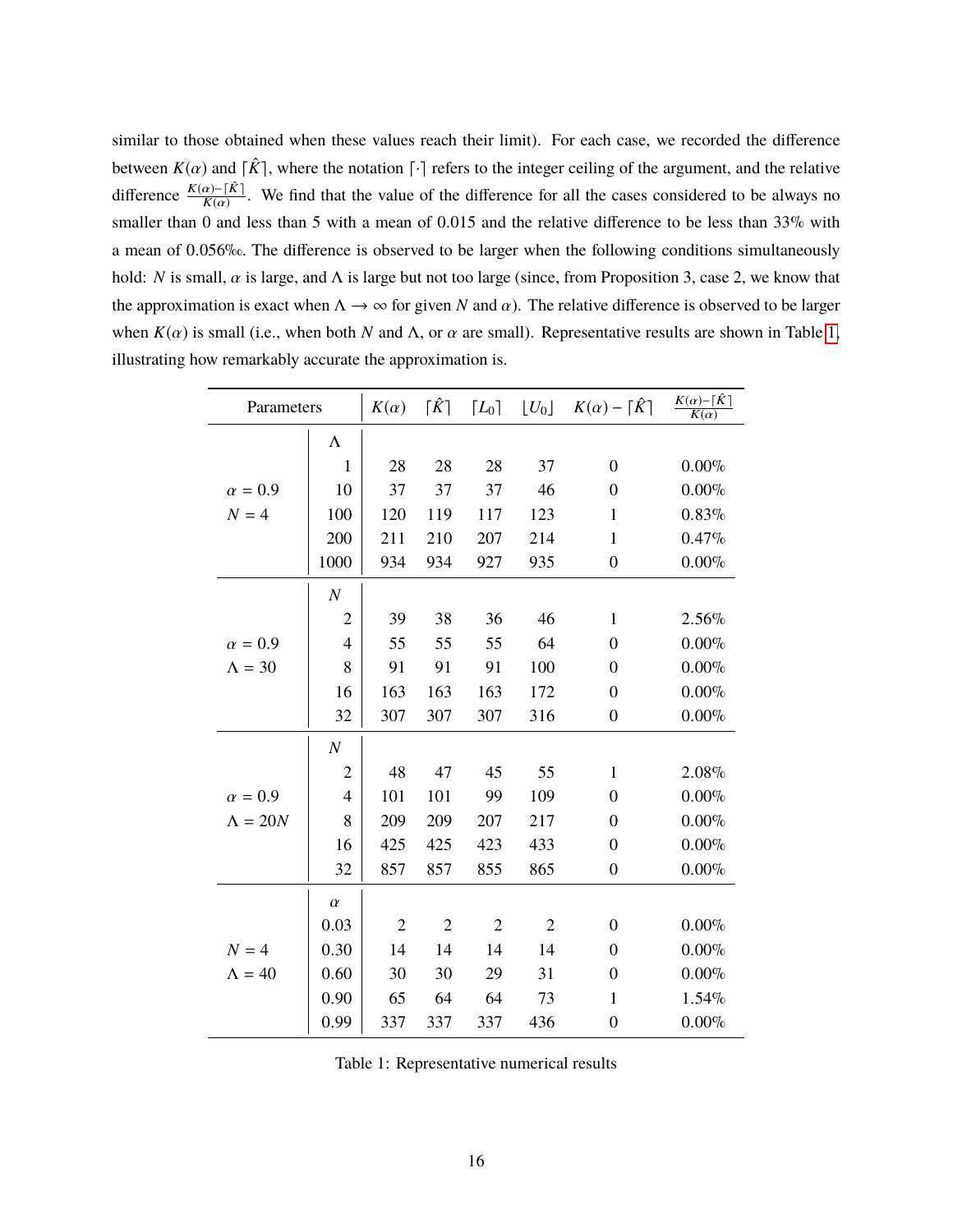#### **5.2 Case of a Single Location**

The case of a single location  $(N = 1)$  with exponentially distributed rental times corresponds to the well studied Erlang loss system, with vehicles returning to the same location upon completing service. Hence, it is worthwhile (though the single location is not the focus of this paper) to compare the approximation in [\(15\)](#page-14-1) to the approximations obtained in the literature that consider Erlang loss systems. In Appendix [D.2,](#page-48-0) we list notable results for the approximation of the inverse *Erlang Loss formula*, which include (5), (6) and (21) in [Berezner et al.](#page-23-5) [\(1998\)](#page-23-5), and (35), (36), (39), and (40) in [Harel](#page-24-12) [\(2010\)](#page-24-12). For ease of reference, we rewrite these approximations in the appendix using our notation. We add the initial "B" to equation numbers when we refer to expressions from [Berezner et al.](#page-23-5) [\(1998\)](#page-23-5), and the initial "H" when we refer to expressions from [Harel](#page-24-12) [\(2010\)](#page-24-12). Specifically, the maximum of [\(B.6\)](#page-49-0) and [\(B.21\)](#page-49-1) (referred to as [\(B.621\)](#page-49-2) in our paper) and [\(H.36\)](#page-49-3) are lower bounds for  $K(\alpha, \Lambda, \mu, 1)$ , and [\(B.5\)](#page-49-4) and [\(H.35\)](#page-49-5) are upper bounds. To the best of our knowledge, [\(H.39\)](#page-49-6) and [\(H.40\)](#page-49-7) are among the best performing approximations found in the literature. Note that the upper bound [\(B.5\)](#page-49-4) and lower bound [\(B.6\)](#page-49-0) are just special cases of our simple bounds  $U_0$  and  $L_0$  for  $N = 1$ . Except for these two, the other approximations, especially [\(B.21\)](#page-49-1), do not have a simple form, which makes them less tractable (e.g., if used as part of a larger model) and more difficult to interpret (see the discussion in Section [6\)](#page-17-0).

To further assess the effectiveness of our approximation, we carried out extensive numerical experiments to compare its performance to that of (39) and (40) in [Harel](#page-24-12) [\(2010\)](#page-24-12). Fixing  $\mu = 1$ , we varied  $\Lambda$  ( $\Lambda = 1i$ ,  $i = 1, \dots, 1000$  and  $\alpha$  ( $\alpha = 0.03j, j = 1, \dots, 33$ ). For the cases tested, the mean absolute gaps between  $K(\alpha, \Lambda, \mu, 1)$  and  $\hat{K}(\alpha, \Lambda, \mu, 1)$ , [\(B.621\)](#page-49-2), [\(B.5\)](#page-49-4), [\(H.39\)](#page-49-6), [\(H.40\)](#page-49-7) are 1.51, 2.55, 3.10, 2.06, and 0.64, respectively. That is, the approximation error of approximation [\(15\)](#page-14-1) is among the best ones for Erlang loss systems. Interested readers are referred to Appendix [D.2](#page-48-0) for further numerical comparisons using the same examples considered by [Berezner et al.](#page-23-5) [\(1998\)](#page-23-5) and [Harel](#page-24-12) [\(2010\)](#page-24-12). Hence, a secondary contribution of the paper is to the literature on Erlang loss systems.

A potential limitation of [\(15\)](#page-14-1), as an approximation for the case of  $N = 1$ , is that it does not satisfy the result in regime 5 ( $\alpha \to 1$ ) of Proposition [3.](#page-12-2) That is, when  $N = 1$ ,  $\hat{K}(\alpha, \Lambda, \mu, 1)$  does not approach infinity as  $\alpha \to 1$  (note that  $\hat{K}(\alpha,\Lambda,\mu,1)$  still satisfies all of the other results of Proposition [3\)](#page-12-2). However, as implied by the following proposition, this issue arises only when  $\alpha$  is nearly 1.

<span id="page-16-0"></span>**Proposition 6.** *When*  $N = 1$ ,  $\lim_{K \to \infty}$  $\left\{ [1 - \alpha(K)](K!) (\frac{\Delta}{\mu}) \right\}$  $(-)^{-K}$   $\in (0, 1)$ *. That is,*  $\frac{1}{1-\alpha(K)}$  *grows to infinity in the order of*  $O((K!)(\frac{\Lambda}{\mu})^{-K})$  *as*  $K \to \infty$ *. In contrast, when*  $N > 1$ ,  $\lim_{K \to \infty} \{ [1 - \alpha(K)] \frac{K}{N-1} \} = 1$ *, i.e.,*  $\frac{1}{1 - \alpha(K)}$  grows *to infinity in the order of*  $O(K)$  *as*  $K \to \infty$ <sup>[4](#page-0-0)</sup>

<sup>&</sup>lt;sup>4</sup>Note that the exact-order asymptotics we show in the proposition holds not only for the true  $K(\alpha)$  but also for the approximation  $\hat{K}(\alpha)$ . The second statement (for *N* > 1) of the proposition provides an exact-order asymptotics that is tighter than the lower bound result in Lemma 20 of [Banerjee et al.](#page-23-2) [\(2017\)](#page-23-2) who show that the service level is at least  $1 - O(\frac{1}{\sqrt{K}})$  as  $K \to \infty$ . Moreover, it is consistent with the asymptotic approximation,  $\alpha(K) \approx \left(1 - \frac{1}{K}\right)^{N-1}$ , implied by (14) in [George et al.](#page-24-5) [\(2012\)](#page-24-5) (a Taylor expansion of their result yields  $\alpha(K) = 1 - \frac{N-1}{K} + o(\frac{1}{K})$  as  $K \to \infty$ ).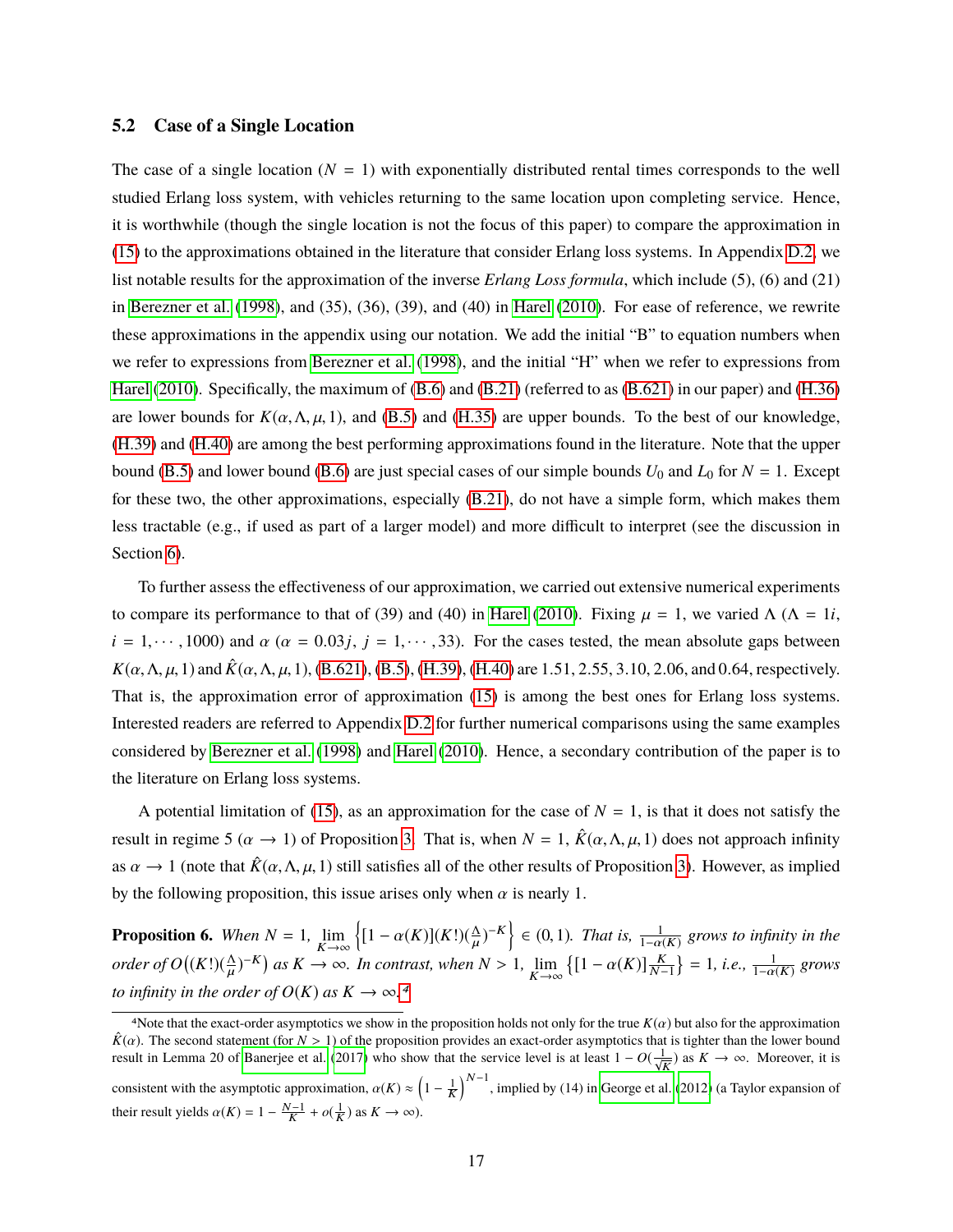Note that  $(K!)$ ( $\frac{\Delta}{H}$ )  $\mathbf{r}$  $\mathcal{L}$ <sup>–K</sup> increases with *K* at a very fast rate (faster than any exponential function), and  $\frac{K}{N-1}$ linearly increases in *K*. Because  $K(\alpha, \Lambda, \mu, N)$  is in fact the inverse function of  $\alpha(K)$ , the above proposition implies that the order in which  $K(\alpha, \Lambda, \mu, N)$  grows to infinity as  $\alpha \to 1$  is fundamentally different for  $N = 1$ and *N* > 1. When *N* > 1,  $\lim_{\alpha \to 1} K(\alpha, \Lambda, \mu, N)$  grows to infinity in the order of  $O(\frac{1}{1-\alpha})$ . When *N* = 1,  $\lim_{\alpha \to 1} K(\alpha, \Lambda, \mu, 1)$  grows to infinity at a very slow rate. This rate is so negligible that it is smal lim  $lim_{\alpha \to 1} K(\alpha, \Lambda, \mu, 1)$  grows to infinity at a very slow rate. This rate is so negligible that it is smaller than that of  $\alpha \to 1$ any power series of order  $O((1 - \alpha)^{-\delta})$ ,  $\delta > 0$ . In Appendix [D.1,](#page-48-1) we describe a correction term that could be added if necessary so that the resulting approximation for the optimal fleet size approaches infinity as  $\alpha \rightarrow 1$ .

#### <span id="page-17-0"></span>**6 Insights**

In order to obtain insights into the determinants of minimal fleet size, it is useful to consider the benchmark case of a network where vehicles always return to the location from which they were picked up. That is, there is no vehicle roaming and the network can be viewed as consisting of *N* independent queues. To isolate the impact of roaming<sup>[5](#page-0-0)</sup>, consider the case of a symmetric system, where the demand and service rates at each location are given by  $\lambda_i = \frac{\Lambda}{N}$  $\frac{\Delta}{N}$  and  $\mu_{ij} = \mu$  for all  $i, j = 1, \dots, N$ . The problem in this case decomposes into *N* independent subsystems, with each subsystem consisting of a single location, with the optimal fleet size given by:

<span id="page-17-1"></span>
$$
N\hat{K}(\alpha, \frac{\Lambda}{N}, \mu, 1) = \frac{\Lambda}{\mu}\alpha + B_0,\tag{16}
$$

where  $B_0 = \frac{N\frac{\Lambda}{\mu}}{\frac{N}{\mu} + \frac{\Lambda}{\mu}}$  $\frac{N}{\mu} + \frac{\Delta}{\mu}(1-\alpha)$   $\alpha$ . The above expression consists of two terms: the nominal load  $\frac{\Delta}{\mu}\alpha$  and additional  $\frac{\Delta}{\mu}$ . buffer capacity  $B_0$ . This additional capacity is protection against the randomness in demand and service times.

Contrast equation [\(16\)](#page-17-1) with equation [\(15\)](#page-14-1) for the original system with vehicle roaming which can be rewritten as follows:

<span id="page-17-2"></span>
$$
\hat{K}(\alpha, \Lambda, \mu, N) = \frac{\Lambda}{\mu} \alpha + B_0 + (N - 1) \frac{\alpha}{1 - \alpha} - B_0 (1 - \frac{1}{N}).
$$
\n(17)

The following observations can be made.

- Buffer capacity in a system with roaming can be viewed as consisting of three terms which can be interpreted as follows: *standard* buffer capacity that is protection against randomness in demand and service times,  $B_0$ , buffer capacity that is protection against roaming,  $(N-1)\frac{\alpha}{1-\alpha}$ , and a *correction* term,  $-B_0(1 - \frac{1}{N})$  (we refer to this term as a "correction" term because it is negative).
- We attribute the second term to vehicle roaming since it reduces to zero when  $N = 1$  (more about this below). However, because this additional capacity can also buffer against randomness from demand

<sup>5</sup>Formally, we use the term a "vehicle network with roaming" to refer to an *N*-location network with a routing probability matrix with components  $p_{ij} \geq 0$ ,  $i, j \in \{1, \dots, N\}$  that is irreducible.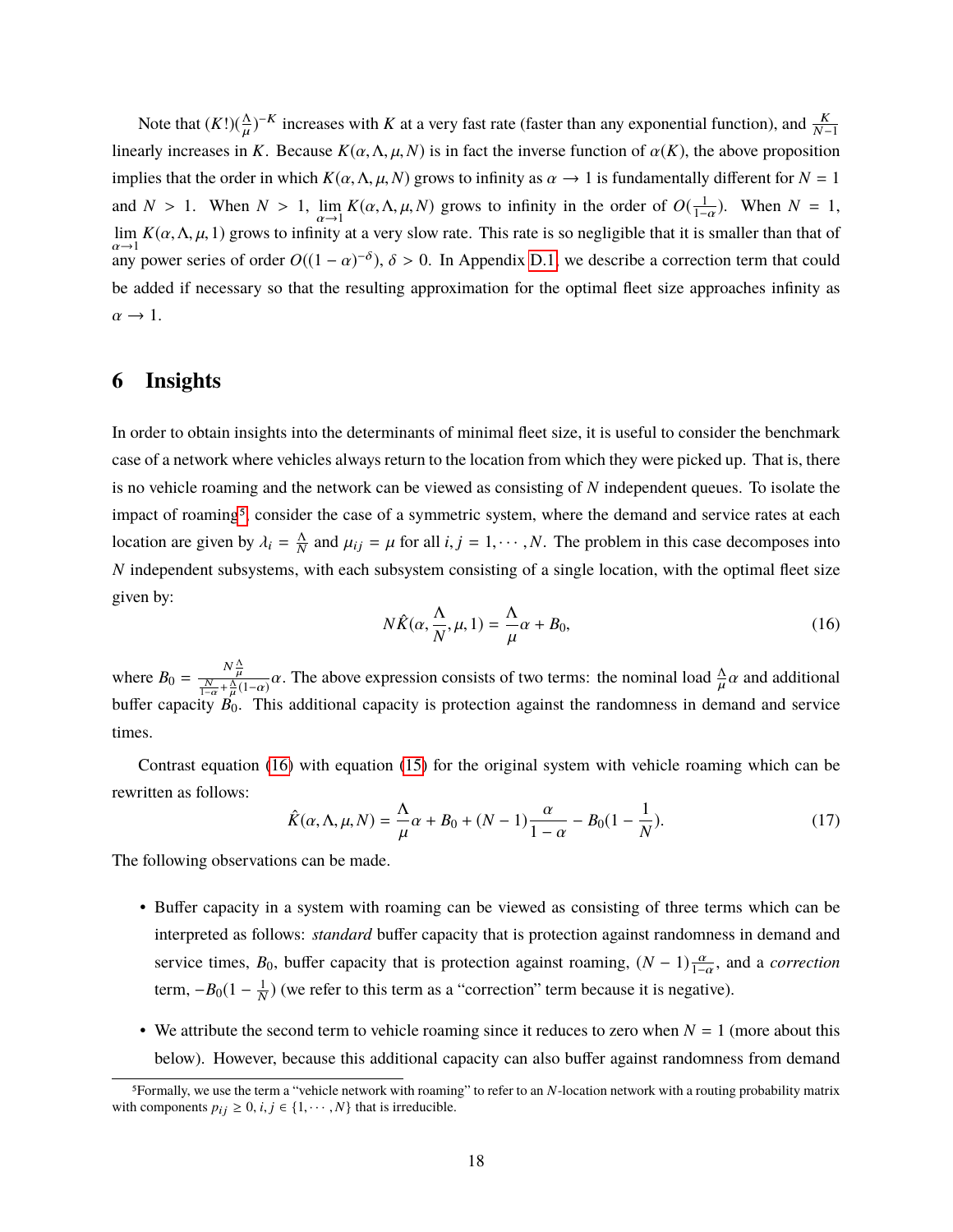and service times, the overall need for buffer capacity diminishes and there is a need for the correction term  $-B_0(1-\frac{1}{N})$ .

• The magnitude of the correction term (i.e.,  $B_0(1 - \frac{1}{N})$ ) increases with the number of locations. In the limit, as  $N \to \infty$ , the correction term approaches  $B_0$ . That is, the standard buffer capacity is no longer needed, with the buffer capacity  $(N-1)\frac{\alpha}{1-\alpha}$  sufficient to protect against both vehicle roaming and randomness in demand and service times. The optimal fleet size then reduces to  $\frac{\Delta}{\mu}\alpha + (N-1)\frac{\alpha}{1-\alpha}$ .

 $\mathbf{r}$ 

- The standard buffer capacity term  $B_0$  increases in the ratio of demand rate to service rate,  $\frac{\Lambda}{\mu}$ , and the service level,  $\alpha$ , and increases in the number of locations, *N*. The buffer capacity term,  $(N-1)\frac{\alpha}{1-\alpha}$ , is independent of the demand and service rates and increases in the service level and the number of locations.
- The fact that the term  $(N-1)\frac{\alpha}{1-\alpha}$  is independent of demand means that even for vanishingly small demand (or service times), buffer capacity can be substantial (for example, a system with 2 locations and a service level of 0.95, the minimal fleet size is 20 vehicles when  $\Lambda \rightarrow 0$ ; contrast that with the minimal fleet size of 2 for the benchmark case where vehicles always return to the location from which they originated).
- A system without roaming requires fewer vehicles than a system with roaming, with the difference given by  $\Delta_{\hat{K}} = (N-1)(\frac{\alpha}{1-\alpha} - \frac{B_0}{N})$ . This difference increases in *N* and  $\alpha$ , with  $\Delta_{\hat{K}} \to \infty$  as  $N \to \infty$  or  $\frac{1-\alpha}{\Delta}$  $\alpha \to 1$  $\alpha \to 1$ , and decreases in  $\frac{\Delta}{\mu}$ , with  $\Delta_{\hat{K}} \to (N-1) \frac{\alpha}{1-\alpha}$  as  $\frac{\Delta}{\mu} \to 0$  and  $\Delta_{\hat{K}} \to 0$  as  $\frac{\Delta}{\mu} \to \infty$ ; see Figure 1 for a numerical illustration of these effects.
- The impact of an increase in the service level is different in the two systems. In a system with roaming, the minimal fleet size increases at a rate that is of order  $O(\frac{1}{1-\alpha})$ . In contrast, in a system without roaming, the minimal fleet size increases at a rate of an order that is smaller than any power series  $O((1 - \alpha)^{-\delta})$ ,  $\delta > 0$ , per Proposition [6](#page-16-0) in Section [5.2.](#page-15-1) Figure [1a](#page-19-1) provides a numerical illustration of this result.

An intuitive explanation for why vehicle roaming requires additional capacity buffering and why the buffer capacity term  $(N - 1) \frac{\alpha}{1 - \alpha}$  may be attributed to this roaming feature is that "roaming," even for balanced systems, creates short term unbalances in the distribution of vehicles across locations, requiring the additional buffering. Put a different way, vehicle roaming produces randomness in the service capacity available at each location. This feature is present in any irreducible closed queueing network (i.e., a network where the probability routing matrix  $[p_{ij}]$  is irreducible). This intuition is supported by considering the following three examples.

**Example 1:** Consider a system where vehicles picked up at one location are always returned to the same location (i.e.,  $p_{ii} = 1$  for  $i = 1, ..., N$ ) – the benchmark case we have considered so far. In this case, vehicles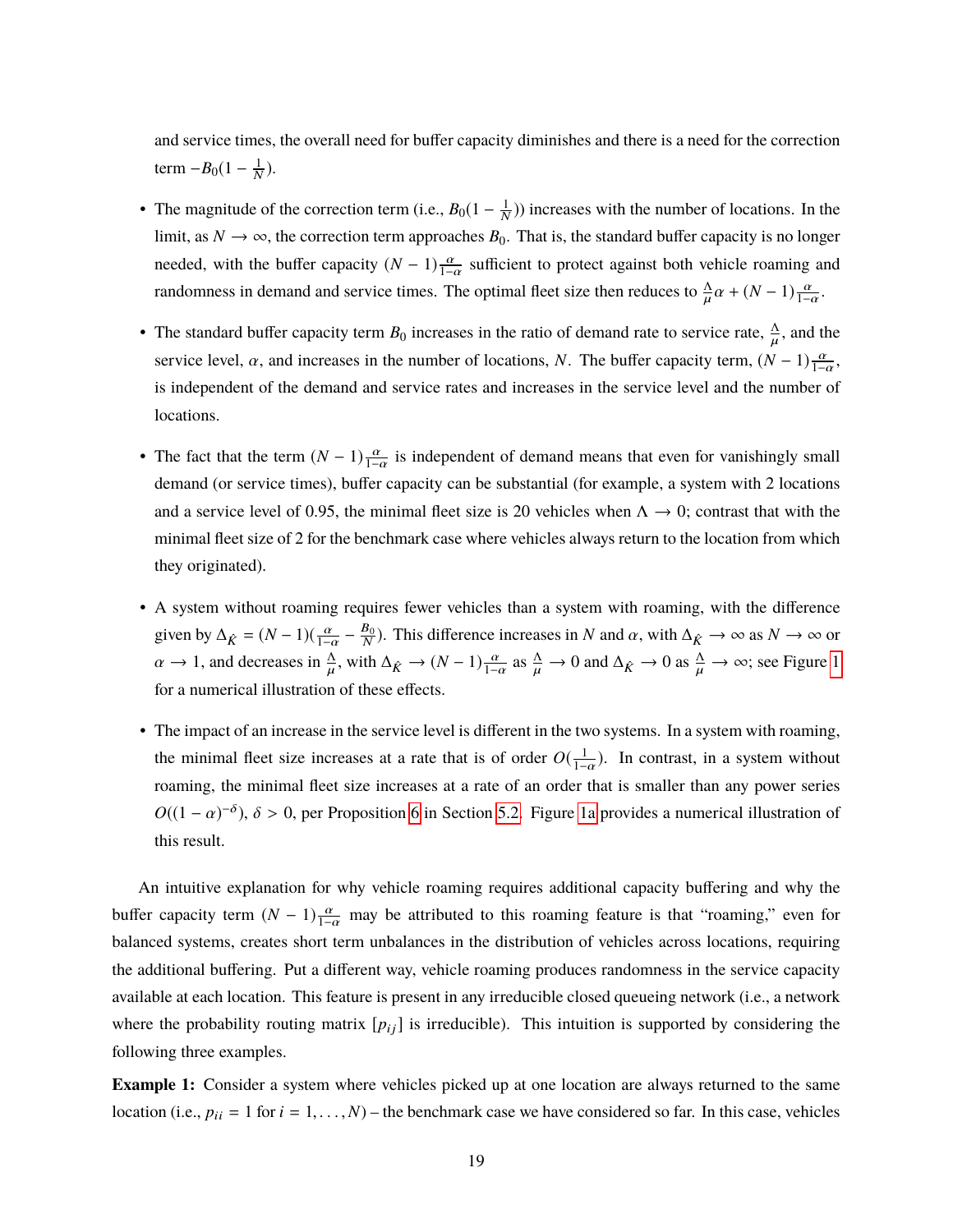<span id="page-19-1"></span><span id="page-19-0"></span>

Figure 1: Minimal Fleet Size With and Without Vehicle Roaming ( $\mu = 1$ )

do not roam, the routing matrix is not irreducible, and the service capacity available at each location is constant. In this case, and per equation [\(17\)](#page-17-2), the term  $(N-1)\frac{\alpha}{1-\alpha}$  is no longer part of the buffer capacity. **Example 2:** Consider a system where vehicles picked up at location  $i$  are always returned to location  $i + 1$ for  $i = 1, ..., N - 1$ ) and vehicles picked up at location *N* are returned to location 1 (i.e.,  $p_{i,i+1} = 1$  for  $i = 1, \ldots, N - 1$  and  $p_{N,1} = 1$ ). That is, one could view pick up locations arranged on a circular road. In such a network, there is no randomness in the routing of vehicles. However, vehicles still roam, the routing matrix is irreducible, and the service capacity available at each location is random. This system, assuming the demand arrival rate is the same at each location, satisfies the requirement of a balanced and irreducible network. Hence, buffer capacity, per equation [\(15\)](#page-14-1), contains the term  $(N-1)\frac{\alpha}{1-\alpha}$ .

**Example 3(a):** Consider a balanced system where trips durations are zero (i.e.  $\frac{1}{u} = 0$ ), per the setup described in [Waserhole and Jost](#page-25-3) [\(2016\)](#page-25-3). In such a network, there is no randomness in trip durations.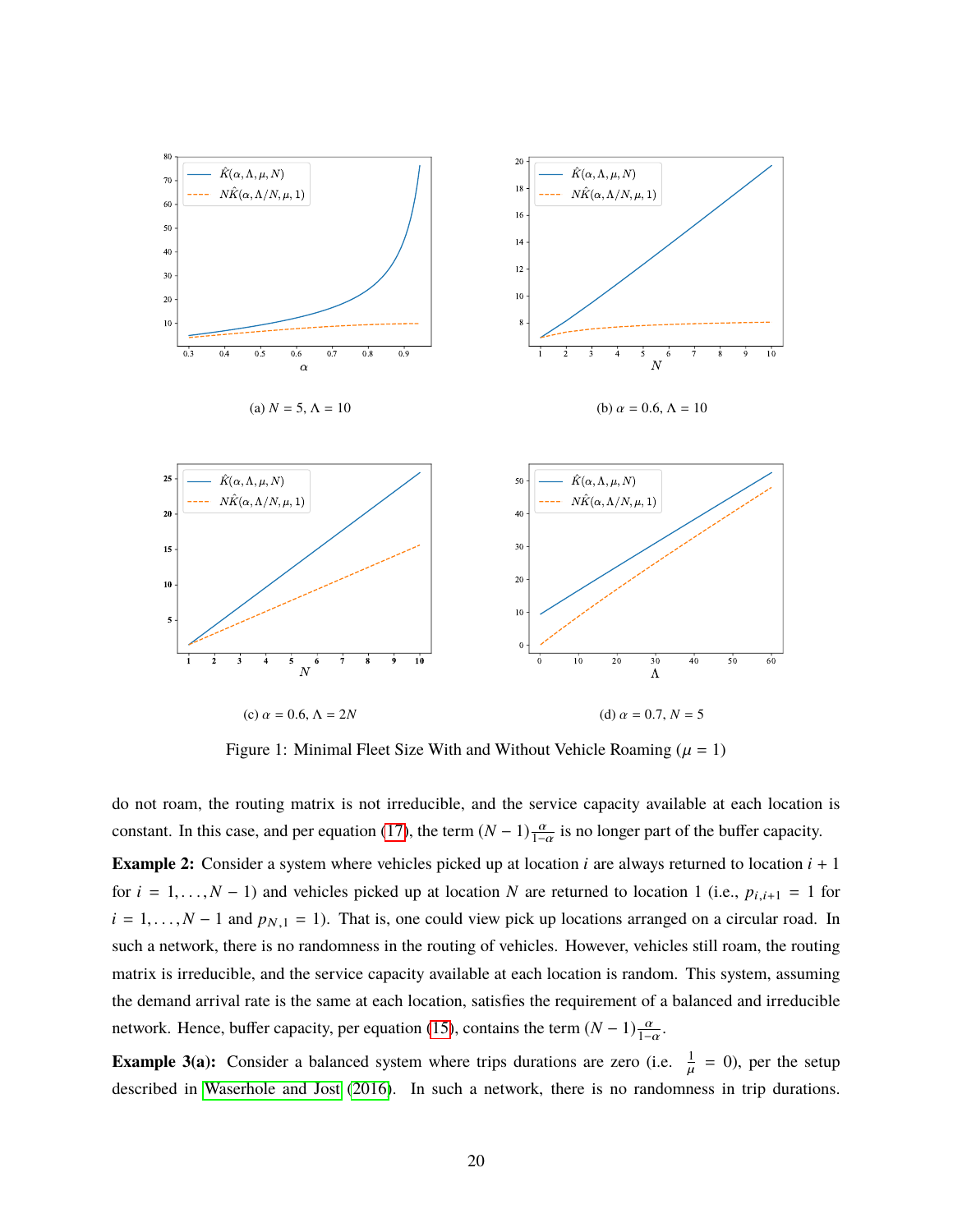However, vehicles still roam, the routing matrix is irreducible, and the service capacity available at each location is random. Hence, buffer capacity, per equation [\(15\)](#page-14-1) contains the term  $(N-1)\frac{\alpha}{1-\alpha}$ .

**Example 3(b):** Consider the same setup as in Example 3(a), except that the inter-arrival times of customers at each location is now deterministic and  $p_{ij} = \frac{1}{N}$ . In other words, there is no randomness in demand. However, vehicles still roam, the routing matrix is irreducible, and the service capacity available at each location is random. In this case, even though the demand process at the different locations is not Poisson, we can prove that the optimal buffer size is the same as that of Example 3(a) and contains the term  $(N-1)\frac{\alpha}{1-\alpha}$ .

Example 1 illustrates that absent the roaming feature, the term  $(N-1)\frac{\alpha}{1-\alpha}$  disappears. Examples 2, 3(a), and 3(b) illustrate, respectively, that this term is present even if there is no randomness in vehicles routing and even if there no uncertainty in service times and customer inter-arrival times.

#### <span id="page-20-0"></span>**7 Unbalanced Networks**

In this section (and the accompanying appendix), we discuss how our analysis and results can be extended to the case of unbalanced networks where the condition  $\lambda_i = \sum_j \lambda_j p_{ji}$  may not hold for all locations. In an unbalanced network, the problem of determining a fleet size that guarantees a specified service level at each location may not have a feasible solution [\(George and Xia, 2011\)](#page-24-2). That is, even with an infinitely large number of vehicles, it may not be possible to achieve a target service level (if this target is sufficiently high) at each location. In particular, per Proposition [7](#page-42-0) in the Appendix, the service levels at some locations (so-called non-bottleneck locations) are bounded by specific thresholds. The average numbers of vehicles at these locations and in transit are also bounded by finite fixed thresholds (no matter how large is the total number of vehicles) and so are the associated throughputs.

In view of these challenges, it is common practice for operators of vehicle sharing systems to periodically reposition vehicles to reduce the degree of unbalance. In what follows, we show how we can account for such vehicle repositioning and how vehicle repositioning impacts fleet sizing. We also consider the problem of optimal vehicle repositioning when repositioning is costly. We adopt the approach of [He et al.](#page-24-3) [\(2017\)](#page-24-3) which models the process of vehicle repositioning as one where the requests for vehicle repositioning are issued continuously over time to move a vehicle from one location to another. If a vehicle is present at that location, then the move is carried out. Otherwise, the request is ignored. The process by which repositioning requests are sent to a location *i* is modeled as a Poisson process with rate  $\psi_i \geq 0$ . Vehicles are repositioned from location *i* to location *j* according to transition probabilities  $q_{ij}$  with repositioning time having a mean  $\frac{1}{\theta_i}$  $\theta_{ij}$ . In other words, repositioning requests function as "virtual" demand for rentals at a particular location and are governed by similar dynamics as those of actual rentals. Treating vehicles repositioning as an uncontrolled process is of course an approximation of how repositioning may occur in practice. However, for the purpose of making decision over long time scales (e.g., deciding on the size of the fleet) such an approximation can be reasonable (see [He et al.](#page-24-3) [\(2017\)](#page-24-3) for further discussion and justifications).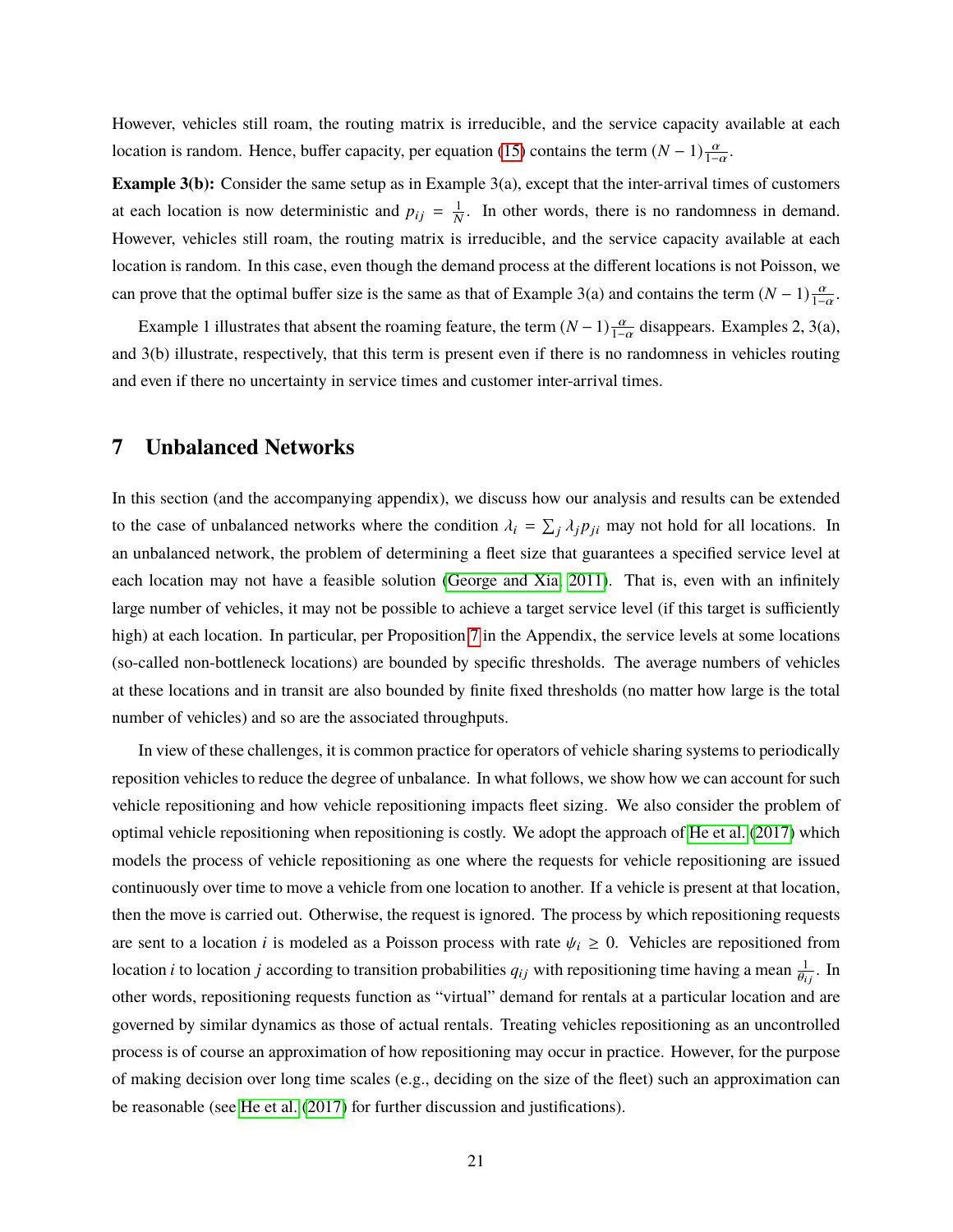Given the above specification, a vehicle repositioning policy can be fully characterized by the vector of rates  $\{\psi_i \geq 0 \mid i \in V\}$  and the matrix of routing probabilities  $\{q_{ij} \geq 0 \mid i, j \in V, \sum_{j}$  $\sum_{j} q_{ij} = 1$ . The network, in the presence of repositioning[6](#page-0-0), is balanced if

<span id="page-21-1"></span>
$$
\lambda_i + \psi_i = \sum_j (\lambda_j p_{ji} + \psi_j q_{ji}), \quad \text{for all } i \in V.
$$
 (18)

Let  $\Psi := \sum$  $\sum_{i\in V} \psi_i$  denote the total repositioning rate, and  $\frac{1}{\theta}$  $:= \quad \sum$  $i,j \in V$  $\frac{\psi_i q_{ij}}{\Psi \omega_{ij}}$  $\frac{\psi_i q_{ij}}{\psi \theta_{ij}}$  denote the average duration of repositioning trips. Then, the total demand rate for rentals (actual+virtual) is given by  $\Lambda + \Psi$  and the average trip duration (averaged over both actual rentals and repositioning trips) is given by  $\frac{\Lambda}{\Lambda+\Psi}\frac{1}{\mu}+\frac{\Psi}{\Lambda+\Psi}$ Substituting  $\Lambda + \Psi$  and  $\frac{\Lambda}{\Lambda + \Psi} \frac{1}{\mu} + \frac{\Psi}{\Lambda + \Psi} \frac{1}{\theta}$  for  $\Lambda$  and  $\frac{1}{\mu}$  in (15), we obtain the following modified version of the  $\frac{\Psi}{\Lambda + \Psi} \frac{1}{\theta}$ . approximation of the minimal fleet size:  $\frac{\Psi}{\Lambda+\Psi}\frac{1}{\theta}$  for  $\Lambda$  and  $\frac{1}{\mu}$  $\mathbf{r}$ in [\(15\)](#page-14-1), we obtain the following modified version of the

$$
\hat{K}(\alpha,\Lambda,\mu,\Psi,\theta,N) = \left(\frac{\Lambda}{\mu} + \frac{\Psi}{\theta}\right)\alpha + (N-1)\frac{\alpha}{1-\alpha} + \frac{\frac{\Lambda}{\mu} + \frac{\Psi}{\theta}}{\frac{N}{1-\alpha} + \left(\frac{\Lambda}{\mu} + \frac{\Psi}{\theta}\right)(1-\alpha)}\alpha.
$$
\n(19)

In Figure [2,](#page-21-0) we illustrate, for an example with two locations, the impact of repositioning on the minimal number of vehicles required to guarantee a service level at least  $\alpha$  at every location. This impact is particularly significant when  $\gamma$  or  $\alpha$  is large. Noting that  $\gamma$  is the probability that a trip terminates at location 1 and  $1 - \gamma$ is the probability that it terminates at location 2, the parameter  $\gamma$  measures how unbalanced the system is. The larger the  $\gamma$  for  $\gamma > 0.5$ , the larger the degree of unbalance.

<span id="page-21-0"></span>

Figure 2: Minimal Fleet Size With and Without Repositioning (for a Two-location Unbalanced Network with  $\lambda_1 = \lambda_2 = 50$ ,  $\mu_{ij} = 1$ ,  $\theta_{ij} = 1.5\mu_{ij}$ ,  $p_{11} = p_{21} = \gamma$ , and  $p_{12} = p_{22} = 1 - \gamma$ )

Note that there are multiple ways network balancing can be achieved. In setting where repositioning is

<sup>6</sup>Note that the network continues to be irreducible.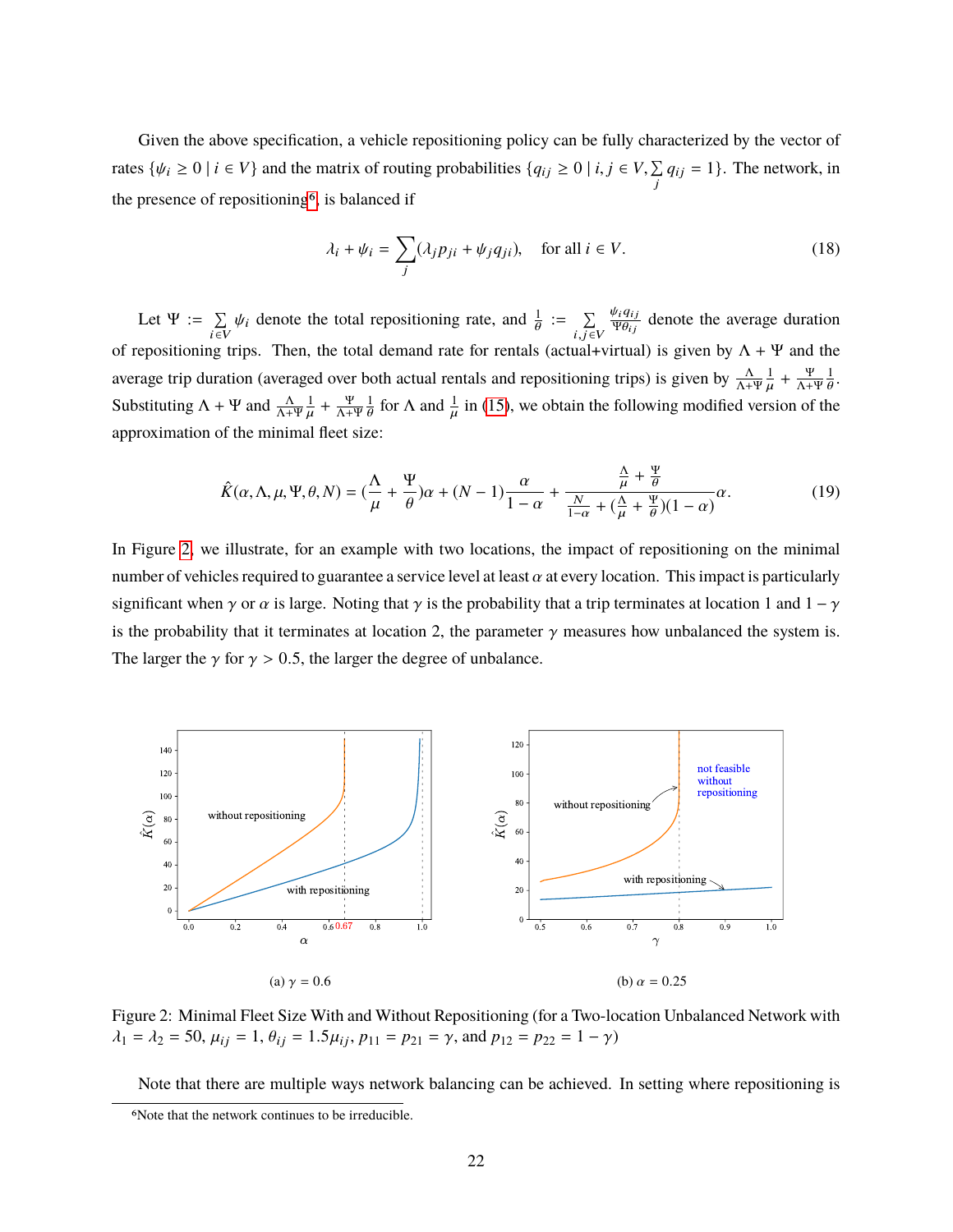costly and the cost depends on the origin and destination of the respositioned vehicle, the following problem can be used to determine optimal repositioning:

$$
\min_{\psi_i,q_{ij}}\left\{\alpha c_{ij}\sum_{i,j\in V}\frac{\psi_i q_{ij}}{\theta_{ij}}\right\},\,
$$

subject to [\(18\)](#page-21-1), where  $c_{ij}$  refers to the cost per unit of time of repositioning a vehicle from location  $i$ to location *j*. The problem can be easily solved by recognizing that it can be transformed into a linear programing problem (e.g., reformulating the problem in terms of variables  $z_{ij}$ , where  $z_{ij} = \psi_i q_{ij}$  and using the fact that  $\sum_j z_{ij} = \psi_i$ ).

### <span id="page-22-0"></span>**8 Concluding Remarks**

The setting we consider can be viewed as an instance of a class of service systems where servers do not necessarily return to their original queue upon service completion and may instead join other queues. It can be viewed as an instance of an even broader class of service systems where the number of servers at each queue is random (or varies according to some specified logic). In our case, this randomness is determined by the demand process and the travel patterns of customers. In other settings, this randomness may arise for different reasons, such as external shocks that affect server availability or servers being independent agents who decide when to work and for how long (or who act strategically by deciding, based on the state of the system, on which queue to join). The impact of this randomness on system performance appears to be less well understood than the impact of other types of randomness, and hence is worthy of further study. There are other ways to generalize the setting we consider, including allowing for limits on the number of vehicles at each location.

#### **Acknowledgement**

The authors thank the department editor, the associate editor, and the three anonymous reviewers for their valuable comments and suggestions. The research of Saif Benjaafar is in part funded by the United States National Science Foundation [Award SCC-1831140]. The research of Shining Wu is supported in part by the Hong Kong Research Grants Council [Grants No. 25504517 and 15507919]. The research of H. Liu is in part supported by National Science Foundation of China [Grants 71731009, 72061127002] and Guangdong Basic and Applied Basic Research Foundation [Grant 2020A1515111131].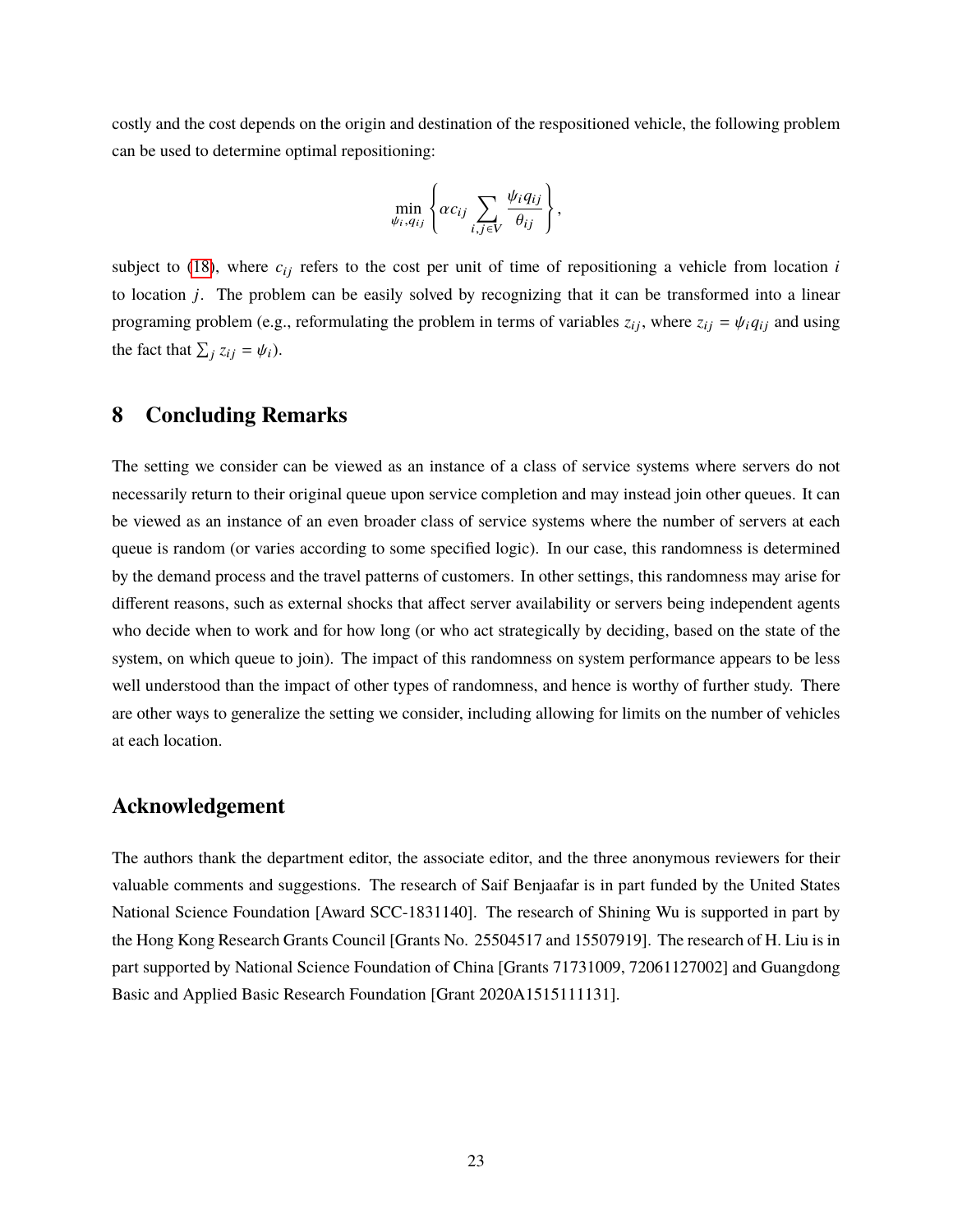#### **References**

- <span id="page-23-4"></span>Adelman, D. (2008). A simple algebraic approximation to the erlang loss system. *Operations Research Letters 36*(4), 484 – 491.
- <span id="page-23-8"></span>Afeche, P., Z. Liu, and C. Maglaras (2018). Ride-hailing networks with strategic drivers: The impact of platform control capabilities on performance. Working paper, University of Toronto, Toronto.
- <span id="page-23-2"></span>Banerjee, S., D. Freund, and T. Lykouris (2017). Pricing and optimization in shared vehicle systems: An approximation framework. Working paper, Cornell University, Ithaca, NY.
- <span id="page-23-13"></span>Baskett, F., K. M. Chandy, R. R. Muntz, and F. G. Palacios (1975). Open, closed, and mixed networks of queues with different classes of customers. *Journal of the ACM 22*(2), 248–260.
- <span id="page-23-1"></span>Bellos, I., M. Ferguson, and L. B. Toktay (2017). The car sharing economy: Interaction of business model choice and product line design. *Manufacturing & Service Operations Management 19*(2), 185–201.
- <span id="page-23-7"></span>Benjaafar, S., J.-Y. Ding, G. Kong, and T. Taylor (2020). Labor welfare in on-demand service platforms. *Manufacturing & Service Operations Management*, Forthcoming.
- <span id="page-23-0"></span>Benjaafar, S. and M. Hu (2020). Operations management in the age of the sharing economy: What is old and what is new? *Manufacturing & Service Operations Management 22*(1), 93–101.
- <span id="page-23-5"></span>Berezner, S. A., A. E. Krzesinski, and P. G. Taylor (1998). On the inverse of erlang's function. *Journal of Applied Probability 35*(1), 246–252.
- <span id="page-23-11"></span>Besbes, O., F. Castro, and I. Lobel (2019). Spatial capacity planning. Working paper, Columbia University, New York.
- <span id="page-23-10"></span>Besbes, O., F. Castro, and I. Lobel (2020). Surge pricing and its spatial supply response. *Management Science*, Forthcoming.
- <span id="page-23-9"></span>Bimpikis, K., O. Candogan, and D. Saban (2019). Spatial pricing in ride-sharing networks. *Operations Research 67*(3), 744–769.
- <span id="page-23-12"></span>Botta, R. F., C. M. Harris, and W. G. Marchal (1987). Characterizations of generalized hyperexponential distribution functions. *Communications in Statistics. Stochastic Models 3*(1), 115–148.
- <span id="page-23-3"></span>Braverman, A., J. G. Dai, X. Liu, and L. Ying (2019). Empty-car routing in ridesharing systems. *Operations Research 67*(5), 1437–1452.
- <span id="page-23-6"></span>Cachon, G. P., K. M. Daniels, and R. Lobel (2017). The role of surge pricing on a service platform with self-scheduling capacity. *Manufacturing & Service Operations Management 19*(3), 368–384.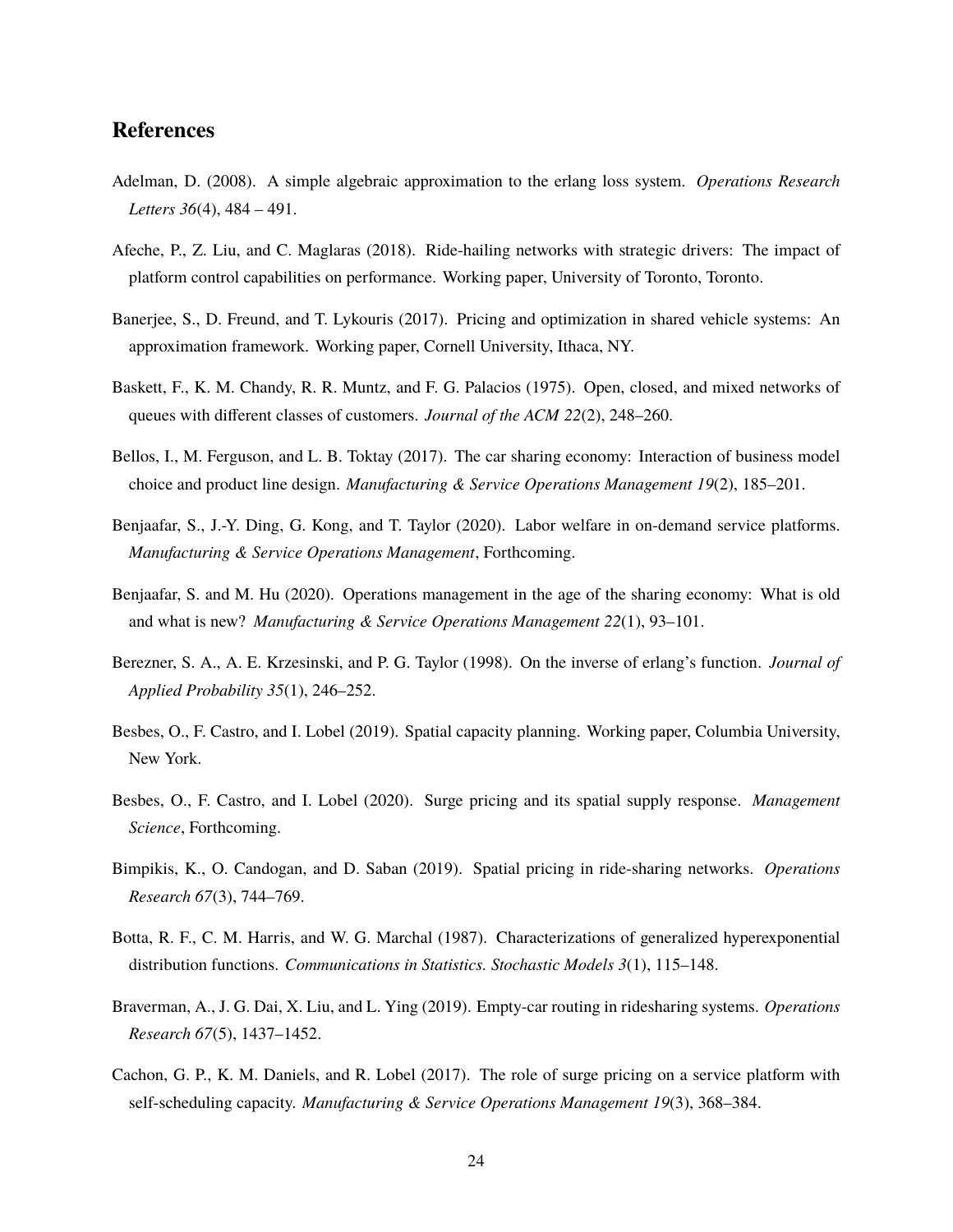- <span id="page-24-13"></span>Castillo, J. C., D. T. Knoepfle, and E. G. Weyl (2018). Surge pricing solves the wild goose chase. Working paper, Stanford University, Stanford, CA.
- <span id="page-24-10"></span>Cooper, R. B. (1981). *Introduction to queueing theory*. North Holland.
- <span id="page-24-9"></span>Dai, J. G. and S. He (2014). Queues in service systems: Customer abandonment and diffusion approximations. In *INFORMS TutORials in Operations Research*, Chapter 3, pp. 36–59.
- <span id="page-24-0"></span>Freund, D., S. G. Henderson, and D. B. Shmoys (2019). Bike sharing. In M. Hu (Ed.), *Sharing Economy: Making Supply Meet Demand*, Chapter 18, pp. 435–459. Cham, Switzerland: Springer.
- <span id="page-24-7"></span>Gans, N., G. Koole, and A. Mandelbaum (2003). Telephone call centers: Tutorial, review, and research prospects. *Manufacturing & Service Operations Management 5*(2), 79–141.
- <span id="page-24-2"></span>George, D. K. and C. H. Xia (2011). Fleet-sizing and service availability for a vehicle rental system via closed queueing networks. *European Journal of Operational Research 211*(1), 198 – 207.
- <span id="page-24-5"></span>George, D. K., C. H. Xia, and M. S. Squillante (2012). Exact-order asymptotic analysis for closed queueing networks. *Journal of Applied Probability 49*(2), 503–520.
- <span id="page-24-8"></span>Halfin, S. and W. Whitt (1981). Heavy-traffic limits for queues with many exponential servers. *Operations Research 29*(3), 567–588.
- <span id="page-24-11"></span>Harel, A. (1988). Sharp bounds and simple approximations for the erlang delay and loss formulas. *Management Science 34*(8), 959–972.
- <span id="page-24-12"></span>Harel, A. (2010). Sharp and simple bounds for the erlang delay and loss formulae. *Queueing Systems 64*(2), 119–143.
- <span id="page-24-1"></span>He, L., H.-Y. Mak, and Y. Rong (2019). Operations management of vehicle sharing systems. In M. Hu (Ed.), *Sharing Economy: Making Supply Meet Demand*, Chapter 19, pp. 461–484. Cham, Switzerland: Springer.
- <span id="page-24-3"></span>He, L., H.-Y. Mak, Y. Rong, and Z.-J. M. Shen (2017). Service region design for urban electric vehicle sharing systems. *Manufacturing & Service Operations Management 19*(2), 309–327.
- <span id="page-24-6"></span>Hofri, M. and Y. Kogan (1994). Asymptotic analysis of product-form distributions related to large interconnection networks. *Theoretical Computer Science 125*(1), 61 – 90.
- <span id="page-24-4"></span>Hu, L. and Y. Liu (2016). Joint design of parking capacities and fleet size for one-way station-based carsharing systems with road congestion constraints. *Transportation Research Part B: Methodological 93*,  $268 - 299.$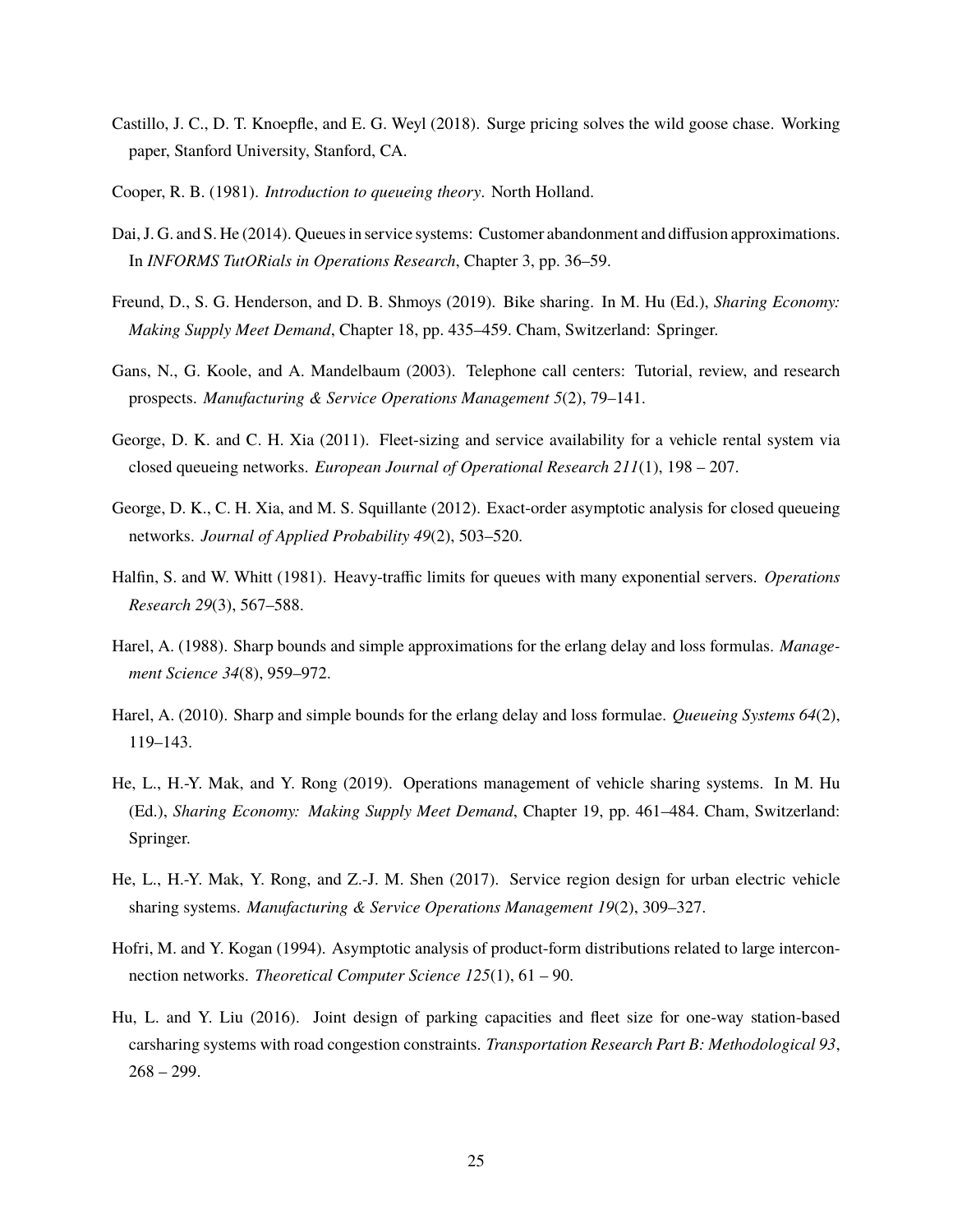- <span id="page-25-9"></span>Jagerman, D. L. (1974). Some properties of the erlang loss function. *Bell System Technical Journal 53*(3), 525–551.
- <span id="page-25-10"></span>Janssen, A. J. E. M., J. S. H. van Leeuwaarden, and B. Zwart (2008). Gaussian expansions and bounds for the poisson distribution applied to the erlang b formula. *Advances in Applied Probability 40*(1), 122–143.
- <span id="page-25-5"></span>Kogan, Y. (1992). Another approach to asymptotic expansions for large closed queueing networks. *Operations Research Letters 11*(5), 317 – 321.
- <span id="page-25-4"></span>Kogan, Y. and A. Birman (1992). Asymptotic analysis of closed queueing networks with bottlenecks. In *Performance of Distributed Systems and Integrated Communication Networks*, IFIP Transactions C: Communication Systems, pp. 265 – 280. Amsterdam: North-Holland.
- <span id="page-25-2"></span>Li, S., Q. Luo, and R. Hampshire (2019). Optimizing large on-demand transportation systems. Working paper, Northwestern University, Evanston.
- <span id="page-25-7"></span>Mandelbaum, A. and S. Zeltyn (2009). Staffing many-server queues with impatient customers: Constraint satisfaction in call centers. *Operations Research 57*(5), 1189–1205.
- <span id="page-25-12"></span>Reiser, M. and S. S. Lavenberg (1980). Mean-value analysis of closed multichain queuing networks. *Journal of ACM 27*(2), 313–322.
- <span id="page-25-11"></span>Taylor, T. A. (2018). On-demand service platforms. *Manufacturing & Service Operations Management 20*(4), 704–720.
- <span id="page-25-8"></span>Ward, A. R. (2012). Asymptotic analysis of queueing systems with reneging: A survey of results for FIFO, single class models. *Surveys in Operations Research and Management Science 17*(1), 1–14.
- <span id="page-25-3"></span>Waserhole, A. and V. Jost (2016). Pricing in vehicle sharing systems: optimization in queuing networks with product forms. *EURO Journal on Transportation and Logistics 5*(3), 293–320.
- <span id="page-25-0"></span>Whitt, W. (2002). *Stochastic-process limits: an introduction to stochastic-process limits and their application to queues*. Springer-Verlag New York.
- <span id="page-25-6"></span>Whitt, W. (2007). What you should know about queueing models to set staffing requirements in service systems. *Naval Research Logistics 54*(5), 476–484.
- <span id="page-25-1"></span>Zhang, R., F. Rossi, and M. Pavone (2019). Analysis, control, and evaluation of mobility-on-demand systems: A queueing-theoretical approach. *IEEE Transactions on Control of Network Systems 6*(1), 115–126.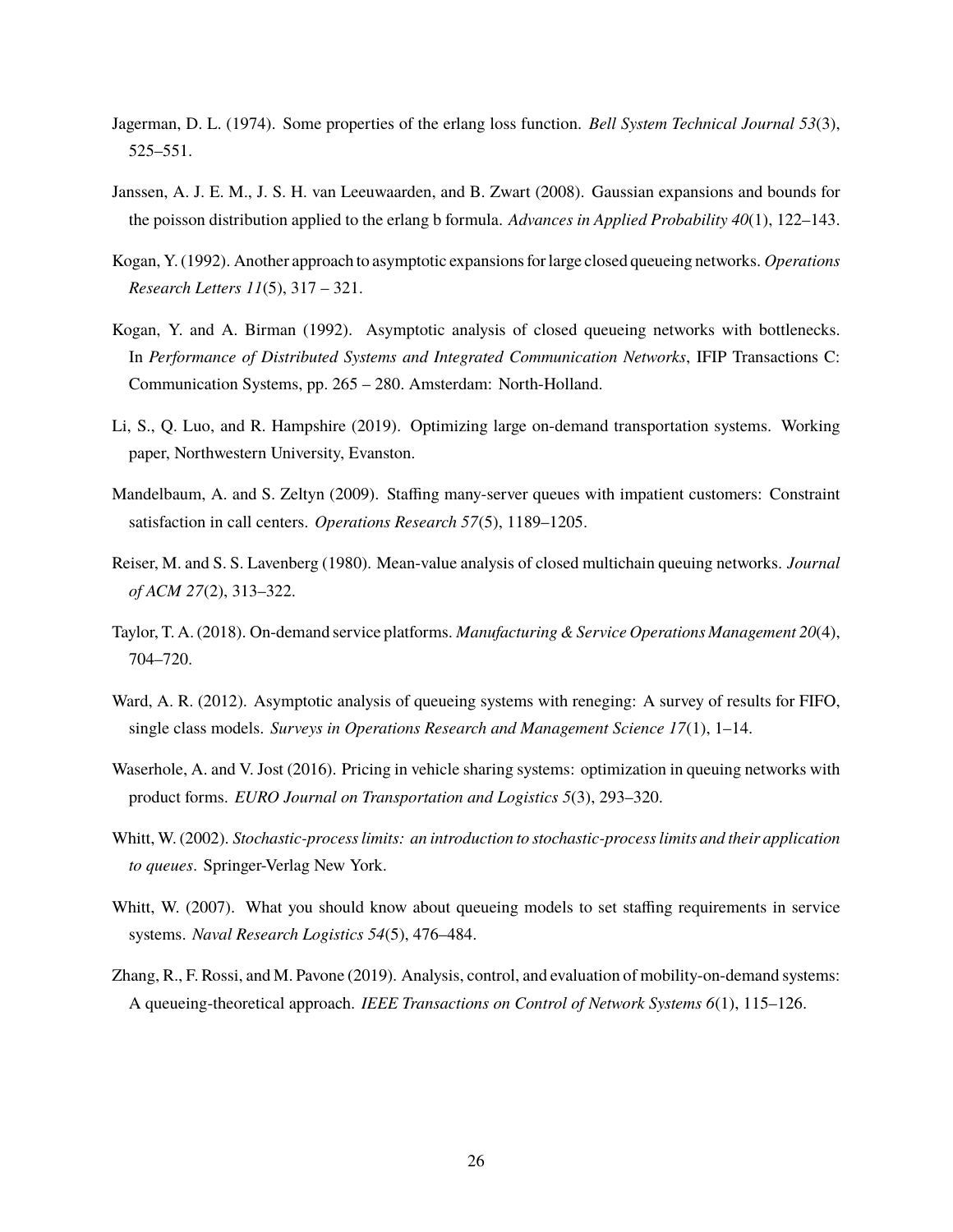# Online Appendices: Dimensioning On-Demand Vehicle Sharing Systems

Saif Benjaafar<sup>†</sup>, , Shining Wu‡ , Hanlin Liu§ , Einar Bjarki Gunnarsson† †Department of Industrial & Systems Engineering, University of Minnesota, Twin Cities, USA ‡Department of Logistics & Maritime Studies, Hong Kong Polytechnic University, Hong Kong §Division of Information Systems and Management Engineering, College of Business, Southern University of Science and Technology, Shenzhen, China saif@umn.edu, sn.wu@polyu.edu.hk, liuhl@sustech.edu.cn, gunna042@umn.edu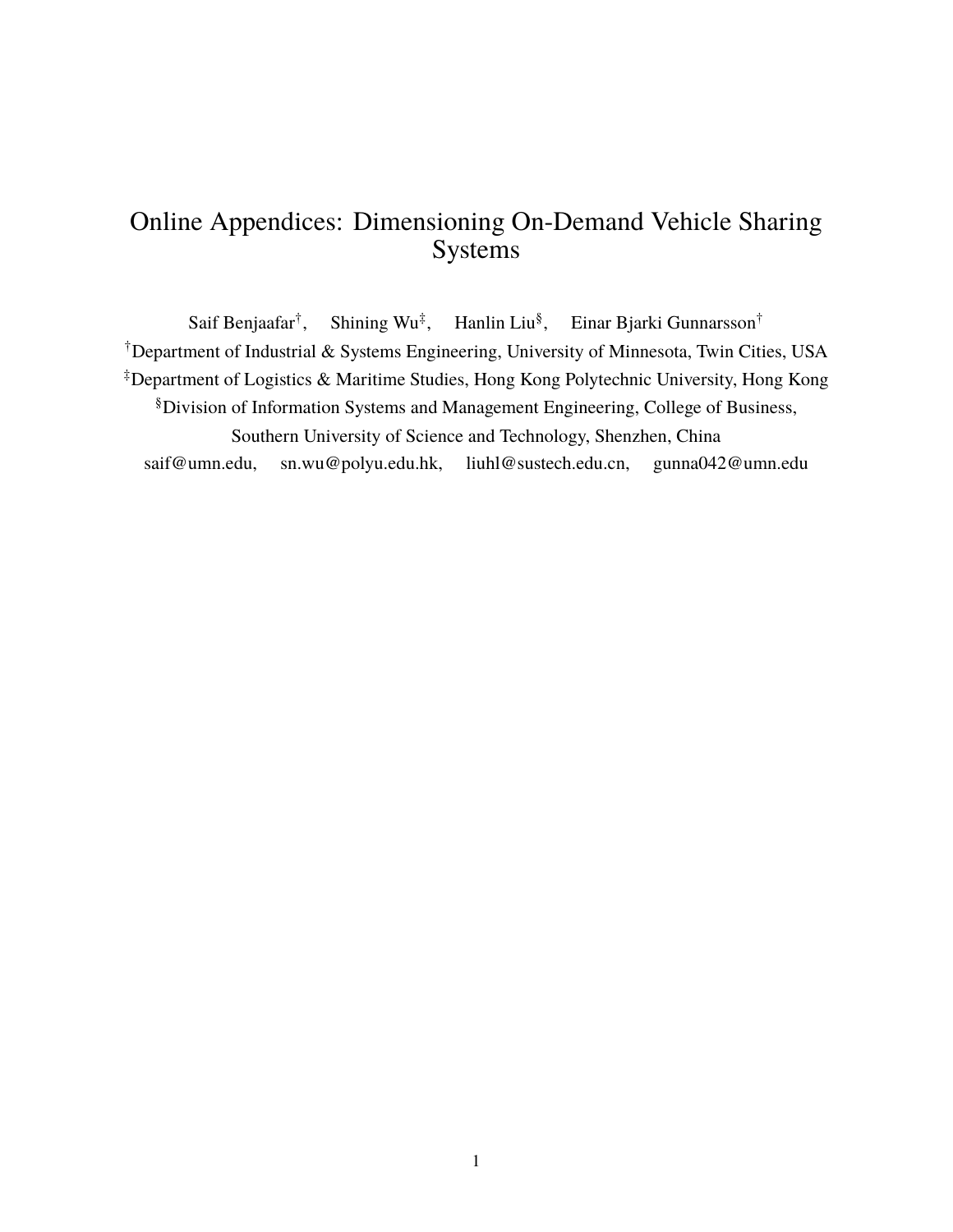### **Appendix A Proofs**

In the section, we provide proofs for our main results.

To prove Lemma [2,](#page-10-1) it is sufficient to prove the following more general lemma.

**Lemma 5.** *(i)*  $\Delta \alpha(K) \leq \frac{\mu}{N\mu + \Lambda} < \frac{\mu}{\Lambda}$  holds for all K, and the first inequality is strict for  $K > 1$ .

(*ii*) 
$$
\Delta \alpha(K) \le \frac{\mu}{(K+N-1)\mu + \Lambda[1-\alpha(K-1)]}
$$
 holds for all K and is strict for  $K > 1$ .

- *(iii)*  $0 < \Delta \alpha(K) < \Delta \alpha(K-1)$ *. That is,*  $\alpha(K)$  *is increasing concave in K.*
- *(iv)*  $\Delta \alpha(K) > \frac{(N-1)+\frac{\Delta}{\mu}}{\{(K+N)+\Delta\}}$  $\frac{\Delta}{\mu}[1-\alpha(K-1)]$  $\frac{\left\{\left(K+N\right)+\frac{\Lambda}{\mu}\left[1-\alpha(K)\right]\right\}^2}{\left\{\left(K+N\right)+\frac{\Lambda}{\mu}\left[1-\alpha(K)\right]\right\}^2}.$ µ

**Proof of Lemma [5.](#page-0-0)** First, note that from [\(8\)](#page-9-1), we can obtain

$$
\Delta \alpha(K) = \frac{(N-1) + \frac{\Delta}{\mu} [1 - \alpha(K-1)] + K \frac{\Delta}{\mu} [\Delta \alpha(K-1)]}{[(K+N-1) + \frac{\Delta}{\mu} (1 - \alpha(K-1))][(K+N-2) + \frac{\Delta}{\mu} (1 - \alpha(K-2))]},
$$

which also corresponds to equation [\(12\)](#page-10-3) in the main text. We will use this result in the course of this proof.

We prove the results (i)–(iv) in sequence.

(i) We prove  $\Delta \alpha(K) \leq \frac{\mu}{N\mu + \Lambda} < \frac{\mu}{\Lambda}$  by induction. Note that the inequalities are shown to be strict for  $K > 1$  in our proof.

- When  $K = 1$ ,  $\Delta \alpha(1) = \alpha(1) \alpha(0) = \frac{\mu}{N\mu + \Lambda} < \frac{\mu}{\Lambda}$ .
- Suppose that  $\Delta \alpha(k) \leq \frac{\mu}{N\mu + \Delta} < \frac{\mu}{\Delta}$  holds for  $k \leq K 1$ , we then prove that the inequality strictly holds for  $k = K$ .

By plugging  $\alpha(K-1) - \alpha(K-2) < \frac{\mu}{\Lambda}$  into [\(12\)](#page-10-3), we have

$$
\alpha(K) - \alpha(K-1) < \frac{1}{(K+N-2) + \frac{\Lambda}{\mu}(1-\alpha(K-2))} \le \frac{\mu}{N\mu+\Lambda} < \frac{\mu}{\Lambda},
$$

where the second inequality holds because  $\alpha(k) \leq \frac{k\mu}{\Lambda}$  for any  $k \geq 0$ .

(ii) Second, note that the inequality  $\Delta \alpha(K) < \frac{\mu}{\Lambda}$  guarantees that  $(K + N - 1) + \frac{\Lambda}{\mu}$  $\frac{\Delta}{\mu}[1-\alpha(K-1)]$  increases in *K*. Therefore,

$$
\alpha(K) - \alpha(K-1) = \frac{K}{(K+N-1) + \frac{\Delta}{\mu}(1 - \alpha(K-1))} - \frac{K-1}{(K+N-2) + \frac{\Delta}{\mu}(1 - \alpha(K-2))}
$$
  

$$
< \frac{K}{(K+N-1)\mu + \frac{\Delta}{\mu}(1 - \alpha(K-1))} - \frac{K-1}{(K+N-1) + \frac{\Delta}{\mu}(1 - \alpha(K-1))}
$$
  

$$
= \frac{\mu}{(K+N-1)\mu + \Lambda(1 - \alpha(K-1))},
$$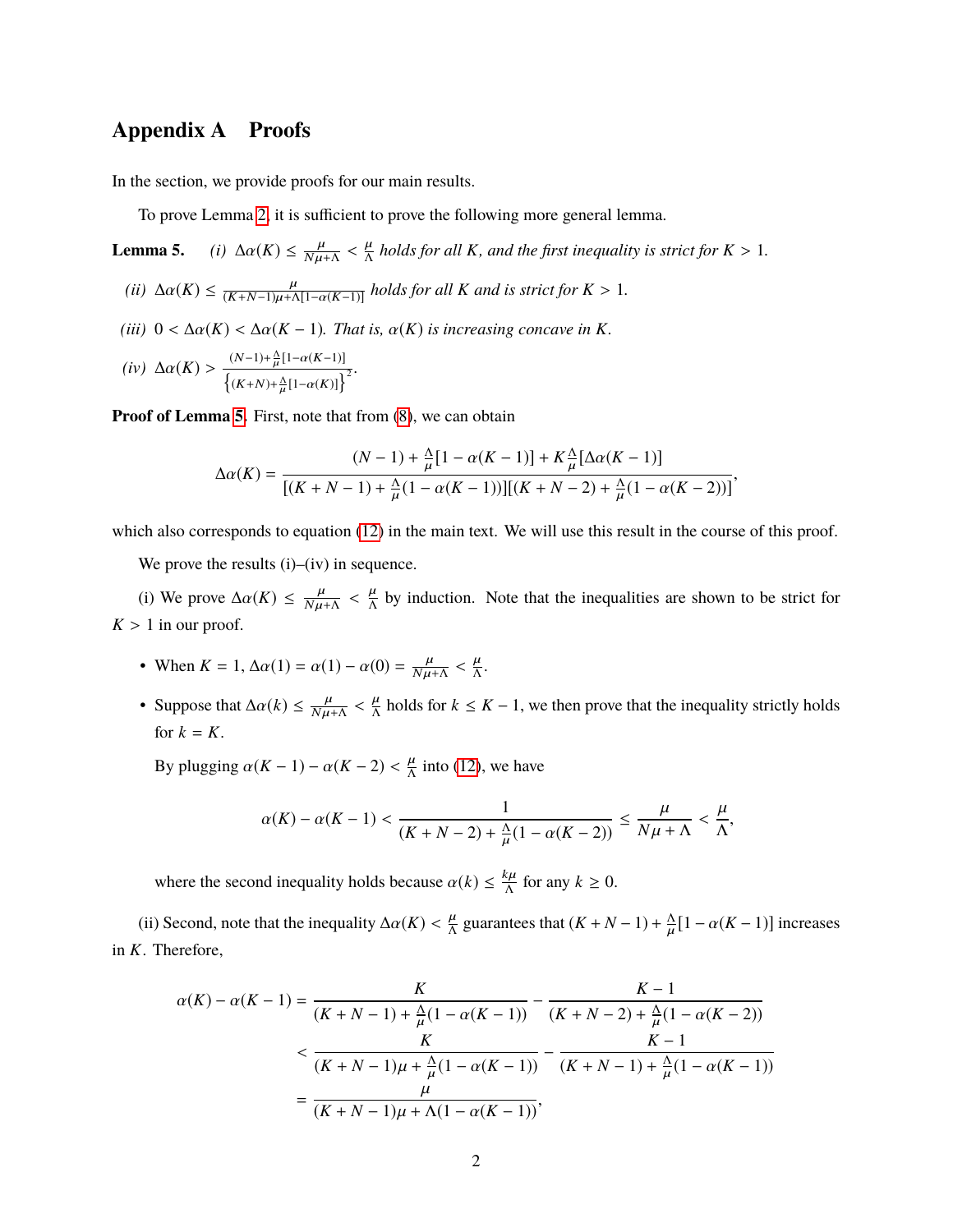for  $K \ge 2$  where both  $\alpha(K)$  and  $\alpha(K - 1)$  can be expressed by the recursive equation [\(8\)](#page-9-1). Furthermore, it is obvious that the above inequality also holds for  $K = 1$  since  $\alpha(0) = 0$ .

(iii) Next, we prove result (iii) by induction. On the one hand, by [\(12\)](#page-10-3) and the fact that  $\alpha(1) > \alpha(0)$ , a simple induction proves  $\alpha(K) > \alpha(K-1)$ ,  $\forall K$ . That is,  $\Delta \alpha(K) > 0$ . On the other hand, it is easy to verify  $\Delta \alpha(2) < \Delta \alpha(1)$ . Assume that  $\Delta \alpha(k) < \Delta \alpha(k-1)$  holds for  $k \leq K-1$ , we then prove  $\Delta \alpha(K) < \Delta \alpha(K-1)$ . By [\(12\)](#page-10-3), we know that  $\Delta \alpha(K) < \Delta \alpha(K-1)$  holds if and only if

$$
(N-1)+\frac{\Lambda}{\mu}\big[1-\alpha(K-1)\big]<\Delta\alpha(K-1)\left\{\bigg[\big(K+N-1\big)+\frac{\Lambda}{\mu}(1-\alpha(K-1)\big)\bigg]\bigg[(K+N-2)+\frac{\Lambda}{\mu}(1-\alpha(K-2))\bigg]-K\frac{\Lambda}{\mu}\right\}
$$

Note that

$$
\[ (K+N-1) + \frac{\Lambda}{\mu} (1 - \alpha(K-1)) \] \left[ (K+N-2) + \frac{\Lambda}{\mu} (1 - \alpha(K-2)) \right] - K \frac{\Lambda}{\mu}
$$
  
= 
$$
\[ (K+N-3) + \frac{\Lambda}{\mu} (1 - \alpha(K-3)) + 2 - \frac{\Lambda}{\mu} (\alpha(K-1) - \alpha(K-3)) \] \left[ (K+N-2) + \frac{\Lambda}{\mu} (1 - \alpha(K-2)) \right] - K \frac{\Lambda}{\mu}.
$$

Thus, the condition is satisfied if

$$
\Delta\alpha(K-1)
$$
\n
$$
\times \frac{(N-1) + \frac{\Delta}{\mu}(1 - \alpha(K-1)) + \Delta\alpha(K-1)\left\{K\frac{\Delta}{\mu} - \left[2 - \frac{\Delta}{\mu}(\alpha(K-1) - \alpha(K-3))\right]\left[(K+N-2) + \frac{\Delta}{\mu}(1 - \alpha(K-2))\right]\right\}}{\left[(K+N-3) + \frac{\Delta}{\mu}(1 - \alpha(K-3))\right]\left[(K+N-2) + \frac{\Delta}{\mu}(1 - \alpha(K-2))\right]}
$$
\n
$$
= \frac{(N-1) + \frac{\Delta}{\mu}(1 - \alpha(K-2)) + \Delta\alpha(K-1)\left\{(K-1)\frac{\Delta}{\mu} - \left[2 - \frac{\Delta}{\mu}(\alpha(K-1) - \alpha(K-3))\right]\left[(K+N-2) + \frac{\Delta}{\mu}(1 - \alpha(K-2))\right]\right\}}{\left[(K+N-3) + \frac{\Delta}{\mu}(1 - \alpha(K-3))\right]\left[(K+N-2) + \frac{\Delta}{\mu}(1 - \alpha(K-2))\right]},
$$

which holds according to [\(12\)](#page-10-3) because  $\Delta \alpha (K - 2) > \Delta \alpha (K - 1)$  by the induction assumption and that  $\left[2-\frac{\Lambda}{\mu}\right]$  $\frac{\Delta}{\mu}(\alpha(K-1) - \alpha(K-3))] > 0$  by the result (i) in this proposition.

(iv) Lastly, according to the result (i),  $(K + N)\mu + \Lambda[1 - \alpha(K)]$  increases in *K* because  $\Delta\alpha(K) \leq \frac{\mu}{\Lambda}$ . Therefore, both  $\alpha(K)$  and  $(K + N)\mu + \Lambda[1 - \alpha(K)]$  increase in *K*, and hence equation [\(12\)](#page-10-3) yields

$$
\alpha(K) - \alpha(K-1) > \frac{(N-1) + \frac{\Delta}{\mu}[1 - \alpha(K-1)]}{[(K+N-1) + \frac{\Delta}{\mu}(1 - \alpha(K-1))][(K+N-2) + \frac{\Delta}{\mu}(1 - \alpha(K-2))]}
$$

$$
> \frac{(N-1) + \frac{\Delta}{\mu}[1 - \alpha(K-1)]}{[(K+N) + \frac{\Delta}{\mu}(1 - \alpha(K))][(K+N) + \frac{\Delta}{\mu}(1 - \alpha(K))]}.
$$

 $\Box$ 

**Proof of Proposition [1.](#page-10-2)** From [\(8\)](#page-9-1), we have

$$
K = \frac{\Lambda}{\mu}\alpha(K) + (N-1)\frac{\alpha(K)}{1 - \alpha(K)} + \frac{\Lambda}{\mu}\frac{\alpha(K)}{1 - \alpha(K)}\Delta\alpha(K)
$$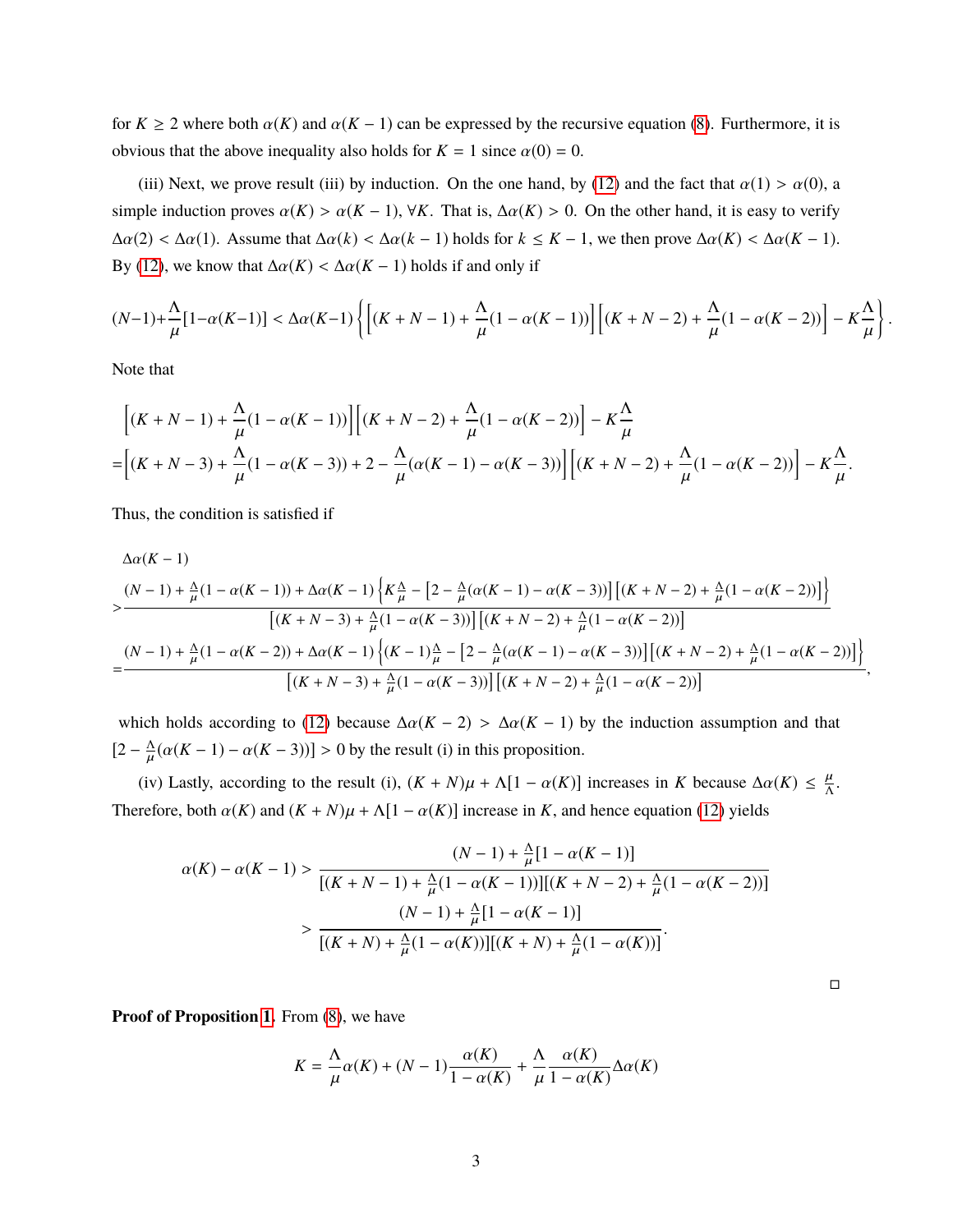Because  $K(\alpha)$  is the smallest number that satisfies  $\alpha(K) \ge \alpha$ , we know  $\alpha(K(\alpha) - 1) < \alpha \le \alpha(K(\alpha))$ . Therefore,

$$
K(\alpha) = \frac{\Lambda}{\mu} \alpha(K(\alpha)) + (N - 1) \frac{\alpha(K(\alpha))}{1 - \alpha(K(\alpha))} + \frac{\Lambda}{\mu} \frac{\alpha(K(\alpha))}{1 - \alpha(K(\alpha))} \Delta \alpha(K(\alpha))
$$
  
\n
$$
\geq \frac{\Lambda}{\mu} \alpha + (N - 1) \frac{\alpha}{1 - \alpha} + \frac{\Lambda}{\mu} \frac{\alpha}{1 - \alpha} \Delta \alpha(K(\alpha)),
$$
  
\n
$$
K(\alpha) - 1 = \frac{\Lambda}{\mu} \alpha(K(\alpha) - 1) + (N - 1) \frac{\alpha(K(\alpha) - 1)}{1 - \alpha(K(\alpha) - 1)} + \frac{\Lambda}{\mu} \frac{\alpha(K(\alpha) - 1)}{1 - \alpha(K(\alpha) - 1)} \Delta \alpha(K(\alpha) - 1)
$$
  
\n
$$
< \frac{\Lambda}{\mu} \alpha + (N - 1) \frac{\alpha}{1 - \alpha} + \frac{\Lambda}{\mu} \frac{\alpha}{1 - \alpha} \Delta \alpha(K(\alpha) - 1).
$$
\n(21)

First, it is easy to see

$$
K(\alpha) \ge \frac{\Lambda}{\mu}\alpha + (N-1)\frac{\alpha}{1-\alpha},
$$

since  $\Delta \alpha(K) > 0$ . The inequality is strict if  $K(\alpha) \geq 1$ , i.e.,  $\alpha > 0$ .

Second, by substituting  $\Delta \alpha(K) < \frac{\mu}{\Lambda}$  into the right hand side of [\(21\)](#page-29-0), we obtain

$$
K(\alpha) < \frac{\Lambda}{\mu}\alpha + N\frac{\alpha}{1-\alpha} + 1.
$$

<span id="page-29-2"></span><span id="page-29-0"></span> $\Box$ 

Note that equation [\(12\)](#page-10-3) also describes a recursive relationship between  $\Delta \alpha(K)$  and  $\Delta \alpha(K-1)$ . A series of bounds on  $\Delta \alpha(K)$  can be obtained if we expand [\(12\)](#page-10-3) for multiple times and bound  $\Delta \alpha(K - s)$  according to Lemma [5.](#page-0-0) We introduce the following result as a corollary of Lemma [5.](#page-0-0)

<span id="page-29-1"></span>**Corollary 2.** Let  $\tilde{\eta}_0(K) := 0$  and  $\tilde{\zeta}_0(K) := \frac{\mu}{(K+N-1)\mu + \Lambda(1-\alpha(K-1))}$  for all  $K \ge 1$ . Define  $\tilde{\eta}_s(K)$  and  $\tilde{\zeta}_s(K)$ *iteratively for*  $s = 1, 2, \cdots, K - 1$ *, where*  $K \geq 2$  *as follows.* 

$$
\tilde{\eta}_s(K) = \frac{(N-1) + \frac{\Delta}{\mu}[1 - \alpha(K-1)] + K\frac{\Delta}{\mu}\tilde{\eta}_{s-1}(K-1)}{\{(K+N-1) + \frac{\Delta}{\mu}[1 - \alpha(K-1)]\}\{(K+N-2) + \frac{\Delta}{\mu}[1 - \alpha(K-2)]\}},\
$$

$$
\tilde{\zeta}_s(K) = \frac{(N-1) + \frac{\Delta}{\mu}[1 - \alpha(K-1)] + K\frac{\Delta}{\mu}\tilde{\zeta}_{s-1}(K-1)}{\{(K+N-1) + \frac{\Delta}{\mu}[1 - \alpha(K-1)]\}\{(K+N-2) + \frac{\Delta}{\mu}[1 - \alpha(K-2)]\}}.
$$

*Then,*  $\tilde{\eta}_s(K) < \Delta \alpha(K) \leq \tilde{\zeta}_s(K)$  for all  $0 \leq s \leq K-1$ . Furthermore,  $\tilde{\eta}_s(K) > \tilde{\eta}_{s-1}(K)$  and  $\tilde{\zeta}_s(K) < \tilde{\zeta}_{s-1}(K)$ .

**Proof of Corollary [2.](#page-29-1)** By iterating equation [\(12\)](#page-10-3) multiple times on its right hand side, we are able to express  $\Delta \alpha(K)$  by  $\Delta \alpha(K - s)$ , where the last iteration has terms  $(N - 1) + \frac{\Delta}{\mu}[1 - \alpha(K - s)] + (K - s + \Delta)$ 1) $\frac{\Delta}{\mu}$  Δα(*K* − *s*) in its numerator. Noting that  $(K - s)\Delta\alpha(K - s) \leq \alpha(K - s)$  by result (iii) of Lemma [5,](#page-0-0) we know  $\frac{\Delta}{\mu}[1 - \alpha(K - s)] + (K - s + 1)\frac{\Delta}{\mu}\Delta\alpha(K - s) \le \frac{\Delta}{\mu} + \frac{\Delta}{\mu}\Delta\alpha(K - s) \le \frac{\Delta}{\mu} + \tilde{\zeta}_0(K - s)$ . By replacing the term  $(K - s + 1) \frac{\Delta}{\mu} \Delta \alpha (K - s)$  with 0 on the right hand side of the iteration, we have  $\Delta \alpha (K) > \tilde{\eta}_s(K)$ . By replacing µ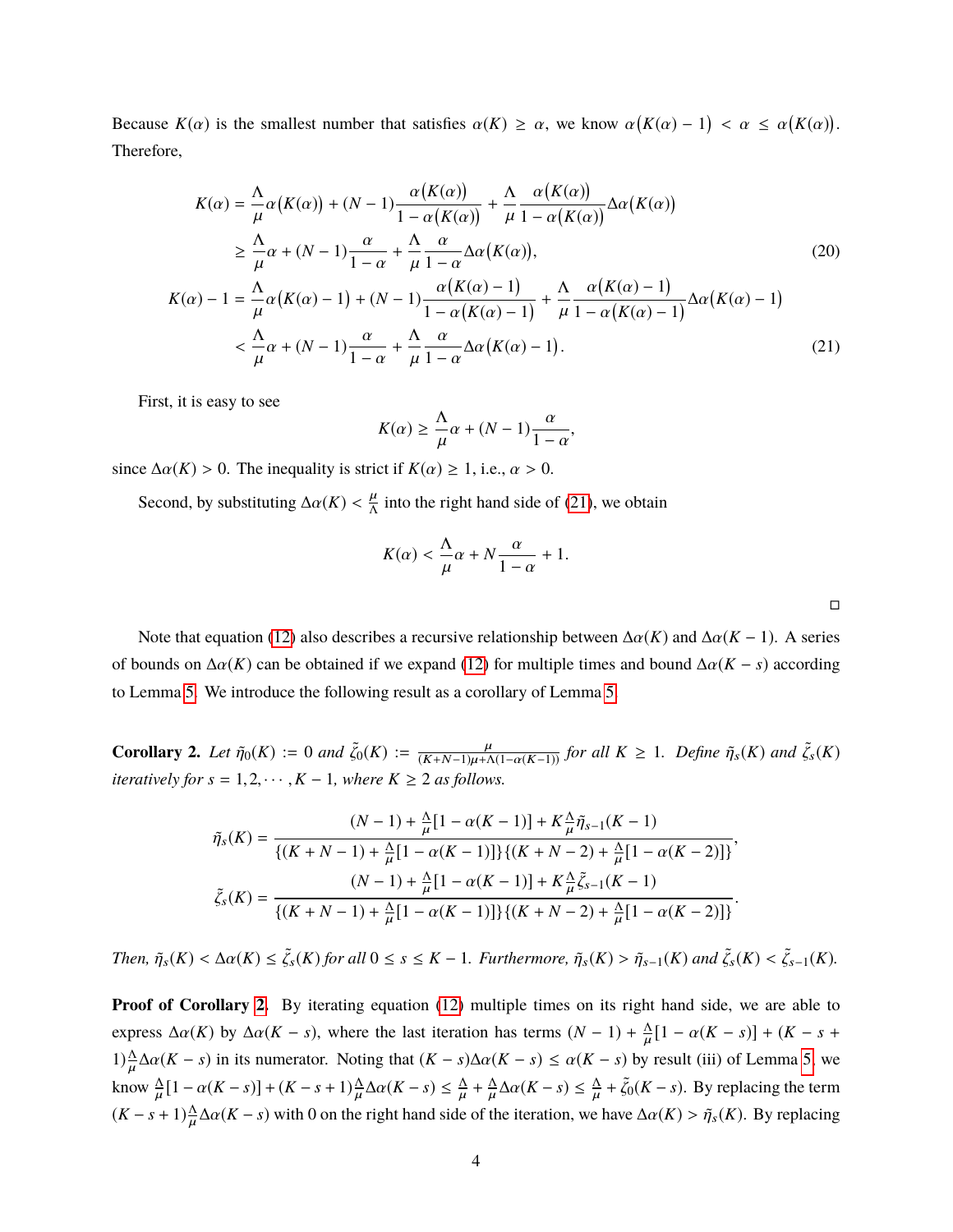the term  $\frac{\Delta}{\mu} [1 - \alpha(K - s)] + (K - s + 1) \frac{\Delta}{\mu}$ we have  $\Delta \alpha(K) \leq \tilde{\zeta}_s(K)$ .  $\frac{\Delta}{\mu} \Delta \alpha (K - s)$  with  $\frac{\Delta}{\mu} + \tilde{\zeta}_0 (K - s)$  on the right hand side of the iteration,

According to Lemma [5,](#page-0-0)  $\tilde{\eta}_1(K) > 0 = \tilde{\eta}_0(K)$  and

$$
\tilde{\zeta}_1(K) = \frac{(N-1) + \frac{\Delta}{\mu}[1 - \alpha(K-1)]}{\{(K+N-1) + \frac{\Delta}{\mu}[1 - \alpha(K-1)]\} \{(K+N-2) + \frac{\Delta}{\mu}[1 - \alpha(K-2)]\}} < \frac{1}{\{(K+N-1) + \frac{\Delta}{\mu}[1 - \alpha(K-1)]\}} = \tilde{\zeta}_0(K)
$$

for  $K \ge 2$ . By the definition of  $\tilde{\eta}_s(K)$  and  $\tilde{\zeta}_s(K)$ , we can easily prove  $\tilde{\eta}_s(K) > \tilde{\eta}_{s-1}(K)$  and  $\tilde{\zeta}_s(K) < \tilde{\zeta}_{s-1}(K)$ by induction.  $\Box$ 

Although  $\tilde{\eta}_s(K)$  and  $\tilde{\zeta}_s(K)$  bound  $\Delta \alpha(K)$  in general, they are not useful bounds for  $\Delta \alpha(K(\alpha))$  because the value of  $K(\alpha)$  is unknown. Thus, we replace the value *K* in the definitions of  $\tilde{\eta}_s(K)$  and  $\tilde{\zeta}_s(K)$  with its upper bound *U* and lower bound *L* to yield  $\eta_s^t(L, U, \alpha)$  and  $\zeta_s^t(L, U, \alpha)$ , whose expressions do not involve *K* and hence are now practical bounds for  $\Delta \alpha(K)$ . Recall that the definitions of  $\eta_s^t(L, U, \alpha)$  and  $\zeta_s^t(L, U, \alpha)$  are presented in the main text. Here we prove the following proposition.

<span id="page-30-0"></span>**Lemma 6.** If  $L \le K(\alpha) \le U$ , then  $\tilde{\eta}_s(K(\alpha) - t) \ge \eta_s^t(L, U, \alpha)$  and  $\tilde{\zeta}_s(K(\alpha) - t) \le \zeta_s^t(L, U, \alpha)$ , for all  $t \ge 0$ *and*  $0 \le s \le L - 1$ *.* 

**Proof of Lemma [6.](#page-30-0)** Note that  $\eta_s^t(L, U, \alpha)$  and  $\zeta_s^t(L, U, \alpha)$  are defined in similar ways as  $\tilde{\eta}_s(K)$  and  $\tilde{\zeta}_s(K)$  in Corollary [2](#page-29-1) with minor differences in the numerators and denominators. While the denominator of  $\tilde{\eta}_s(K)$  is updated according to *K*, that of  $\eta_s^t(L, U, \alpha)$  depends only on *U* and  $\alpha$ .

By the fact that  $L \le K(\alpha) \le U$  and  $\alpha(K(\alpha) - 1) < \alpha \le \alpha(K(\alpha))$ , we prove the results by induction for  $s = 0, 1, 2, \cdots, L - 1.$ 

• First,  $s = 0$ . We know that  $\tilde{\eta}_0(K(\alpha) - t) = \eta_0^t$  $\zeta_0^t(L, U, \alpha) = 0$  and  $\tilde{\zeta}_0(K(\alpha) - t) \leq \zeta_0^t$  $C_0^t(L, U, \alpha)$ ,  $\forall t \ge 0$  by result (i) of Lemma [5.](#page-0-0)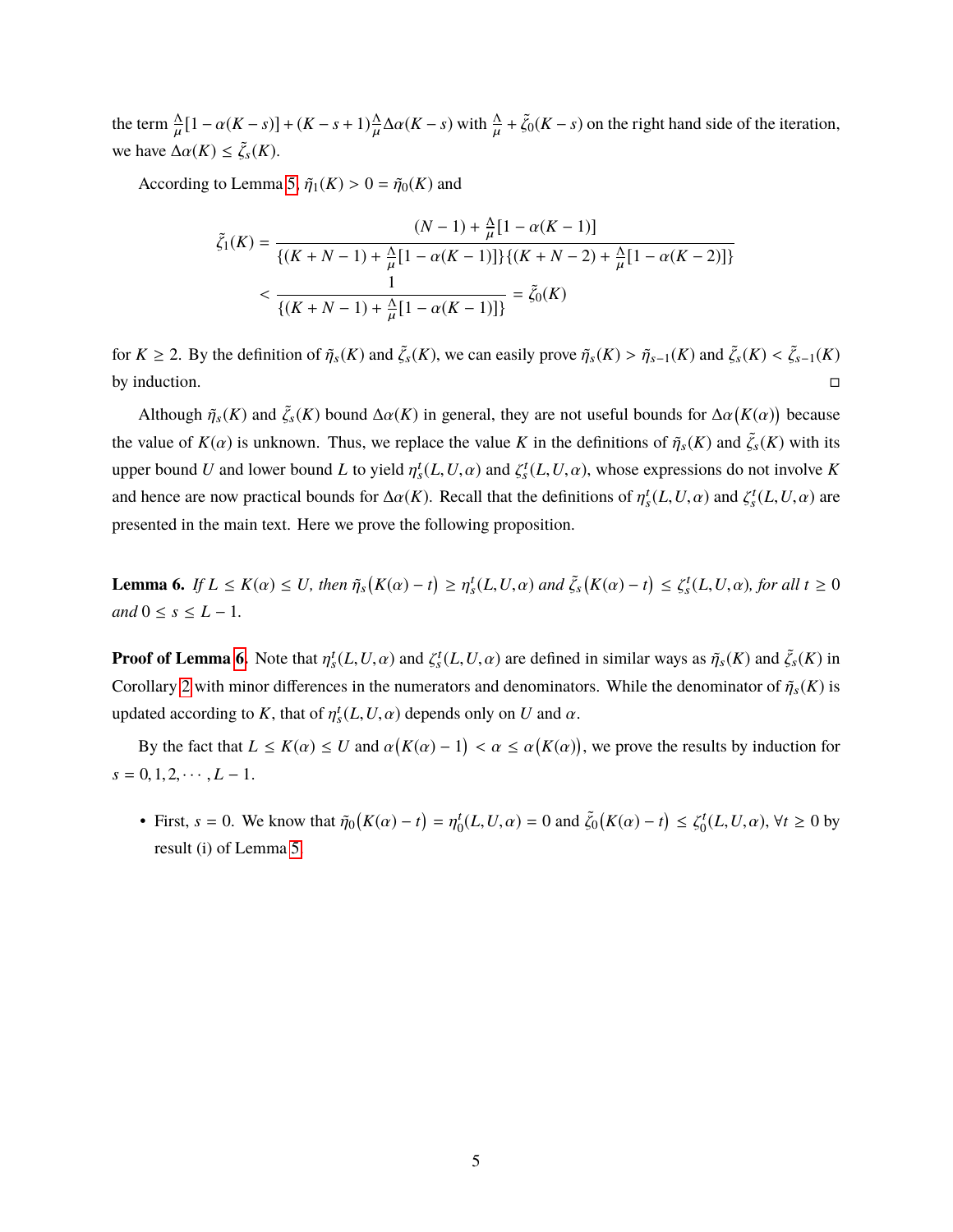• Suppose that we have proved the result for indices up to  $s - 1$ . Then, by the definition of  $\tilde{\eta}_s$ , we have

$$
\tilde{\eta}_{s}(K(\alpha)-t) = \frac{(N-1) + \frac{\Delta}{\mu}[1 - \alpha(K(\alpha)-t-1)] + (K(\alpha)-t)\frac{\Delta}{\mu}\tilde{\eta}_{s-1}(K(\alpha)-t-1)]}{\left\{(K(\alpha)+N-t-1) + \frac{\Delta}{\mu}[1 - \alpha(K(\alpha)-t-1)]\right\} \left\{(K(\alpha)+N-t-2) + \frac{\Delta}{\mu}[1 - \alpha(K(\alpha)-t-2)]\right\}}
$$
\n
$$
> \frac{(N-1) + \frac{\Delta}{\mu}[1 - \alpha(K(\alpha)-t-1)] + (K(\alpha)-t)\frac{\Delta}{\mu}\tilde{\eta}_{s-1}(K(\alpha)-t-1)}{\left\{(K(\alpha)+N) + \frac{\Delta}{\mu}[1 - \alpha(K(\alpha))]\right\}^2}
$$
\n
$$
> \frac{(N-1) + \frac{\Delta}{\mu}(1-\alpha) + (L-t)\frac{\Delta}{\mu}\tilde{\eta}_{s-1}(K(\alpha)-t-1)}{\left[(U+N) + \frac{\Delta}{\mu}(1-\alpha)\right]^2}
$$
\n
$$
\geq \frac{(N-1) + \frac{\Delta}{\mu}(1-\alpha) + (L-t)\frac{\Delta}{\mu}\eta_{s-1}'(L, U, \alpha)}{\left[(U+N) + \frac{\Delta}{\mu}(1-\alpha)\right]^2} = \eta_{s}'(L, U, \alpha),
$$

where the first inequality holds because  $K + \frac{\Lambda}{\mu} [1 - \alpha(K)]$  increases in *K* (by result (i) of Lemma [5\)](#page-0-0), the second inequality follows from the fact that  $L \le K(\alpha) \le U$ ,  $\alpha(K(\alpha) - 1) < \alpha \le \alpha(K(\alpha))$ , and the last inequality holds by the induction hypothesis.

On the other hand, by the definition of  $\tilde{\zeta}_s$ ,

$$
\tilde{\zeta}_{s}(K(\alpha)-t) = \frac{(N-1) + \frac{\Delta}{\mu}[1 - \alpha(K(\alpha)-t-1)] + (K(\alpha)-t)\frac{\Delta}{\mu}\tilde{\zeta}_{s-1}(K(\alpha)-t-1)]}{\left\{(K(\alpha)+N-t-1) + \frac{\Delta}{\mu}[1 - \alpha(K(\alpha)-t-1)]\right\} \left\{(K(\alpha)+N-t-2) + \frac{\Delta}{\mu}[1 - \alpha(K(\alpha)-t-2)]\right\}}
$$
\n
$$
\n\frac{(N-1) + \frac{\Delta}{\mu}\left\{1 - \alpha(K(\alpha)) + \frac{t+1}{K(\alpha)+N-t-1+\frac{\Delta}{\mu}\left[1 - \alpha(K(\alpha)-t-1)\right]}\right\} + (K(\alpha)-t)\frac{\Delta}{\mu}\tilde{\zeta}_{s-1}(K(\alpha)-t-1)
$$
\n
$$
\n\frac{(K(\alpha)+N-t-1) + \frac{\Delta}{\mu}[1 - \alpha(K(\alpha)-t-1)]}{\left\{(K(\alpha)+N-t-1) + \frac{\Delta}{\mu}(1 - \alpha(K(\alpha)-t-1))\right\} \left\{(K(\alpha)+N-t-2) + \frac{\Delta}{\mu}[1 - \alpha(K(\alpha)-t-2)]\right\}}
$$
\n
$$
\n\frac{(N-1) + \frac{\Delta}{\mu}\left\{1 - \alpha + \frac{t+1}{L+N-t-1+\frac{\Delta}{\mu}(1-\alpha)}\right\} + (U-t)\frac{\Delta}{\mu}\tilde{\zeta}_{s-1}(K(\alpha)-t-1)}{\left\{(L+N-t-1) + \frac{\Delta}{\mu}(1 - \alpha)\right\} \left\{(L+N-t-2) + \frac{\Delta}{\mu}(1 - \alpha)\right\}}
$$
\n
$$
\leq \frac{(N-1) + \frac{\Delta}{\mu}\left\{1 - \alpha + \frac{t+1}{L+N-t-1+\frac{\Delta}{\mu}(1-\alpha)}\right\} + (U-t)\frac{\Delta}{\mu}\zeta_{s-1}^{t+1}(L, U, \alpha)}{\left\{(L+N-t-1) + \frac{\Delta}{\mu}(1 - \alpha)\right\} \left\{(L+N-t-2) + \frac{\Delta}{\mu}(1 - \alpha)\right\}}
$$
\n
$$
= \zeta_{s}^{t}(L, U, \alpha),
$$

where the second inequality follows from the fact that  $L \le K(\alpha) \le U$ ,  $\alpha(K(\alpha) - 1) < \alpha \le \alpha(K(\alpha))$ and the last inequality holds by the induction hypothesis. The first inequality holds because

$$
1 - \alpha(K - t - 1) = 1 - \alpha(K) + \alpha(K) - \alpha(K - t - 1) \le 1 - \alpha(K) + (t + 1)\Delta\alpha(K - t)
$$
  

$$
\le 1 - \alpha(K) + (t + 1)\frac{1}{K - t + N - 1 + \frac{\Delta}{\mu}[1 - \alpha(K - t - 1)]}
$$

from results (ii) and (iii) of Lemma [5.](#page-0-0)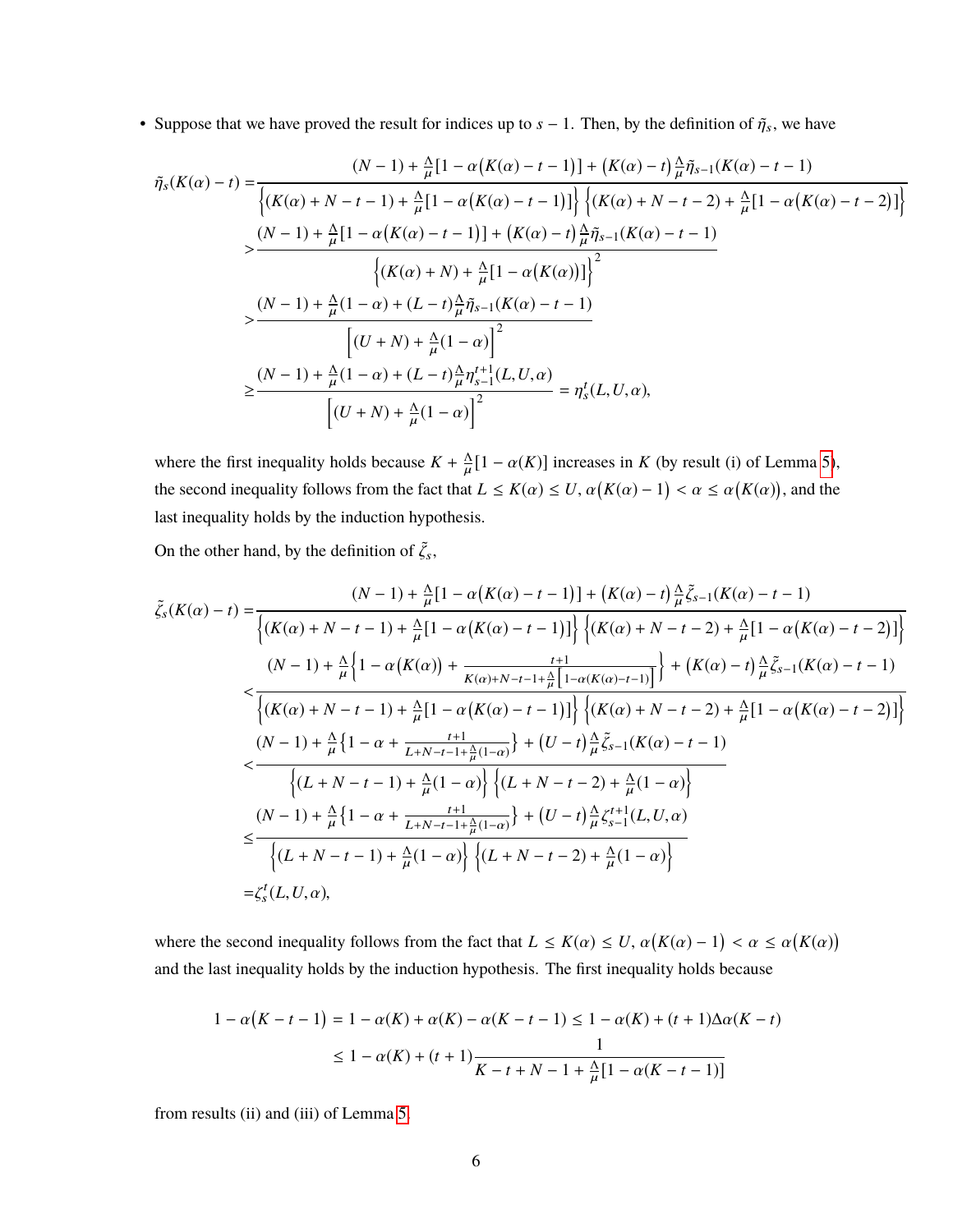**Proof of Proposition [2.](#page-11-0)** The results follow directly from Lemma [3](#page-11-1) and inequalities [\(20\)](#page-29-2) and [\(21\)](#page-29-0).

 $\Box$ 

**Proof of Corollary [1.](#page-12-1)** By applying Proposition [2](#page-11-0) to the bounds  $(L_0, U_0)$  established in Proposition [1,](#page-10-2) we have  $L_s < K(\alpha) < U_s$ .

To prove  $L_s \ge L_{s-1}$  and  $U_s \le U_{s-1}$ , it is sufficient to show that  $\eta_s^t(L_0, U_0, \alpha) > \eta_{s-1}^t(L_0, U_0, \alpha)$  and ζ  $s<sup>t</sup><sub>s</sub>(L<sub>0</sub>, U<sub>0</sub>, \alpha) > \zeta'_{s-1}(L<sub>0</sub>, U<sub>0</sub>, \alpha)$  for  $s = 0, 1, \cdots$ .

For the monotonicity result of  $\eta_s^t$ , we can prove for any pair of positive bounds as argument of  $\eta_s^t(L, U, \alpha)$ . It is obvious that  $\eta_1^t$  $t_1^t(L, U, \alpha) > 0 = \eta_0^t$  $\int_0^t (L, U, \alpha)$ ,  $\forall t$ . According to the definition of  $\eta_s^t (L, U, \alpha)$ , we know η  $t_s^t(L, U, \alpha) > \eta_{s-1}^t(L, U, \alpha)$  for all  $0 \le s \le L - 1$ , which is an analogue to the result  $\tilde{\eta}_s(K) > \tilde{\eta}_{s-1}(K)$  in Corollary [2.](#page-29-1)

For the monotonicity result of  $\zeta_s^t$ , we only prove the case with  $(L_0, U_0)$  as argument and for certain *s*'s. Again, according to the definition of  $\zeta_s^t(L, U, \alpha)$ , it is sufficient to prove  $\zeta_1^t$  $\zeta_1^t(L_0, U_0, \alpha) < \zeta_0^t(L_0, U_0, \alpha)$ . We then examine the condition that can guarantee this inequality. Note that

$$
\zeta_1^t(L, U, \alpha) = \frac{(N-1) + \frac{\Lambda}{\mu} [1 - \alpha + \frac{t+1}{(L_0 + N - t - 1) + \frac{\Lambda}{\mu}(1 - \alpha)}] + (U_0 - t)\frac{\Lambda}{\mu}\zeta_0^{t+1}(L_0, U_0, \alpha)}{[(L_0 + N - t - 1) + \frac{\Lambda}{\mu}(1 - \alpha)][(L_0 + N - t - 2) + \frac{\Lambda}{\mu}(1 - \alpha)]} < \frac{\mu}{\Lambda} = \zeta_0^t(K, L, \alpha)
$$

$$
\Leftrightarrow \frac{\Lambda}{\mu}(U_0 - L_0) + \frac{(\frac{\Lambda}{\mu})^2(t+1)}{(L_0 + N - t - 1) + \frac{\Lambda}{\mu}(1 - \alpha)} < [(L_0 + N - t - 1) + \frac{\Lambda}{\mu}(1 - \alpha)][(L_0 + N - t - 2) + \frac{\Lambda}{\mu}(1 - \alpha) - \frac{\Lambda}{\mu}].
$$

By substituting the values of  $L_0$  and  $U_0$  into the above inequality, we know that the condition

$$
\frac{\Lambda}{\mu} \left[ \frac{1}{1-\alpha} + 1 + \frac{\frac{\Lambda}{\mu}(t+1)}{\frac{\Lambda}{\mu} + \frac{N-1}{1-\alpha} - t} \right] < \left( \frac{\Lambda}{\mu} + \frac{N-1}{1-\alpha} - t \right) \left( \frac{N-1}{1-\alpha} - t - 1 \right)
$$

is needed to guarantee  $\zeta_1^t$  $\chi_1^t(L_0, U_0, \alpha) < \zeta_0^t(L_0, U_0, \alpha)$ . If  $t + 1 \leq \frac{1}{6}$ 6  $\frac{N-1}{1-\alpha}$ , simple algebra shows that the left hand  $1-\alpha$ side is no greater than  $\frac{\Delta^{2+\frac{N-1}{6}}}{\mu^{1-\alpha}} - \frac{\Delta}{\mu} \frac{\alpha}{1-\alpha}$  and the right hand side is greater than  $\frac{\Delta}{\mu} \frac{5}{6}$  $N \geq 4$ , the inequality holds regardless of the value of  $\frac{\Delta}{\mu}$  and  $\alpha$  because  $2 + \frac{N-1}{6}$ 6  $N-1$  $\frac{N-1}{1-\alpha} + (\frac{5}{6})$ 6  $N-1$  $\frac{N-1}{1-\alpha}$ <sup>2</sup>. When  $s + t$  is constant in the iteration, the condition  $t + 1 \leq \frac{1}{6}$  $\frac{-1}{6} \leq \frac{5}{6}$  $\frac{5}{6}(N-1)$ . Noting that 6  $N-1$  $\frac{N-1}{1-\alpha}$  requires  $s + 1 \leq \frac{1}{6}$ 6  $N-1$  $\frac{N-1}{1-\alpha}$  as well. Therefore, ζ  $S^{t}(L_0, U_0, \alpha) < \zeta_{s-1}^{t}(L_0, U_0, \alpha)$  and hence  $U_s < U_{s-1}$  if  $s < \frac{1}{6}$ 6  $N-1$  $1-\alpha$ and  $N \geq 4$ .

As one can see,  $\eta_s^t$  and  $\zeta_s^t$  are defined using recursive equations that are similar to [\(12\)](#page-10-3) for  $\Delta \alpha (K - t)$ 's,  $t = 0, 1, \dots, K$  except that the unknown variables in [\(12\)](#page-10-3) are replaced by their known bounds, e.g,  $K(\alpha)$ by *L* or *U*,  $\alpha(K)$  by  $\alpha$ ,  $\alpha(K - t)$  by  $\alpha$  or  $\alpha - \frac{t}{L+N-t+1}$  $\frac{t}{L+N-t+\frac{\Delta}{\mu}(1-\alpha)}$ , etc. On the one hand, the expressions of  $\eta_s^t$ and  $\zeta_s^t$  better resemble the recursive formulation of the actual  $\Delta \alpha(K)$ , leading to better approximations, as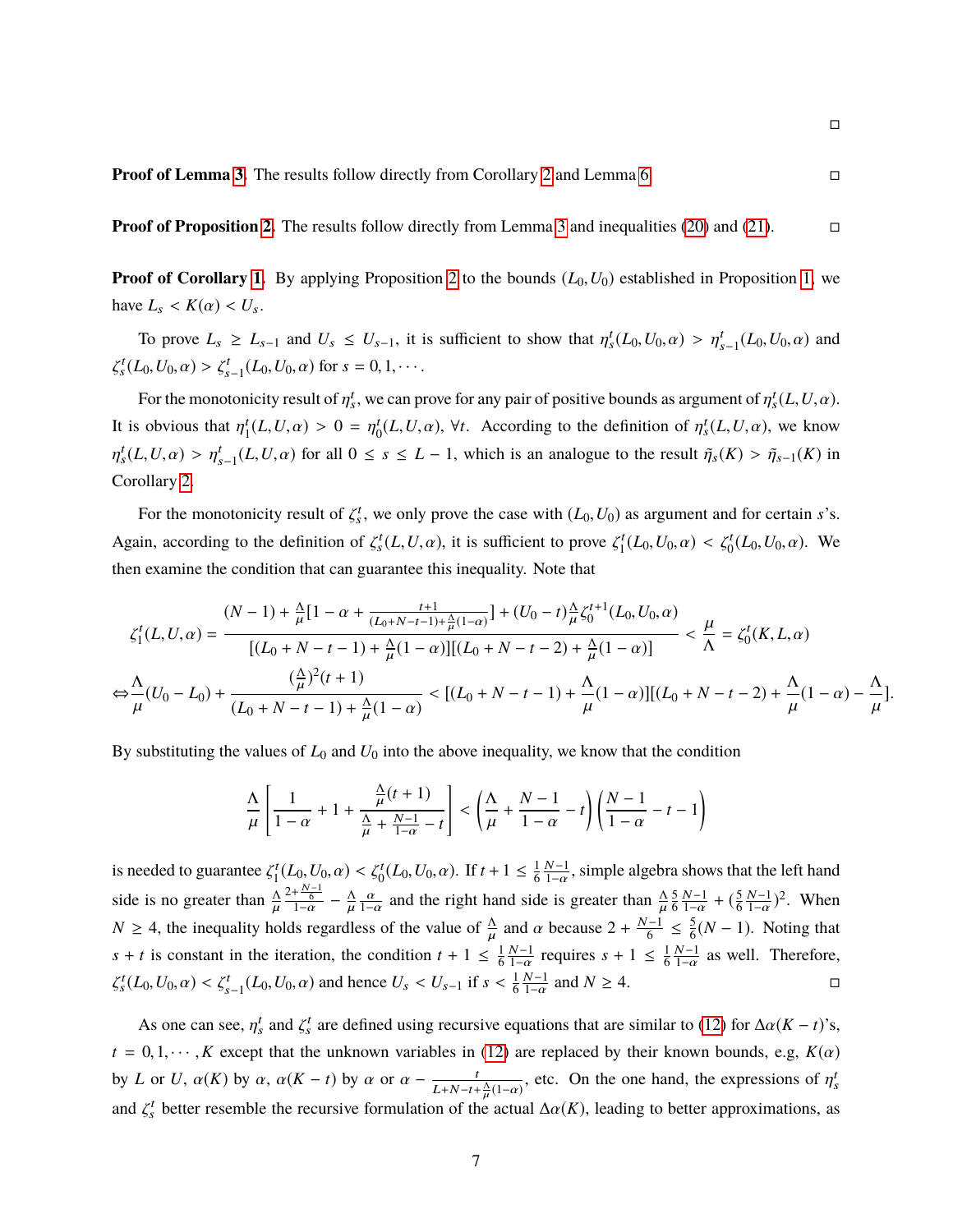more iterations are applied. On the other hand, the replacement of the unknown actual variables with their bounds introduces additional errors with each iteration, which may lead to a deterioration in the quality of the generated bounds. In particular, such relaxation errors could be significant for the upper bounds  $\zeta_s^t$ 's because one of the approximate term,  $\frac{(t+1)\Lambda/\mu}{[L+N-t-1+\frac{\Lambda}{\mu}(1-\alpha)]^2[L+1]}$  $\frac{\Delta}{\mu}(1-\alpha)^2[L+N-t-2+\frac{\Delta}{\mu}]$ <br>with each iteration) because one of the approximate term,  $\frac{(t+1)N/\mu}{[L+N-t-1+\frac{\Lambda}{\mu}(1-\alpha)]^2[L+N-t-2+\frac{\Lambda}{\mu}(1-\alpha)]}$ , is increasing convex in *t* (i.e., larger and larger relaxation errors are introduced with each iteration). We observe that the net the upper bounds  $\zeta_s^1(L, U, \alpha)$ 's may deteriorate with additional iterations when many iterations have already been applied and the bound is already very close to the actual  $\Delta \alpha(K(\alpha))$ . This does not happen to the lower bounds because the unknown variables in their expressions are replaced by the parameters that remain constant over iterations. Thus, the  $\eta_s^0(L, U, \alpha)$ 's always increase (improve) over iterations. An illustration of this effect is presented in Figure [3.](#page-33-0)

<span id="page-33-0"></span>

Figure 3: The lower and upper bounds as a function of the number of iterations ( $\alpha = 0.9$ ,  $\Lambda = 200$ ,  $\mu = 1$ , and  $N = 10$ 

**Proof of Proposition [3.](#page-12-2)** According to the definition of  $L_s$  and  $U_s$ , it is sufficient to prove the following results.

- 1. For fixed *N* and any finite *s*,  $t \ge 1$ ,  $\lim_{\Delta \to 0^+}$ Λ  $\mu$ '  $S_0^0(L_0, U_0, \alpha) = \lim_{\Delta \to 0^+}$ Λ  $\mu$ <sup>3</sup>  $J_s^1(L_0, U_0, \alpha) = 0.$
- 2. For fixed *N* and any finite *s*,  $t \ge 0$ ,  $\lim_{\Delta \to \infty}$ Λ  $\mu$ '  $t_s^t(L_0, U_0, \alpha) = 1 - \alpha^s$ , and  $\lim_{\Delta \to \infty}$ Λ  $\mu$   $\overline{\phantom{0}}$  $t_s^t(L_0, U_0, \alpha) = 1.$
- 3. For fixed  $\Lambda$  and any finite  $s, t \geq 1$ ,  $\lim_{N \to \infty}$ Λ  $\mu$ <sup>'</sup>  $t_s^t(L_0, U_0, \alpha) = \lim_{\Lambda \to 0^+}$ Λ  $\mu$   $\overline{z}$  $t_s^t(L_0, U_0, \alpha) = 0.$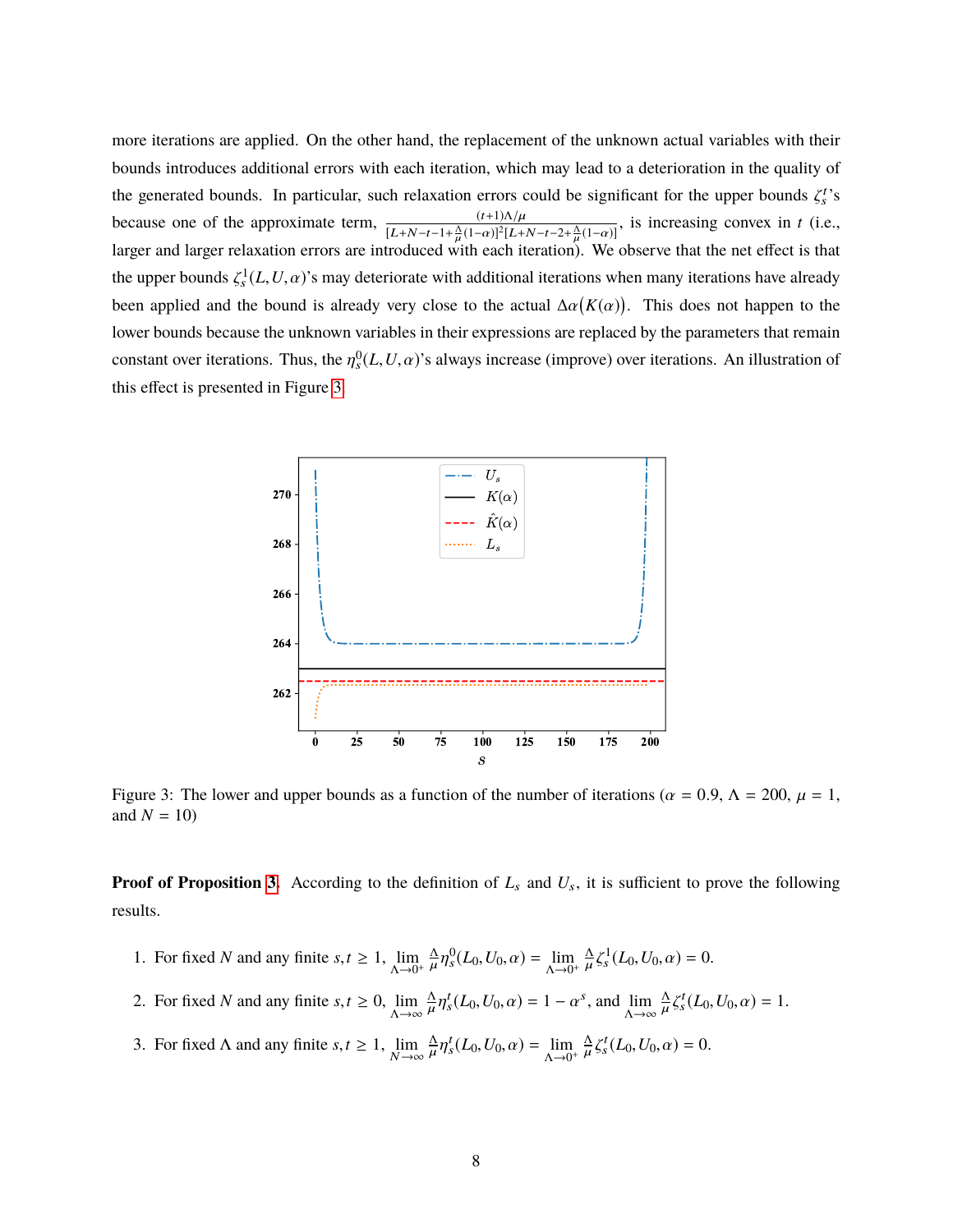4. For fixed  $\lambda = \frac{\Lambda}{N}$  $\frac{\Delta}{N}$  and any finite *s*,*t*  $\geq 0$ ,

$$
\lim_{N \to \infty} \frac{\Lambda}{\mu} \eta_s^t(L_0, U_0, \alpha) = \frac{\frac{\lambda}{\mu} (1 - \alpha)}{\frac{1}{1 - \alpha} + \frac{\lambda}{\mu} (1 - \alpha)} \left[ 1 - \left( \frac{\frac{\lambda}{\mu} \alpha}{\frac{1}{1 - \alpha} + \frac{\lambda}{\mu}} \right)^s \right], \text{ and}
$$
\n
$$
\lim_{N \to \infty} \frac{\Lambda}{\mu} \zeta_s^t(L_0, U_0, \alpha) = \frac{\frac{\lambda}{\mu} (1 - \alpha)}{\frac{1}{1 - \alpha} + \frac{\lambda}{\mu} (1 - \alpha)} + \frac{\frac{1}{1 - \alpha}}{\frac{1}{1 - \alpha} + \frac{\lambda}{\mu} (1 - \alpha)} \left( \frac{\frac{\lambda}{\mu} \alpha}{\frac{1}{1 - \alpha} + \frac{\lambda}{\mu}} \right)^s.
$$

5. For fixed Λ > 0, *N* > 1, and any finite *s*,*t* ≥ 2, lim<br>
For  $s = 1$ , lim  $\Delta x$ (*I*, *I*/ a) *θ* = 0 and lim  $\Delta x$ (*I* Λ  $\mu$ '  $t_s^t(L_0, U_0, \alpha) \frac{\alpha}{1-\alpha} = \lim_{\alpha \to 1}$  $\alpha \rightarrow 1$ Λ  $\mu$ <sup>3</sup>  $S_s^t(L_0, U_0, \alpha) \frac{\alpha}{1-\alpha} = 0.$ For  $s = 1$ , lim  $\alpha \rightarrow 1$ Λ  $\mu$ ' t  $_{1}^{t}(L_0, U_0, \alpha) \frac{\alpha}{1-\alpha} = 0$  and  $\lim_{\alpha \to 1}$  $\alpha \rightarrow 1$ Λ  $\mu$ <sup>3</sup> t  $\frac{\alpha}{1}(L_0, U_0, \alpha) \frac{\alpha}{1-\alpha} = \frac{\Lambda}{\mu}$  $\mathbf{r}$ N  $\frac{N}{(N-1)^2}$ .

These results can be proven by induction for  $s = 1, 2, \cdots$ . Noting that

$$
L_0 - t = \frac{\Lambda}{\mu} \alpha + \frac{(N-1)\alpha}{1-\alpha} - t, \qquad L_0 + N - t - 1 + \frac{\Lambda}{\mu} (1-\alpha) = \frac{\Lambda}{\mu} + \frac{N-1}{1-\alpha} - t, U_0 - t = \frac{\Lambda}{\mu} \alpha + \frac{N\alpha}{1-\alpha} + 1 - t, \text{ and } \qquad U_0 + N + \frac{\Lambda}{\mu} (1-\alpha) = \frac{\Lambda}{\mu} + \frac{N}{1-\alpha} + 1,
$$

we know that (1) as  $\Lambda \to 0$ ,  $\lim_{\Lambda \to 0} L_0 = 0$ ,  $\lim_{\Lambda \to 0} U_0 = 1$ ; (2) as  $\Lambda \to \infty$ ,

$$
L_0 - t = \frac{\Lambda}{\mu} \alpha + O(1),
$$
  
\n
$$
L_0 + N - t - 1 + \frac{\Lambda}{\mu} (1 - \alpha) = \frac{\Lambda}{\mu} + O(1),
$$
  
\n
$$
U_0 - t = \frac{\Lambda}{\mu} \alpha + O(1),
$$
 and  
\n
$$
U_0 + N + \frac{\Lambda}{\mu} (1 - \alpha) = \frac{\Lambda}{\mu} + O(1);
$$

 $(3)$  as  $N \rightarrow \infty$ ,

$$
L_0 - t = \frac{N\alpha}{1 - \alpha} + O(1),
$$
  
\n
$$
L_0 + N - t - 1 + \frac{\Lambda}{\mu}(1 - \alpha) = \frac{N}{1 - \alpha} + O(1),
$$
  
\n
$$
U_0 - t = \frac{N\alpha}{1 - \alpha} + O(1),
$$
 and  
\n
$$
U_0 + N + \frac{\Lambda}{\mu}(1 - \alpha) = \frac{N}{1 - \alpha} + O(1);
$$

(4) as  $N \to \infty$  and  $\Lambda = N \lambda$ ,

$$
L_0 - t = N\left(\frac{\lambda}{\mu} + \frac{1}{1-\alpha}\right)\alpha + O(1),
$$
  
\n
$$
L_0 + N - t - 1 + \frac{\Lambda}{\mu}(1-\alpha) = N\left(\frac{\lambda}{\mu} + \frac{1}{1-\alpha}\right) + O(1),
$$
  
\n
$$
U_0 - t = N\left(\frac{\lambda}{\mu} + \frac{1}{1-\alpha}\right)\alpha + O(1),
$$
 and  
\n
$$
U_0 + N + \frac{\Lambda}{\mu}(1-\alpha) = N\left(\frac{\lambda}{\mu} + \frac{1}{1-\alpha}\right) + O(1);
$$

and (5) as  $\alpha \rightarrow 1$ ,

$$
L_0 - t = \frac{(N-1)\alpha}{1-\alpha} + O(1) = \frac{N-1}{1-\alpha} + O(1),
$$
  
\n
$$
L_0 + N - t - 1 + \frac{\Lambda}{\mu}(1-\alpha) = \frac{N-1}{1-\alpha} + O(1),
$$
  
\n
$$
U_0 - t = \frac{N\alpha}{1-\alpha} + O(1) = \frac{N}{1-\alpha} + O(1),
$$
 and 
$$
U_0 + N + \frac{\Lambda}{\mu}(1-\alpha) = \frac{N}{1-\alpha} + O(1).
$$

The proofs for regimes 1, 2, 3, and 5 can be completed using induction by applying the above limits to the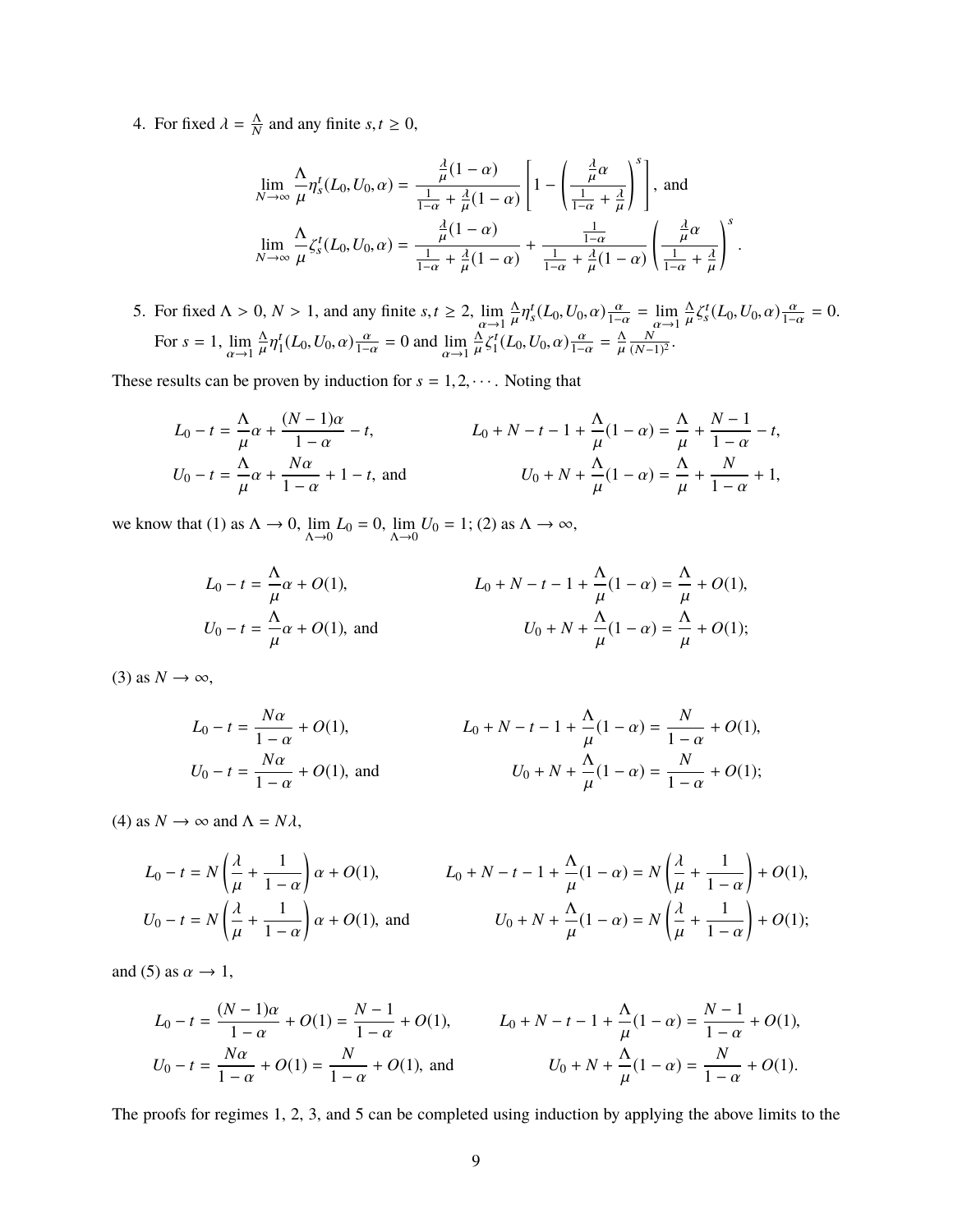definition of  $\eta_s^t$  and  $\zeta_s^t$ . Here, we only provide the detailed steps for regime 4, the case that requires most involved expressions.

- For  $s = 0$ ,  $\frac{\Delta}{\mu}$  $\mu$ <sup>'</sup> t  $\int_0^t (L_0, U_0, \alpha) = 0$  and  $\frac{\Lambda}{\mu} \zeta$ t  $C_0^t(L_0, U_0, \alpha) = 1$ , which satisfy the induction hypothesis for all *t*.
- Suppose that the results hold for subscript  $0, 1, \dots, s 1$  for all *t*, then

$$
\lim_{N \to \infty} \frac{\Lambda}{\mu} \eta_s^t(L_0, U_0, \alpha) = \frac{\frac{\lambda}{\mu} \left\{ 1 + \frac{\lambda}{\mu} (1 - \alpha) + \left(\frac{\lambda}{\mu} + \frac{1}{1 - \alpha}\right) \alpha \frac{\frac{\lambda}{\mu} (1 - \alpha)}{\frac{1}{1 - \alpha} + \frac{\lambda}{\mu} (1 - \alpha)} \left[ 1 - \left(\frac{\frac{\lambda}{\mu} \alpha}{\frac{1}{1 - \alpha} + \frac{\lambda}{\mu}}\right)^{s-1} \right] \right\}}{\left(\frac{\lambda}{\mu} + \frac{1}{1 - \alpha}\right)^2}
$$
\n
$$
= \frac{\frac{\lambda}{\mu} (1 - \alpha)}{\frac{1}{1 - \alpha} + \frac{\lambda}{\mu} (1 - \alpha)} \left[ 1 - \left(\frac{\frac{\lambda}{\mu} \alpha}{\frac{1}{1 - \alpha} + \frac{\lambda}{\mu}}\right)^s \right],
$$
\n
$$
\lim_{N \to \infty} \frac{\Lambda}{\mu} \zeta_s^t(L_0, U_0, \alpha) = \frac{\frac{\lambda}{\mu} \left\{ 1 + \frac{\lambda}{\mu} (1 - \alpha) + \left(\frac{\lambda}{\mu} + \frac{1}{1 - \alpha}\right) \alpha \left[ \frac{\frac{\lambda}{\mu} (1 - \alpha)}{\frac{1}{(1 - \alpha)} + \frac{\lambda}{\mu} (1 - \alpha)} + \frac{\frac{1}{1 - \alpha}}{\frac{1}{(1 - \alpha)} + \frac{\lambda}{\mu} (1 - \alpha)} \left(\frac{\frac{\lambda}{\mu} \alpha}{\frac{1}{(1 - \alpha)} + \frac{\lambda}{\mu}}\right)^{s-1} \right] \right\}}{\left(\frac{\lambda}{\mu} + \frac{1}{1 - \alpha}\right)^2}
$$
\n
$$
= \frac{\frac{\lambda}{\mu} (1 - \alpha)}{\frac{1}{(1 - \alpha)} + \frac{\lambda}{\mu} (1 - \alpha)} + \frac{\frac{1}{1 - \alpha}}{\frac{1}{(1 - \alpha)} + \frac{\lambda}{\mu} (1 - \alpha)} \left(\frac{\frac{\lambda}{\mu} \alpha}{\frac{1}{(1 - \alpha)} + \frac{\lambda}{\mu}}\right)^s.
$$

**Proof of Proposition [4.](#page-14-0)** We prove the result for all  $s = 0, \ldots, L_0 - 1$  where  $(L_s, U_s)$  is well-defined in Corollary [1.](#page-12-1) We only consider the non-trivial case where  $L_0 \ge 1$ , i.e.,  $(\frac{\Delta}{\mu})$  $\mathbf{r}$  $+\frac{N-1}{1-\alpha}$  $\frac{N-1}{1-\alpha}$ ) $\alpha \ge 1$ . By comparing the expressions of [\(13\)](#page-12-3), [\(14\)](#page-12-4), and [\(15\)](#page-14-1), it suffices to prove that

<span id="page-35-0"></span>
$$
\eta_s^t(L_0, U_0, \alpha) < \frac{1}{\frac{N}{(1-\alpha)^2} + \frac{\Lambda}{\mu}} < \zeta_s^{t+1}(L_0, U_0, \alpha) \tag{22}
$$

holds for all  $s \ge 0$  and  $t \ge 0$ . We prove by induction on progressing index *s* as follows.

- For  $s = 0, \eta_0^t$  $\int_0^t (L_0, U_0, \alpha) = 0 < \left[ \frac{N}{(1 - \alpha)} \right]$  $\frac{N}{(1-\alpha)^2} + \frac{\Delta}{\mu}$  $\mathbf{r}$  $]^{-1}$  $\langle \frac{\mu}{\Lambda} = \eta_0^{t+1}(L_0, U_0, \alpha)$ , which satisfies the induction hypothesis.
- Suppose that [\(22\)](#page-35-0) holds for subscripts <sup>0</sup>, <sup>1</sup>, · · · ,*<sup>s</sup>* <sup>−</sup> <sup>1</sup> for all *<sup>t</sup>*, we then examine whether it holds for subscript *s*. We know by definition that

$$
\eta_s^0(L_0, U_0, \alpha) = \frac{(N-1) + \frac{\Delta}{\mu}(1-\alpha) + L_0 \frac{\Delta}{\mu} \eta_{s-1}^1(L_0, U_0, \alpha)}{(\frac{N}{1-\alpha} + 1 + \frac{\Delta}{\mu})^2}
$$
 and 
$$
\zeta_s^1(L_0, U_0, \alpha) = \frac{(N-1) + \frac{\Delta}{\mu}[1 - \alpha + \frac{2}{(L_0 + N - 2) + \frac{\Delta}{\mu}(1-\alpha)}] + (U_0 - 1)\frac{\Delta}{\mu}\zeta_{s-1}^2(L_0, U_0, \alpha)}{(\frac{N-1}{1-\alpha} - 1 + \frac{\Delta}{\mu}) \cdot (\frac{N-1}{1-\alpha} - 2 + \frac{\Delta}{\mu})}
$$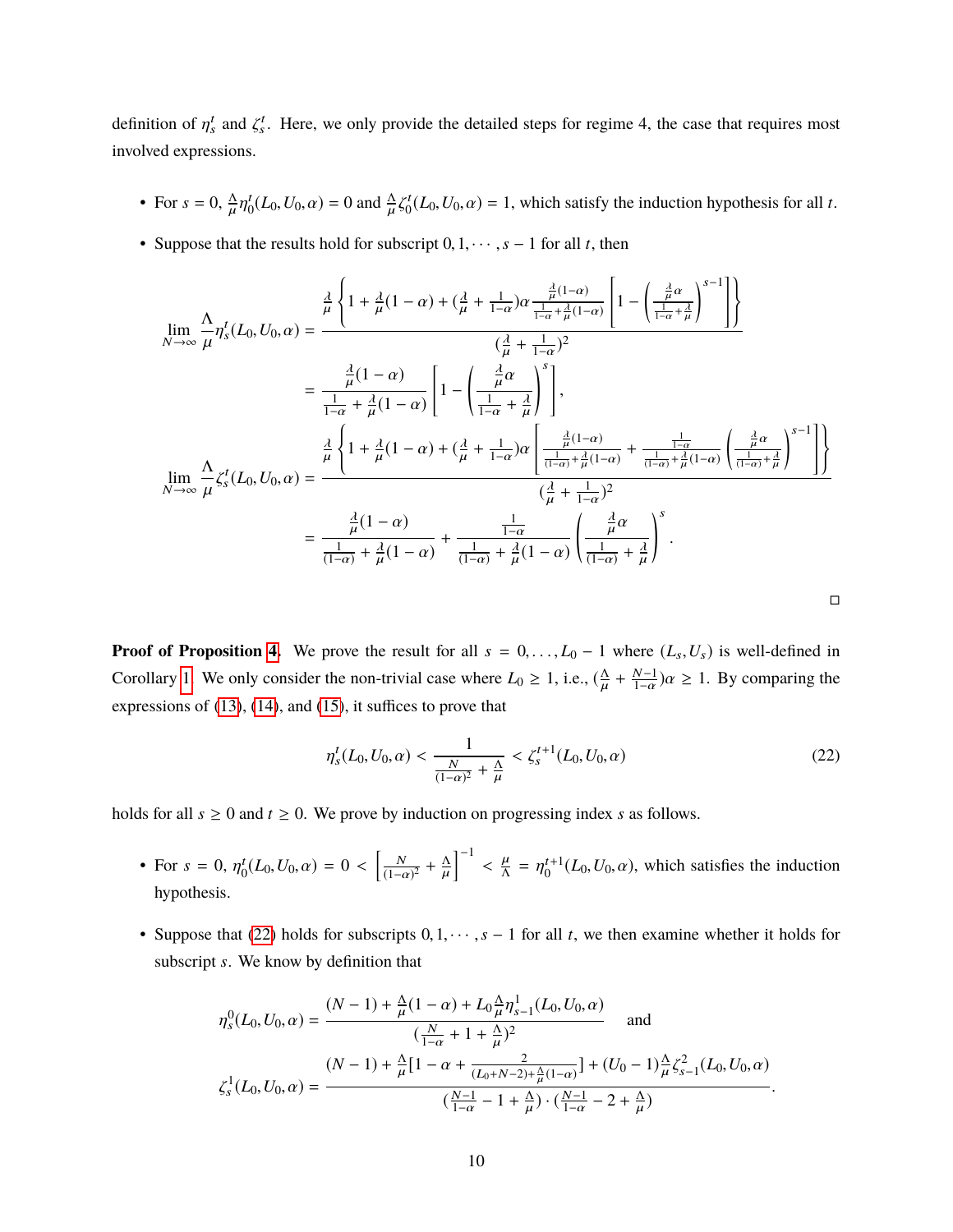By simple algebra, the former is smaller than  $\left[\frac{N}{1-\epsilon}\right]$  $\frac{N}{(1-\alpha)^2} + \frac{\Lambda}{\mu}$  $\mathbf{r}$  $\int^{-1}$  if

$$
\left[L_0\frac{\Lambda}{\mu}\eta_{s-1}^1(L_0,U_0,\alpha)-1\right]\left[\frac{N}{(1-\alpha)^2}+\frac{\Lambda}{\mu}\right]<\left(\frac{\Lambda}{\mu}+\frac{N}{1-\alpha}\right)\left(\frac{\Lambda}{\mu}\alpha+2\right)+1;
$$

the latter is greater than  $\left[\frac{N}{1-\epsilon}\right]$  $\frac{N}{(1-\alpha)^2} + \frac{\Delta}{\mu}$  $\mathbf{r}$  $\int^{-1}$  if

$$
(U_0-1)\frac{\Lambda}{\mu}\zeta_{s-1}^2(L_0,U_0,\alpha)\Big[\frac{N}{(1-\alpha)^2}+\frac{\Lambda}{\mu}\Big]+\frac{2\frac{\Lambda}{\mu}\Big[\frac{N}{(1-\alpha)^2}+\frac{\Lambda}{\mu}\Big]}{\frac{\Lambda}{\mu}+\frac{N-1}{1-\alpha}-1}>\Big(\frac{\Lambda}{\mu}+\frac{N-1}{1-\alpha}\Big)\frac{\Lambda}{\mu}\alpha-\Big(\frac{\Lambda}{\mu}+\frac{N-1}{1-\alpha}\Big)(3+\frac{1}{\alpha})+2.
$$

Both of these conditions hold because

- $\circ$   $L_0 \frac{\Lambda}{\mu}$  $\mu$ ''  $\int_{s-1}^{1} (L_0, U_0, \alpha) \left[ \frac{N}{(1-\alpha)} \right]$  $\frac{N}{(1-\alpha)^2} + \frac{\Lambda}{\mu}$  $\mathbf{r}$  $\left] < L_0 \frac{\Lambda}{\mu} \right.$  $\mathbf{r}$  $=\left(\frac{\Lambda}{u}\right)$  $\mathbf{r}$  $+\frac{N-1}{1-\alpha}$  $\frac{N-1}{1-\alpha}$ )  $\frac{\Lambda}{\mu}$  $\frac{\Delta}{\mu} \alpha$  by the induction hypothesis for subscript *s* − 1.
- $\circ$   $(U_0 1)\frac{\Lambda}{\mu}$ for subscript  $s - 1$ . ζ  $\int_{s-1}^{2} (L_0, U_0, \alpha) \left[ \frac{N}{(1-\alpha)} \right]$  $\frac{N}{(1-\alpha)^2} + \frac{\Delta}{\mu}$ µ  $\left] > (U_0 - 1) \frac{\Delta}{\mu}$ µ  $= \left(\frac{\Delta}{u}\right)$ µ +  $\frac{N}{1-\alpha}$  $\frac{\Delta}{\mu}$  $\frac{\Delta}{\mu} \alpha$  by the induction hypothesis

$$
\circ
$$
  $-(\frac{\Delta}{\mu} + \frac{N-1}{1-\alpha})(3+\frac{1}{\alpha}) + 2 < -\frac{1}{\alpha}(3+\frac{1}{\alpha}) + 2 < 0$  because  $(\frac{\Delta}{\mu} + \frac{N-1}{1-\alpha})\alpha \ge 1$  in the non-trivial case.

Therefore, we obtain  $\eta_s^0(L_0, U_0, \alpha) < \left[\frac{N}{(1-\alpha)^2} + \frac{\Lambda}{\mu}\right]^{-1} < \zeta_s^1(L_0, U_0, \alpha)$ . Since  $\eta_s^t(L_0, U_0, \alpha)$  decreases in  $(1-\alpha)^2$   $\mu$ *t* and  $\zeta_s^t(L_0, U_0, \alpha)$  increases in *t*, we further obtain  $\eta_s^t(L_0, U_0, \alpha) < \left[\frac{N_0}{(1-\alpha)^2}\right]$  $\frac{N}{(1-\alpha)^2} + \frac{\Delta}{\mu}$  $\mathbf{r}$  $\int_{0}^{-1} < \zeta_s^{t+1}(L_0, U_0, \alpha)$ for all  $t \geq 0$ . The induction is completed.

$$
\Box
$$

**Proof of Proposition [5.](#page-14-3)** The proof is trivial according to [\(15\)](#page-14-1).

**Proof of Proposition [6.](#page-16-0)** By the monotonicity of  $\alpha(K)$  and [\(8\)](#page-9-1), we know that  $\lim_{K \to \infty} \alpha(K)$  exists and equals to 1. By [\(8\)](#page-9-1), we know that

<span id="page-36-0"></span>
$$
1 - \alpha(K) = \frac{(N-1) + \frac{\Delta}{\mu}[1 - \alpha(K-1)]}{(K + N - 1) + \frac{\Delta}{\mu}[1 - \alpha(K-1)]}.
$$
\n(23)

If  $N > 1$ , then

$$
\lim_{K \to \infty} \left\{ [1 - \alpha(K)] \frac{K}{N - 1} \right\} = \lim_{K \to \infty} \left\{ \frac{(N - 1) + \frac{\Delta}{\mu} [1 - \alpha(K - 1)]}{N - 1} \frac{K}{(K + N - 1) + \frac{\Delta}{\mu} [1 - \alpha(K - 1)]} \right\} = 1.
$$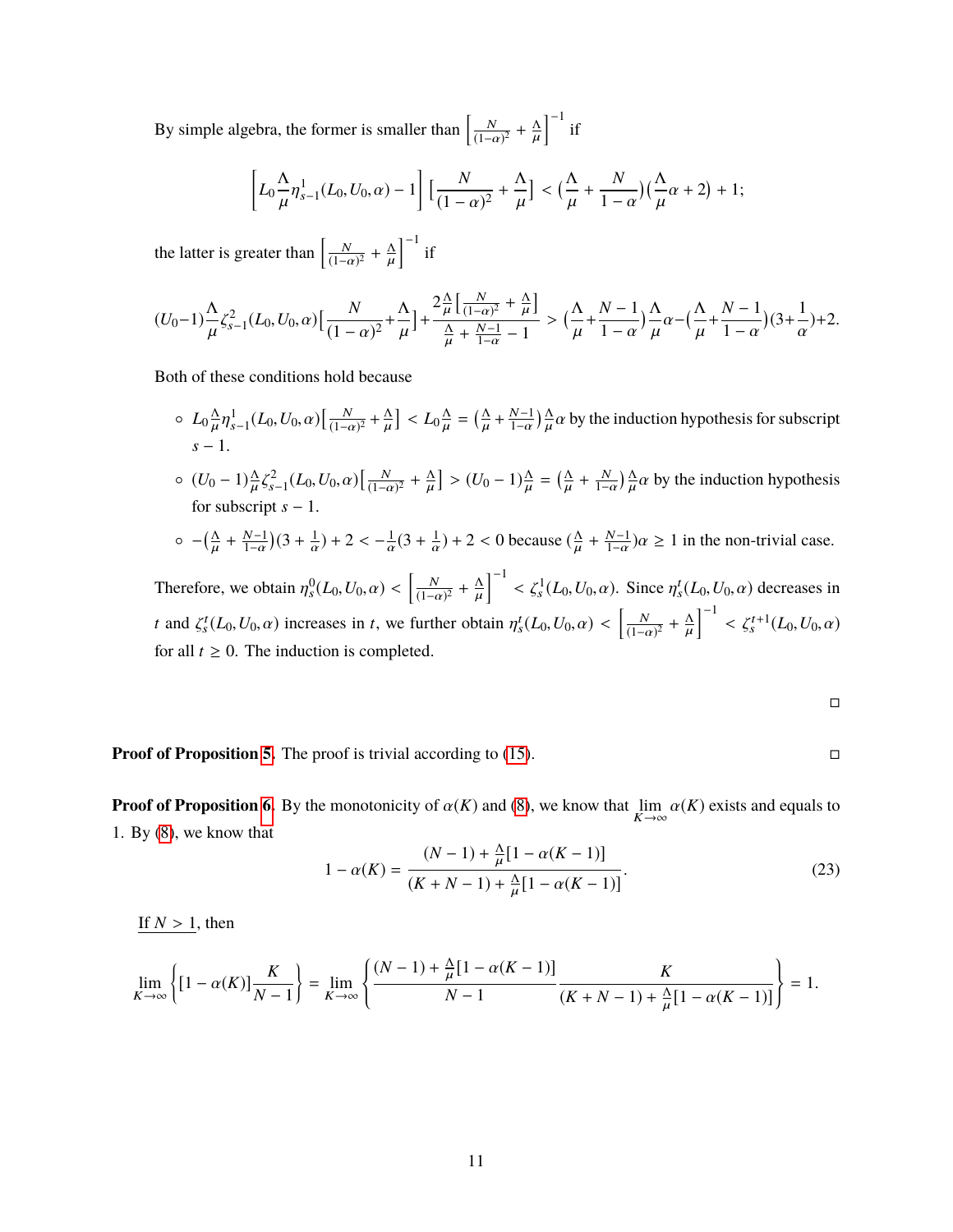If  $N = 1$ , by [\(23\)](#page-36-0), we know

<span id="page-37-1"></span><span id="page-37-0"></span>
$$
\frac{1}{1 - \alpha(K)} = 1 + \frac{K(\frac{\Delta}{\mu})^{-1}}{1 - \alpha(K - 1)}, \text{ for all } K, \text{ and}
$$
\n(24)

$$
\frac{1}{1-\alpha(K)} + \frac{\frac{\Delta}{\mu}}{K - \frac{\Delta}{\mu}} = K(\frac{\Lambda}{\mu})^{-1} \left( \frac{1}{1-\alpha(K-1)} + \frac{\frac{\Delta}{\mu}}{K - \frac{\Delta}{\mu}} \right), \text{ for all } K \neq \frac{\Delta}{\mu}.
$$
 (25)

On the one hand, let  $\underline{\omega}(K) := K(\frac{\Delta}{\mu})^{-1} \underline{\omega}(K-1)$  be recursively defined with  $\underline{\omega}(1) := \frac{1}{1-\alpha(1)} = (\frac{\Delta}{\mu})^{-1}(1+\frac{\Delta}{\mu})$ . Then,  $\underline{\omega}(K) = (K!)(\frac{\Delta}{\mu})^{-K} (1 + \frac{\Delta}{\mu})$ , and  $\frac{1}{1 - \alpha(K)} \ge \underline{\omega}(K)$  for all  $K \ge 1$  by comparing (24) and the definition  $^{-K}(1+\frac{\Lambda}{\mu})$  $\mathbf{r}$ ), and  $\frac{1}{1-\alpha(K)} \ge \omega(K)$  for all *K* ≥ 1 by comparing [\(24\)](#page-37-0) and the definition of  $\underline{\omega}(K)$  via induction. This implies that  $\frac{1}{1-\alpha(K)} \ge (K!) (\frac{\Lambda}{\mu})$  $\mathbf{r}$  $^{-K}(1+\frac{\Lambda}{\mu})$  $\mathbf{r}$ ), and hence

<span id="page-37-2"></span>
$$
\limsup_{K \to \infty} \left\{ [1 - \alpha(K)](K!) (\frac{\Lambda}{\mu})^{-K} \right\} \le \frac{1}{1 + \frac{\Lambda}{\mu}} < 1.
$$
\n(26)

On the other hand, for any  $k > \frac{\Lambda}{\mu}$ , let  $\bar{\omega}^k(K) := K(\frac{\Lambda}{\mu})^{-1} \bar{\omega}^k(K-1)$  be recursively defined for all  $K \geq k$ , **µ** where  $\bar{\omega}^k(k-1) := \frac{1}{1-\alpha(k-1)} + \frac{\frac{\Delta}{\mu}}{k-1}$  $\frac{\overline{\mu}}{k-\frac{\Delta}{\mu}}$ . Then,  $\overline{\omega}^k(K) = (K!) (\frac{\Delta}{\mu})$ for all  $K \ge k$  by comparing [\(25\)](#page-37-1) and the definition of  $\bar{\omega}^k(K)$  via induction. This implies that µ  $)^{-K}$ .  $\frac{1}{1-\alpha(k-1)} + \frac{\frac{\Lambda}{\mu}}{k-1}$  $k-\frac{\Lambda}{H}$  $\frac{\frac{1}{1-\alpha(k-1)} + \frac{\lambda}{k-\frac{\Delta}{\mu}}}{(k-1)!(\frac{\Delta}{\mu})^{-(k-1)}},$  and  $\bar{\omega}^k(K) \ge \frac{1}{1-\alpha(K)} + \frac{\frac{\Delta}{\mu}}{K-\frac{\Delta}{\mu}}$  $K-\frac{\Lambda}{H}$  $\overline{a}$ 

<span id="page-37-3"></span>
$$
\liminf_{K \to \infty} \left\{ [1 - \alpha(K)](K!) (\frac{\Lambda}{\mu})^{-K} \right\} \ge \liminf_{K \to \infty} \frac{(k-1)! (\frac{\Lambda}{\mu})^{-(k-1)}}{\frac{1}{1 - \alpha(k-1)} + \frac{\frac{\Lambda}{\mu}}{k - \frac{\Lambda}{\mu}}} \left[ 1 + \frac{\frac{\Lambda}{\mu} (1 - \alpha(K))}{K - \frac{\Lambda}{\mu}} \right] = \frac{(k-1)! (\frac{\Lambda}{\mu})^{-(k-1)}}{\frac{1}{1 - \alpha(k-1)} + \frac{\frac{\Lambda}{\mu}}{k - \frac{\Lambda}{\mu}}} > 0. \tag{27}
$$

Let  $k \to \infty$ , we obtain

$$
\liminf_{K \to \infty} \left\{ [1 - \alpha(K)](K!) (\frac{\Lambda}{\mu})^{-K} \right\} \ge \limsup_{k \to \infty} \frac{(k-1)! (\frac{\Lambda}{\mu})^{-(k-1)}}{\frac{1}{1 - \alpha(k-1)} + \frac{\frac{\Lambda}{\mu}}{k - \frac{\Lambda}{\mu}}} \ge \frac{\limsup_{k \to \infty} \left\{ [1 - \alpha(k-1)](k-1)! (\frac{\Lambda}{\mu})^{-(k-1)} \right\}}{\liminf_{k \to \infty} \left\{ 1 + \frac{\frac{\Lambda}{\mu} [1 - \alpha(k-1)]}{k - \frac{\Lambda}{\mu}} \right\}}
$$
\n
$$
= \limsup_{k \to \infty} \left\{ [1 - \alpha(k)](k!) (\frac{\Lambda}{\mu})^{-k} \right\},
$$

which suggests that

$$
\liminf_{K \to \infty} \left\{ [1 - \alpha(K)](K!) (\frac{\Lambda}{\mu})^{-K} \right\} = \limsup_{K \to \infty} \left\{ [1 - \alpha(K)](K!) (\frac{\Lambda}{\mu})^{-K} \right\}
$$

and  $\lim_{K \to \infty}$  $\left\{ [1 - \alpha(K)](K!) (\frac{\Delta}{\mu}) \right\}$  $(-)^{-K}$  exits. Its value lies in (0, 1) due to [\(26\)](#page-37-2) and [\(27\)](#page-37-3).

**Proof of Lemma [4.](#page-14-2)** The proofs of properties 1 and 2 are straightforward. Property 1 obviously holds because the recursive equation [\(8\)](#page-9-1) depends only on the ratio of  $\Lambda$  to  $\mu$ . From (8), we can also easily prove, by induction, that  $\alpha(K, \Lambda, \mu, N)$  decreases in *N*, which immediately yields property 2.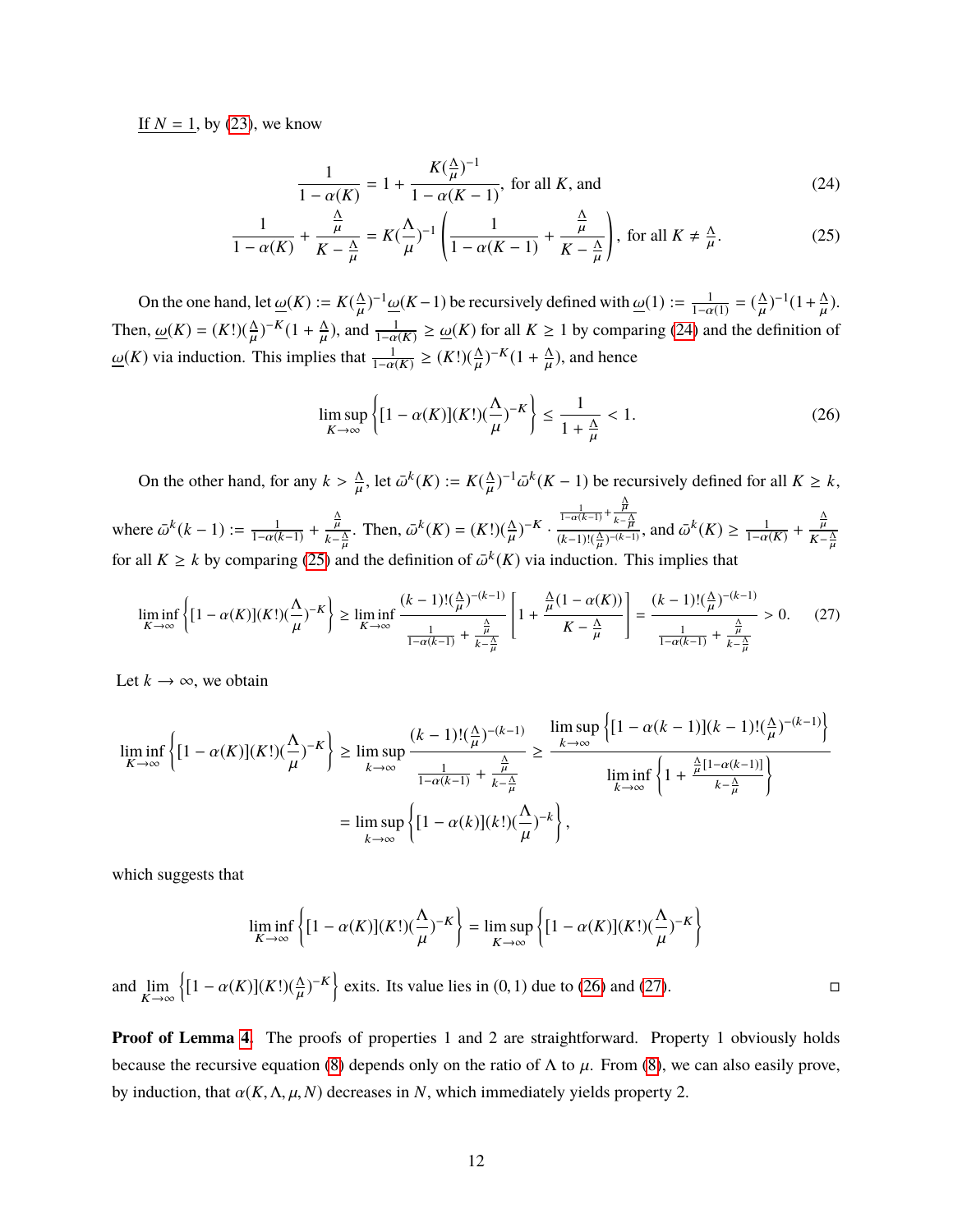If [\(8\)](#page-9-1) is extended to be appropriately defined for real-valued *K*, then  $K(\alpha)$  can be re-defined as the continuous inverse of  $\alpha(K)$  such that  $K(\alpha) := \{K : \alpha(K) = \alpha\}$ . In this case, [\(9\)](#page-10-4) holds for real-valued *K*, which yields

$$
K(\alpha) = \frac{\Lambda}{\mu}\alpha + (N-1)\frac{\alpha}{1-\alpha} + \frac{\Lambda}{\mu}\frac{\alpha}{1-\alpha}\Delta\alpha(K(\alpha)).
$$

By Lemma [3](#page-11-1) and the proof of result 2 of Proposition [3,](#page-12-2) we obtain

$$
1 - \alpha^s = \lim_{\Lambda \to \infty} \frac{\Lambda}{\mu} \eta_s^0(L_0, U_0, \alpha) < \frac{\Lambda}{\mu} \Delta \alpha \big( K(\alpha) \big) < \lim_{\Lambda \to \infty} \frac{\Lambda}{\mu} \zeta_s^1(L_0, U_0, \alpha) = 1,
$$

which, by letting  $s \to \infty$  as  $\Lambda \to \infty$ , proves that  $\lim_{\Lambda \to \infty} \{ K(\alpha, \Lambda, \mu, N) - (\frac{\Lambda}{\mu} \alpha + N \frac{\alpha}{1-\alpha}) \} = 0$ . This result is sufficient to guarantee property 4.

The proof of property 3 is more involved. Note that the recursive equation [\(8\)](#page-9-1) depends on the  $\lambda_i$ 's only via Λ and the  $\mu_{ij}$ 's only via  $\mu$ . Therefore, balanced systems with the same total arrival rate and overall average rental time have the same performance even though they may have different  $\lambda_i$ 's,  $\mu_{ij}$ 's, and rental time distributions. This implies that it is sufficient to prove that property 3 holds for a symmetric system where each region has the same demand rate  $\lambda$  and each customer has the same exponentially distributed rental time with mean  $\frac{1}{u}$ . We may also further restrict the routing matrix **P** as follows:  $\mathbf{r}$ 

$$
p_{ij} = \begin{cases} 1, & \text{if } j = i + 1, \\ 1, & \text{if } i = N, j = 1, \\ 0, & \text{otherwise,} \end{cases}
$$

J,

which implies that a vehicle picked up at location  $i$  is dropped off at location  $i + 1$  when  $i < N$  and vehicles picked up at location *N* are dropped off at location 1. A graphic representation of this *cyclic* network is shown in Figure [4.](#page-38-0) We use the notation  $X_i$  and  $Y_i$  to denote the number of vehicles at location *i*'s pick-up queue and transit queue respectively. In this network, the throughput of all the queues are the same and we use the notation  $f_N(K)$  to denote the throughput rate per location when the cyclic network has  $K$  vehicles and *N* locations. This throughput is a concave function of *K* for any *N* (a result we use below) since the total throughput of a closed Jackson queueing network is nondecreasing concave in the number of items in the network [\(Shanthikumar and Yao](#page-51-0) [\(1988\)](#page-51-0)).

<span id="page-38-0"></span>

Figure 4: A cyclic queueing network representation of a one-way vehicle sharing system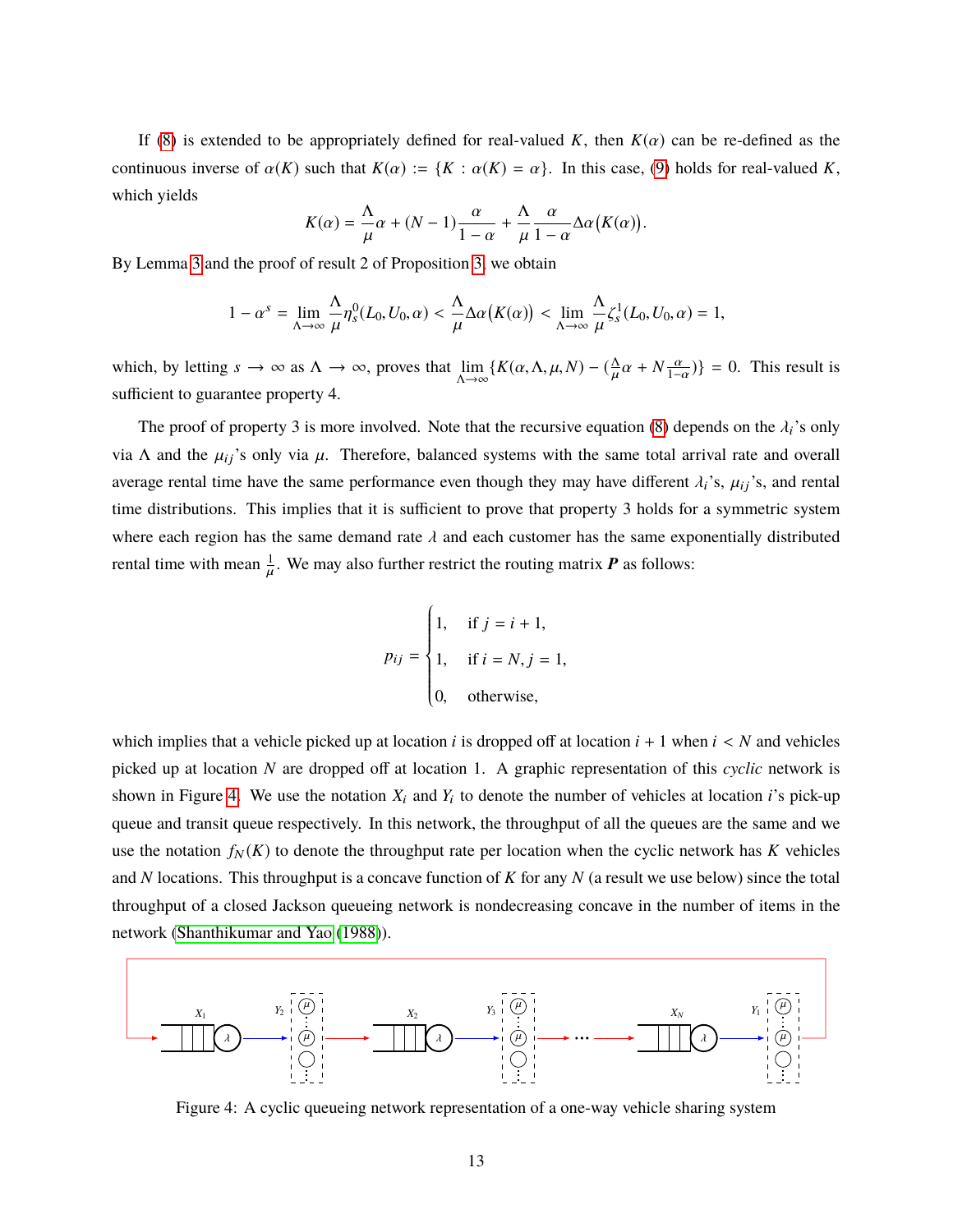Next, we describe a network aggregation procedure due to [Chandy et al.](#page-51-1) [\(1975\)](#page-51-1) that we will deploy in our proof. Consider a closed queuing network with exponential service queues. A subnetwork  $\sigma$  is a subset of queues in the network such that items enter this subset through only one starting point and exit it through only one endpoint. For example, the transit queue 2 and pick-up queue 2 in Figure [4](#page-38-0) constitute a subnetwork, while the transit queues 2 and 3 do not. A reduced network with  $\sigma$  "shorted" is a modification to the original network in which the service times of all the servers in the subnetwork  $\sigma$  are set to zero. Let  $T(K)$  be the throughput rate passing the endpoint of the shorted subnetwork when there are a total number of *K* items in the reduced network. Then, we construct an equivalent network with a composite  $\sigma^c$  by replacing all the queues in the original network, except those in the subnetwork  $\sigma$ , by a single composite queue which has a state dependent service rate  $T(k)$  when there are k items in its queue. That is, the equivalent network consists of the queues in the original subnetwork  $\sigma$  and a single composite queue.

**Lemma 7** (Theorems 1 & 2 of [Chandy et al.](#page-51-1) [\(1975\)](#page-51-1)). *The behavior of*  $\sigma$  *in the equivalent network is identical to that in the original network, i.e., they have the same queue length and queue time distributions.*

For our cyclic network with 2*N* queues and *NK* items (see Figure [4\)](#page-38-0), we propose the following aggregation procedure, consistent with the procedure described above, to construct an equivalent network with *N* indentical queues and *NK* items. Specifically, we sequentially aggregate, starting with location 1, the pickup and transit queues into a single queue (see Figure [5](#page-40-0) for an illustration). The resulting equivalent network (with the same throughput per location) has *N* identical queues, with each queue having a queue-length dependent service rate function  $f_1(\cdot)$ . Let  $Z_i$ ,  $i = 1, 2, \dots, N$  denote the length of each queue in the equivalent network. By definition, the total throughput of the equivalent network can be derived as

$$
\sum_{Z_1+Z_2+\cdots+Z_N=NK} [P(Z_1, Z_2, \cdots, Z_N) \sum_{i=1}^N f_1(Z_i)],
$$

which equals the total throughput rate of all pick-up queues in the original network, yielding

$$
Nf_N(NK) = \sum_{Z_1+Z_2+\cdots+Z_N=NK} [P(Z_1, Z_2, \cdots, Z_N) \sum_{i=1}^N f_1(Z_i)]
$$
  

$$
\leq \sum_{Z_1+Z_2+\cdots+Z_N=NK} [P(Z_1, Z_2, \cdots, Z_N)N f_1(K)]
$$
  

$$
= Nf_1(K),
$$

where the inequality holds by the concavity of *f*<sub>1</sub>(·) and Jensen's inequality. Noting  $\alpha(NK, N\lambda, \mu, N) = \frac{f_N(NK)}{N\lambda}$  and  $\alpha(K, \lambda, \mu, 1) = \frac{f_N(NK)}{N\lambda}$  we have  $\alpha(NK, N\lambda, \mu, N) \leq \alpha(K, \lambda, \mu, 1)$ .  $\frac{f_N(NK)}{\lambda}$  and  $\alpha(K, \lambda, \mu, 1) = \frac{f_1(K)}{\lambda}$ , we have  $\alpha(NK, N\lambda, \mu, N) \leq \alpha(K, \lambda, \mu, 1)$ .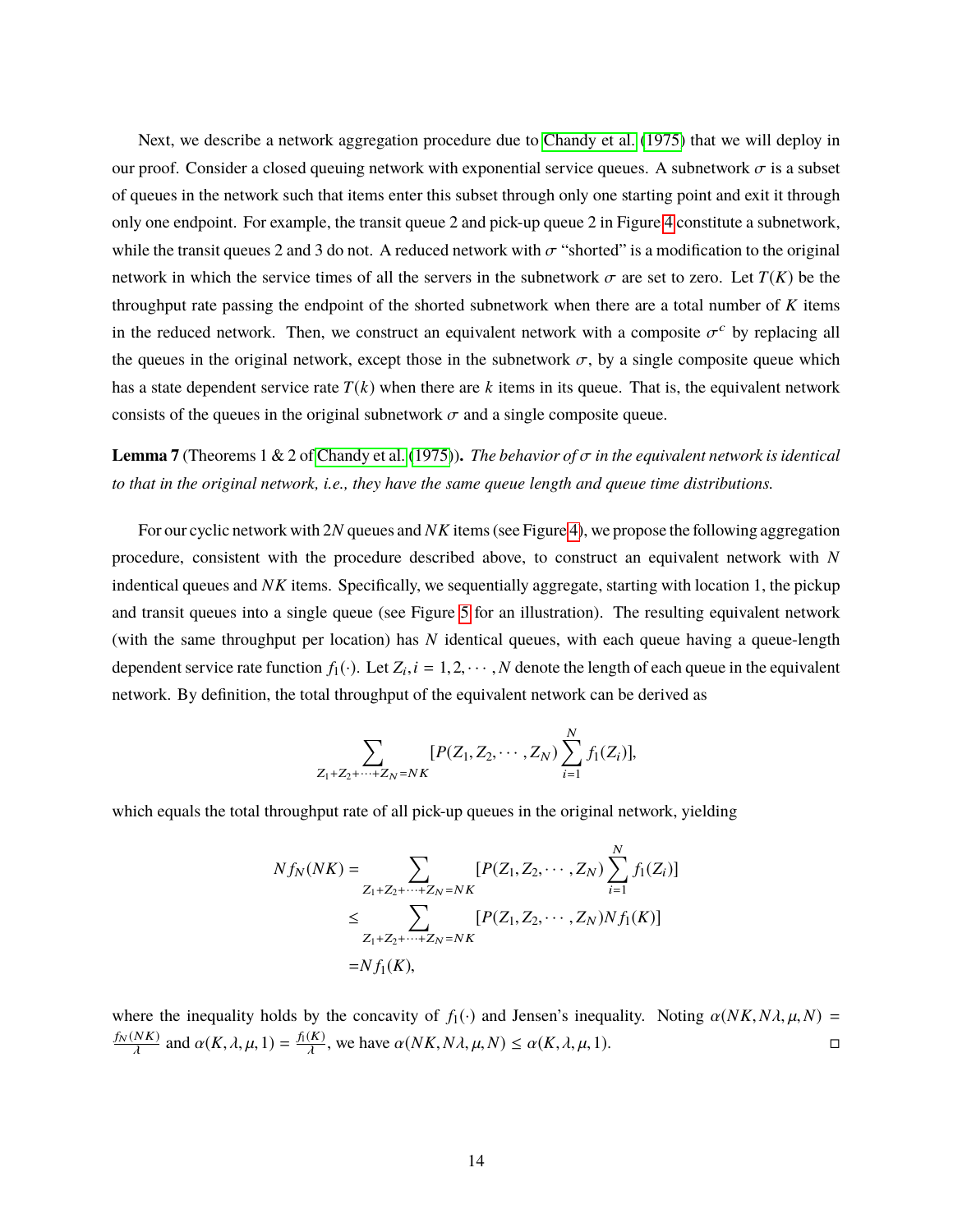<span id="page-40-0"></span>

Figure 5: A graphical illustration of the aggregation procedure

### **Appendix B Dimensioning Unbalanced Networks**

In this section, we derive recursive equations for unbalanced networks that are analogous to [\(8\)](#page-9-1) for balanced networks. These equations allow us to efficiently compute the average system performance and determine the optimal fleet size, though not yielding closed-form expressions. We discuss how in an unbalanced network, the problem of determining a fleet size that guarantees a specified service level at each location may not have a feasible solution. That is, even with an infinitely large number of vehicles, it may not be possible to achieve a target service level (if this target is sufficiently high) at each location; these results are due to [George and](#page-24-2) [Xia](#page-24-2) [\(2011\)](#page-24-2) and we refer the interested reader to their paper for more details.

First, note that the network continues to be a BCMP Network. Therefore, the stationary distribution of system states can still be obtained via  $(1)$ – $(3)$  and used to compute various performance measures, including throughput at each transit and pickup queue, total system throughput, and service level at each location. Note that because  $\lambda_i = \sum_j \lambda_j p_{ji}$  does not hold for all *i*, the service level induced in steady state by a given number of vehicles is no longer the same at different locations. Hence, the dimensioning problem becomes one of finding the smallest number of vehicles that guarantees that the smallest service level is greater or equal than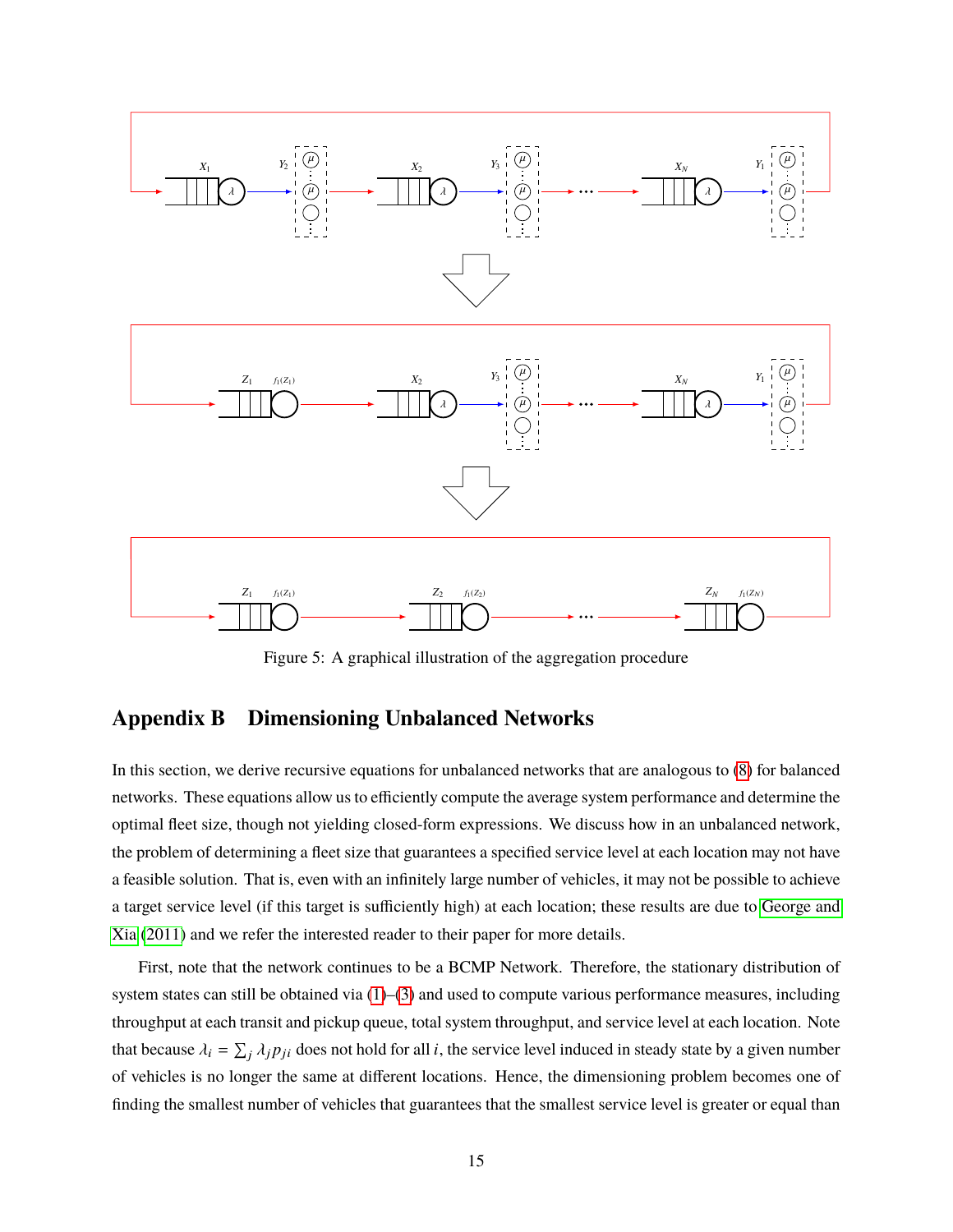the specified target service level. As in the case of a balanced network, this approach requires significant computational effort and lacks interpretability.

Mean value analysis can alternatively be used. This requires some modifications from the balanced system case which we describe next. Let  $r_{ij}$  be the proportion of effective rentals that originate in location  $i$ and terminate in location *j* when there is only a single vehicle in the system (i.e.,  $K = 1$ ) and let  $r_i = \sum$  $\sum_{j \in V} r_{ij}.$ From the point of view of this vehicle, its transitions between locations, regardless of the lengths of stay, are governed by the transition probabilities  $p_{ij}$ . Therefore, the  $r_i$ 's are the steady-state probabilities of a discrete time Markov Chain with transition matrix with elements  $\{p_{ij}\}$  (which can be easily computed by substituting  $v_i$  with  $r_i$  in [\(3\)](#page-7-0) and requiring  $\sum_{i \in V}$  $\sum_{i \in V} r_i = 1$ ), and  $r_{ij} = r_i p_{ij}$ . Noting that the above argument does not involve the lengths of stay which depend on the demand rates and the number of vehicles, it applies to each individual vehicle even when there are multiple vehicles in the system. Therefore, the proportion of effective rentals that originate in location  $i$  and terminate in location  $j$  in a system with  $K$  vehicles always equals  $r_{ij}$  regardless of K, i.e.,  $\frac{v_{ij}(K)}{v(K)}$  $v_i(x) = r_{ij}$ . From the balance equation of the above-mentioned single-vehicle Markov Chain, we know that  $r_i = \sum$  $\sum_{j \in V} r_{ij} = \sum_{j \in V}$  $\sum_{j \in V} r_{ji}$ . That is,  $r_i$  is the proportion of effective rentals that originate in location *i* and also the proportion of effective rentals that terminate in location *i*.

Noting that equations [\(4\)](#page-8-3) and [\(5\)](#page-8-0) also hold for unbalanced networks and that the first equality of [\(6\)](#page-8-1) remains valid leads to the following modified version of [\(6\)](#page-8-1)

<span id="page-41-2"></span>
$$
\mathbb{E}[X_i(K)] = \nu_i(K) \frac{1 + \mathbb{E}[X_i(K-1)]}{\lambda_i} = \frac{r_i}{\lambda_i} \big( 1 + \mathbb{E}[X_i(K-1)] \big) \nu(K), \tag{28}
$$

and

<span id="page-41-0"></span>
$$
\sum_{i} \mathbb{E}[X_i(K)] = \nu(K) \sum_{i} \left\{ \frac{r_i}{\lambda_i} (1 + \mathbb{E}[X_i(K-1)]) \right\}.
$$
 (29)

Substituting [\(5\)](#page-8-0) into [\(29\)](#page-41-0) leads to

<span id="page-41-1"></span>
$$
\nu(K) = \frac{K\lambda\mu}{\lambda + \mu + \lambda\mu \sum_{i \in V} \left(\frac{r_i}{\lambda_i} \mathbb{E}[X_i(K-1)]\right)},\tag{30}
$$

where  $\lambda := \sum_{i \in V}$ i∈V ri  $\lambda_i$  $j^{-1}$  and  $\mu = \left(\sum_{i,j \in I}$  $i,j \in V$ r<sub>i j</sub>  $\mu_{ij}$  $\int^{-1}$ . By letting  $\mathbb{E}[X_i(0)] = 0$ , equations [\(30\)](#page-41-1) and [\(28\)](#page-41-2) hold for  $K \geq 1$ , and can be used recursively to compute the throughput rate  $v(K)$  and to do so efficiently (note that, as with a balanced network, the computational effort does not depend on the state space). Having obtained  $v(K)$ , other performance measures can be derived, including  $v_i(K) = r_i v(K)$ ,  $v_{ij}(K) = r_{ij} v(K)$ , and  $\alpha_i(K) = \frac{\nu_i(K)}{\lambda_i}$  $\frac{d(K)}{\lambda_i}$  ( $\alpha_i(K)$  can also be rewritten as  $\alpha_i(K) = \frac{r_i}{\lambda_i}$  $\frac{r_i}{\lambda_i}v(K)$ , where  $\frac{r_i}{\lambda_i}$ is independent of *K*), which implies that  $\alpha_i(K) > \alpha_j(K)$  if an only if  $\frac{r_i}{\lambda_i} >$ rj λj .

Let  $B = \{i \in V : \frac{r_i}{\lambda_i} \ge \frac{r_j}{\lambda_j}, \forall j \in V\}$  denote the set of locations with the largest ratio  $\frac{r_i}{\lambda_i}$  (because the system  $A_i = A_j$ ,  $A_j$ is unbalanced, not all the ratios can be equal and the set *B* is a proper subset of *V*). Let  $\alpha_i(\infty) := \lim_{K \to \infty} \alpha_i(K)$ and define similarly  $v_i(\infty)$ ,  $\mathbb{E}[X_i(\infty)]$ , and  $\mathbb{E}[Y_i(\infty)]$ . The following proposition describes several useful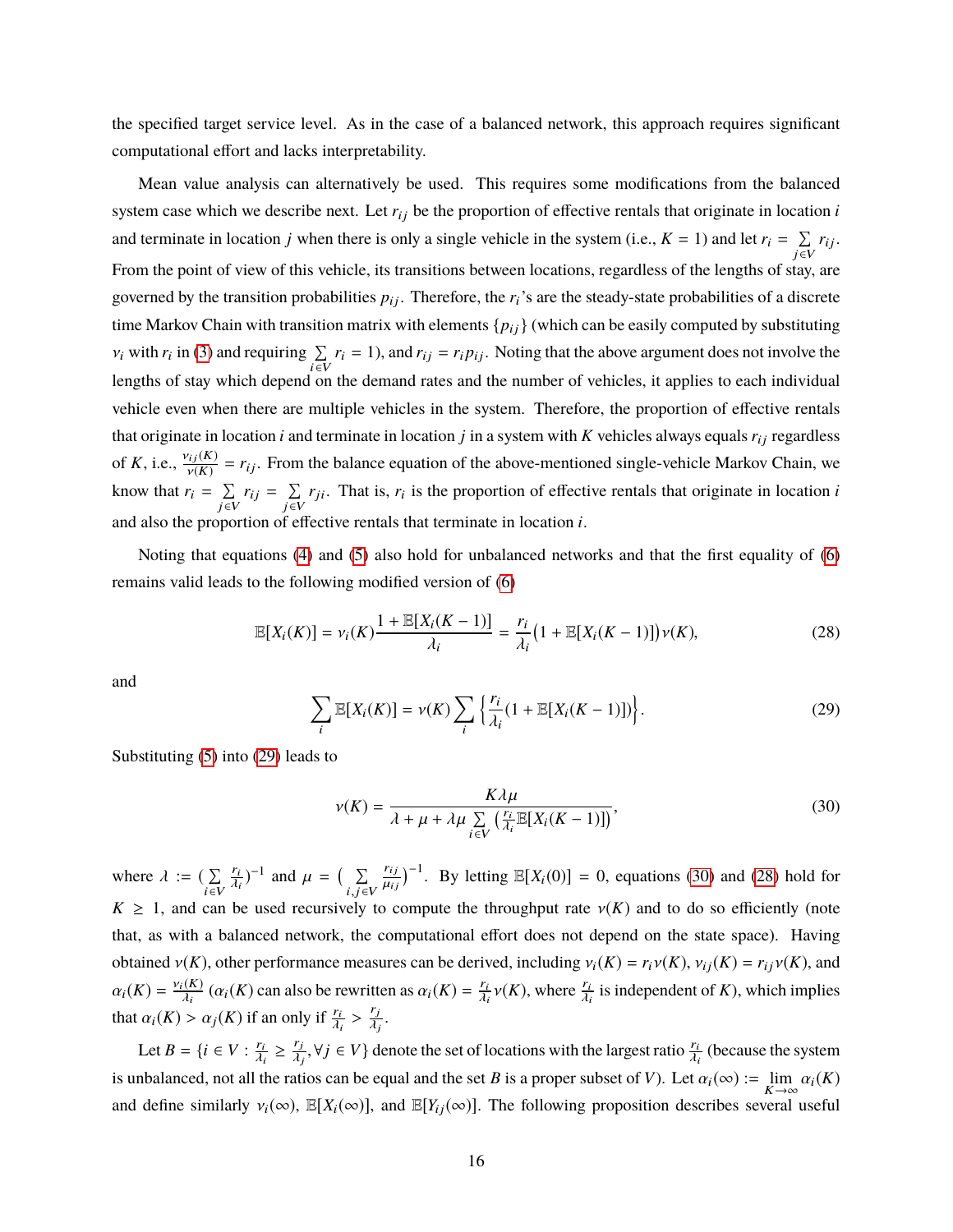properties of unbalanced systems, including asymptotic results as *K* becomes large.

<span id="page-42-0"></span>**Proposition 7** (Reproduction of Theorems 1 of [George and Xia](#page-24-2) [\(2011\)](#page-24-2) with Minor Extension)**.** *[7](#page-0-0)*

- *(i).*  $\alpha_i(K)$ ,  $\nu_i(K)$ ,  $\mathbb{E}[X_i(K)]$ , and  $\mathbb{E}[Y_{ij}(K)]$  increase in K, for all  $i, j \in V$ .
- *(ii).*  $\alpha_i(\infty) = 1$  *and*  $\alpha_j(\infty) = \frac{r_j \lambda_i}{\lambda_j r_i}$  $\frac{r_j \lambda_i}{\lambda_j r_i} < 1$ , for all  $i \in B$ ,  $j \in V \setminus B$ .
- *(iii).*  $v_i(\infty) = \lambda_i$  *and*  $v_j(\infty) = \frac{r_j}{r_i}$  $\frac{r_j}{r_i} \lambda_i < \lambda_j$ , for all  $i \in B$ ,  $j \in V \setminus B$ .
- $(iv)$ .  $\mathbb{E}[X_i(\infty)] = \infty$  *and*  $\mathbb{E}[X_j(\infty)] = \frac{\alpha_j(\infty)}{1-\alpha_j(\infty)} < \infty$ , for all  $i \in B$ ,  $j \in V \setminus B$ .
- $(v)$ .  $\mathbb{E}[Y_{ij}(\infty)] = \frac{\lambda_i p_{ij}}{\mu_{ij}}$  $\frac{i\pi}{\mu_{ij}}\alpha_i(\infty)$ , for all  $i, j \in V$ .

**Proof of Proposition [7.](#page-42-0)** We prove results (i)–(v) in sequence.

- (i). It is easy to prove by the coupling technique that  $v(K)$ ,  $\mathbb{E}[X_i(K)]$ , and  $\mathbb{E}[Y_{i}(K)]$  increase in *K*. Because  $\nu_i(K) = r_i \nu(K)$  and  $\alpha_i(K) = \frac{\nu_i(K)}{\lambda_i}$  $\frac{\lambda_i(K)}{\lambda_i}$ , they increase in *K* as well. Since  $\alpha_i(K)$  is bounded above by 1, the limit  $\lim_{K \to \infty} \alpha_i(K)$  exists.
- (ii). By the expression  $\alpha_i(K) = \frac{r_i}{\lambda_i} \nu(K)$ , we know that  $\frac{\alpha_j(K)}{\alpha_i(K)} = \frac{r_j \lambda_i}{\lambda_j r_i}$ λi  $\frac{r_j \lambda_i}{\lambda_j r_i}$  and  $\alpha_j(\infty) = \frac{r_j \lambda_i}{\lambda_j r_i}$  $\frac{r_j \lambda_i}{\lambda_j r_i} \alpha_i(\infty), \forall i, j \in V, K \geq$ 1. Because  $v(K)$  is bounded above by  $\Lambda$ , we know by [\(30\)](#page-41-1) that  $\lim_{K \to \infty} \sum_{i \in V}$ i∈V  $\left(\frac{r_i}{2}\right)$ λi  $\mathbb{E}[X_i(K-1)]$  =  $\infty$ . There must exist at least one  $i' \in V$  such that  $\lim_{K \to \infty} \mathbb{E}[X_{i'}(K-1)] = \infty$ . Noting that equation [\(28\)](#page-41-2) can be written as

<span id="page-42-1"></span>
$$
\mathbb{E}[X_i(K)] = \alpha_i(K)\big(1 + \mathbb{E}[X_i(K-1)]\big),\tag{31}
$$

we must have  $\alpha_i(\infty) = 1$  since it will lead to a contradiction otherwise. By the equation  $\alpha_i(\infty) =$  $\frac{r_i \lambda_{i'}}{\lambda_{i} r_{i'}}$  $\frac{r_i \lambda_i}{\lambda_i r_{i'}} \alpha_{i'}(\infty)$ , we know that this *i*' must be in *B*. Otherwise,  $\alpha_i(\infty)$  is greater than 1 for  $i \in B$ . Thus, we have  $\alpha_i(\infty) = 1$ , and hence  $\alpha_j(\infty) = \frac{r_j \lambda_i}{\lambda_j r_i}$  $\frac{r_j \lambda_i}{\lambda_j r_i} < 1$ ,  $\forall i \in B$ ,  $j \in V \setminus B$ .

- (iii). This result follows directly from result (ii) and the expression  $v_i(K) = \alpha_i(K)\lambda_i$ .
- (iv). We prove by contradiction. Since  $\mathbb{E}[X_i(K)]$  increases in *K*, it either grows unboundedly or converges to a finite value as  $K \to \infty$ . If  $\lim_{K \to \infty} \mathbb{E}[X_i(K)] = C < \infty$  for some  $i \in B$ , then by letting  $K \to \infty$  on both sides of [\(31\)](#page-42-1) we have  $C = 1 + C$ , leading to a contradiction. Thus,  $\lim_{K \to \infty} \mathbb{E}[X_i(K)] = \infty$  for any  $i \in B$ .

Because  $\lim_{K \to \infty} \alpha_j(K) < 1$  for  $j \in V \setminus B$  and  $\mathbb{E}[X_j(0)] = 0$ , it is also straightforward to see from [\(31\)](#page-42-1) that  $K \rightarrow \infty$ lim  $\mathbb{E}[X_j(K)] < \infty$ . By letting  $K \to \infty$  on both sides of [\(31\)](#page-42-1), we have  $\lim_{K \to \infty} \mathbb{E}[X_j(K)] = \frac{\alpha_j(\infty)}{1-\alpha_j(\infty)} < \infty$ ,  $\forall j \in V \setminus B$ .

(v). By Little's Law,  $\mathbb{E}[Y_{ij}(K)] = \frac{v_{ij}(K)}{u_{ij}}$  $\mu_{ij}$  $=\frac{v_i(K)p_{ij}}{u_{ij}}$  $\mu_{ij}$  $=\frac{\alpha_i(K)\lambda_i p_{ij}}{\mu_i}$  $\mu_{ij}$ .

<sup>&</sup>lt;sup>7</sup>The proposition recasts Theorem 1 of [George and Xia](#page-24-2) [\(2011\)](#page-24-2) using our notation and it extends by including  $v_i(\infty)$  and  $\mathbb{E}[X_i(\infty)]$ .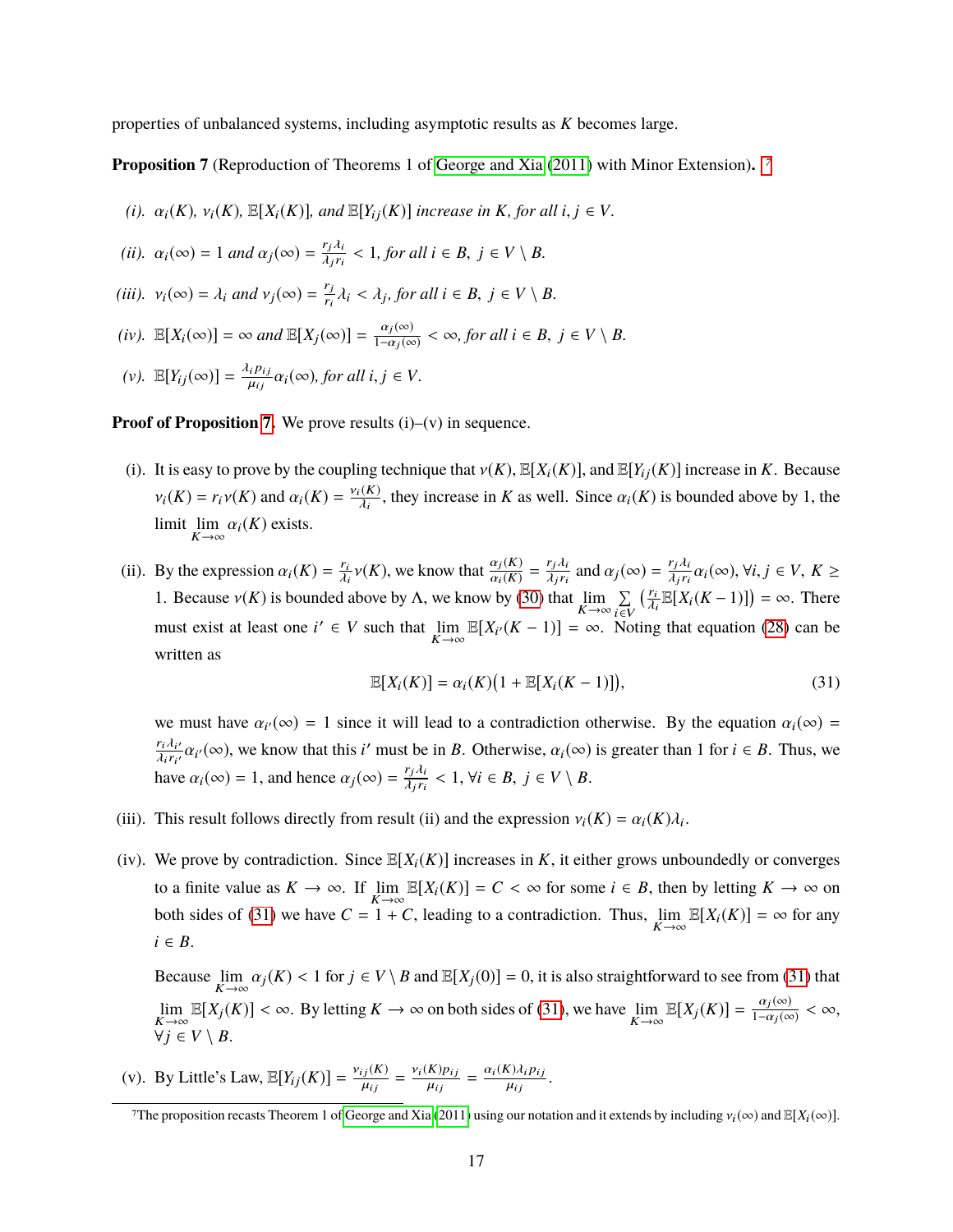Proposition [7](#page-42-0) shows while some location(s) can have arbitrarily high service level as the total number of vehicles increases, the service levels at other locations are bounded by specific thresholds. That is, it is impossible to achieve service levels above these thresholds even with an infinite number of vehicles. The average numbers of vehicles at locations in  $V \setminus B$  and in transit are also bounded by finite fixed thresholds (no matter how large is the total number of vehicles) and so are the associated throughputs. These results are illustrated for an example with two locations in Figure [6.](#page-43-0) Figure [6](#page-43-0) shows how even modest differences in the relative popularity of locations (either as origins or destinations) can lead to significant differences in the achievable service levels at these locations.

<span id="page-43-0"></span>

Figure 6: A two-location unbalanced network with  $\lambda_1 = \lambda_2 = 50$ ,  $\mu_{ij} = 1$ ,  $p_{11} = p_{21} = \gamma$ , and  $p_{12} = p_{22} =$  $1 - \gamma$ .

The intuition for the results is as follows. Note that in an unbalanced network, locations may be more popular as an origin or as a destination. The popularity of a location as a destination relative to it being an origin is indicated by the ratio  $\frac{r_i}{\lambda}$ λi , which is referred to as the relative utilization of the location by [George and](#page-24-2) [Xia](#page-24-2) [\(2011\)](#page-24-2). In the long run, vehicles accumulate at locations that are most popular as destination (relative to their popularity as origin), i.e., with the greatest  $\frac{r_i}{\lambda}$ λi . These locations are referred to as bottleneck locations of the closed network. In this case, the supply of vehicles the non-bottleneck locations receive depends on the bottleneck throughput rates, which are bounded by the demand rates at the bottleneck locations regardless of the fleet size. Therefore, no matter how large the fleet size is and how many vehicles are initially provisioned to non-bottleneck locations, a large (majority) number of the vehicles will later accumulate and stay idle at the bottleneck locations, guaranteeing an arbitrarily high service level there and at the same time making the service levels at non-bottleneck locations bounded by specific thresholds in the long run.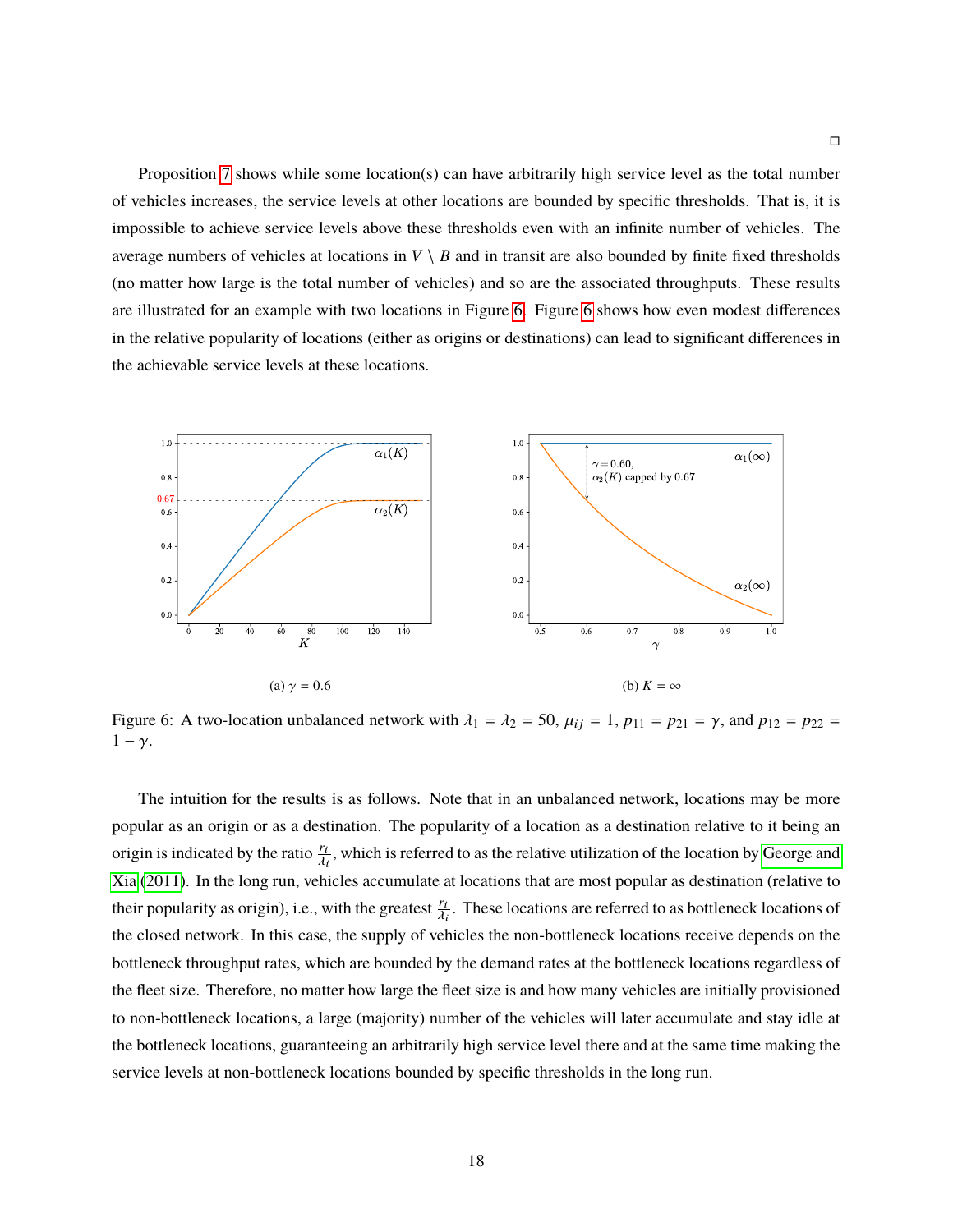### <span id="page-44-0"></span>**Appendix C An Application: Optimizing the Service Level**

In this section, we briefly illustrate how the minimal fleet size approximation in [\(15\)](#page-14-1) can be embedded in an optimization problem. In particular, we illustrate how the service level can be endogenized by letting it to be a decision that the service provider makes. We do not intend this to be a full treatment of the problem, but simply an illustration of the usefulness of an approximation in supporting operational decision making and in obtaining additional managerial insights<sup>[8](#page-0-0)</sup>.

Let *r* denote the price the service provider charges for each rental per unit time the vehicle is rented. Let also *c* denote the cost of a vehicle per unit of time (this cost may include the amortized purchase cost of the vehicle as well as its operating cost). Assume  $c < r$  (otherwise offering the service would not be profitable) and assume that the network is balanced. The service provider's profit maximization problem can be stated as follows:

$$
\max_{\alpha} \pi(\alpha) = \max_{\alpha} \left\{ r \Lambda \frac{1}{\mu} \alpha - c \hat{K}(\alpha, \Lambda, \mu, N) \right\}
$$

$$
= \max_{\alpha} \left\{ \frac{r \Lambda \alpha}{\mu} - c \left[ \frac{\Lambda}{\mu} \alpha + (N - 1) \frac{\alpha}{1 - \alpha} + \frac{\Lambda}{\frac{N\mu}{1 - \alpha} + \Lambda (1 - \alpha)} \alpha \right] \right\}. \tag{32}
$$

<span id="page-44-1"></span>**Proposition 8.**  $\pi(\alpha)$  *is concave in*  $\alpha$ . The optimal service level,  $\alpha^*(N,\Lambda)$ , *is unique and has the following properties:*

1. 
$$
\alpha^*(N,\Lambda) > 0
$$
 if and only if  $c \le \frac{\frac{r\Lambda}{\mu}}{\frac{\Lambda}{\mu} + N - 1 + \frac{\Lambda}{N\mu + \Lambda}};$ 

- 2. *for fixed*  $\Lambda$ ,  $\alpha^*(N,\Lambda)$  *decreases in*  $N$  *and*  $\lim_{N\to\infty} \alpha$  $^*(N, \Lambda) = 0;$
- *3. for fixed N*,  $\alpha^*(N, \Lambda)$  *increases in*  $\Lambda$  *and*  $\lim_{\Lambda \to \infty} \alpha$  $^*(N, \Lambda) = 1$ *; and*
- *4. for*  $\frac{\Lambda}{N} \equiv \lambda$ ,  $\alpha^*(N,\Lambda)$  decreases in *N*. If  $\lambda < \frac{c\mu}{r-c}$ , then  $\alpha^*(N,\Lambda) > 0$  holds only for  $N \leq$  $\frac{c\mu^2}{c}$  $\frac{c\mu^2}{(\mu+\lambda)(r-c)(\frac{c\mu}{r-c}-\lambda)}$ ; otherwise,  $\alpha^*(N,\Lambda) > 0$  holds for any *N* and  $\lim_{N \to \infty} \alpha$ <sup>\*</sup>(*N*, Λ) = 1 –  $\sqrt{\frac{c\mu}{(r-c)}}$  $\frac{c\mu}{(r-c)\lambda}$ .

The proposition shows that the problem is concave and, hence, admits a unique solution. Property 1 in the proposition provides a necessary and sufficient condition for the service provider to realize a positive profit. Property 2 shows that, all else being equal, there is a tradeoff between location density (number of locations) and service level. Property 3 shows that, perhaps surprisingly, increased demand does not lead to a deterioration in the service level but instead to an increase (because of the pooling effect, the service provider makes additional investments in vehicles resulting in a higher service level). Property 4 shows that there is a tradeoff between the size of the service region (where an increase in demand requires an increase in the number of locations) and service level. If the demand density (average demand per location) is sufficiently

<sup>8</sup>It is possible to consider other problems, including determining location density (the optimal number of locations for fixed demand), sizing of the service region (optimal demand level), and service pricing (optimal price to charge).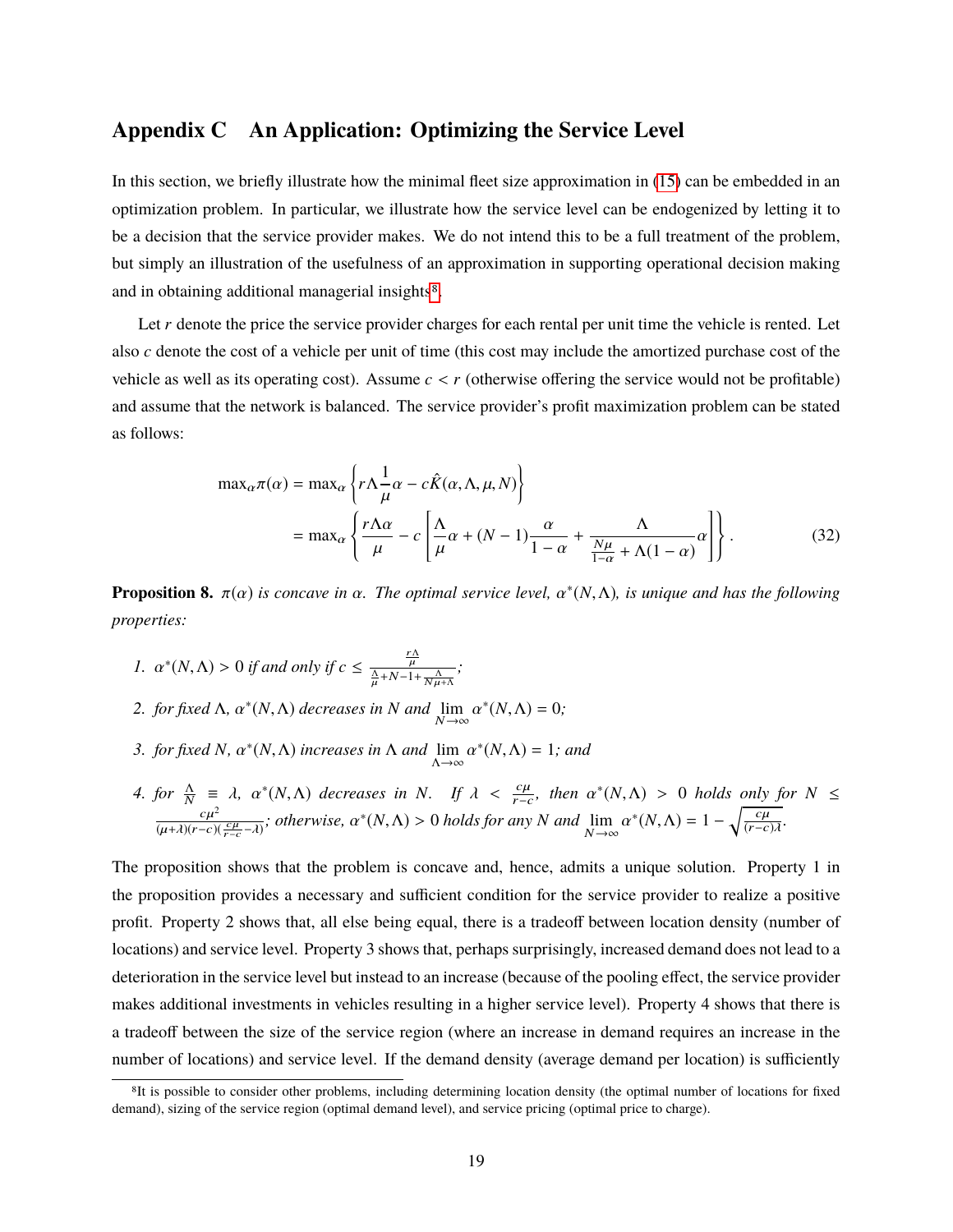large, then the firm is always profitable no matter how large the service region is; otherwise, the firm is profitable only when the number of locations is sufficiently small. The underlying reason why the limit exists is that, as  $N \to \infty$ , the correction term  $B_0(1 - \frac{1}{N})$  approaches the standard buffer  $B_0$  and the minimal fleet size reduces to  $\frac{\Delta}{\mu}\alpha + (N-1)\frac{\alpha}{1-\alpha}$ . That is, buffer capacity  $(N-1)\frac{\alpha}{1-\alpha}$  is sufficient to protect against both vehicle roaming and randomness in demand and service times (see also the discussion in Section [6\)](#page-17-0). These results are illustrated graphically in Figure [7.](#page-45-0)

<span id="page-45-0"></span>

Figure 7: The optimal service level ( $c = 0.2$ ,  $r = 0.6$ ,  $\mu = 1$ )

**Proof of Proposition [8.](#page-44-1)** Since

$$
\pi''(\alpha) = -2c \frac{(2N-1)(\frac{\Lambda}{\mu})^2 (1-\alpha)^2 + 2(N-1) \frac{N^2}{(1-\alpha)^2} + N \frac{\Lambda}{\mu} (4N-3-3\alpha)}{[\frac{N}{1-\alpha} + \frac{\Lambda}{\mu} (1-\alpha)]^2 (1-\alpha)^3} < 0,
$$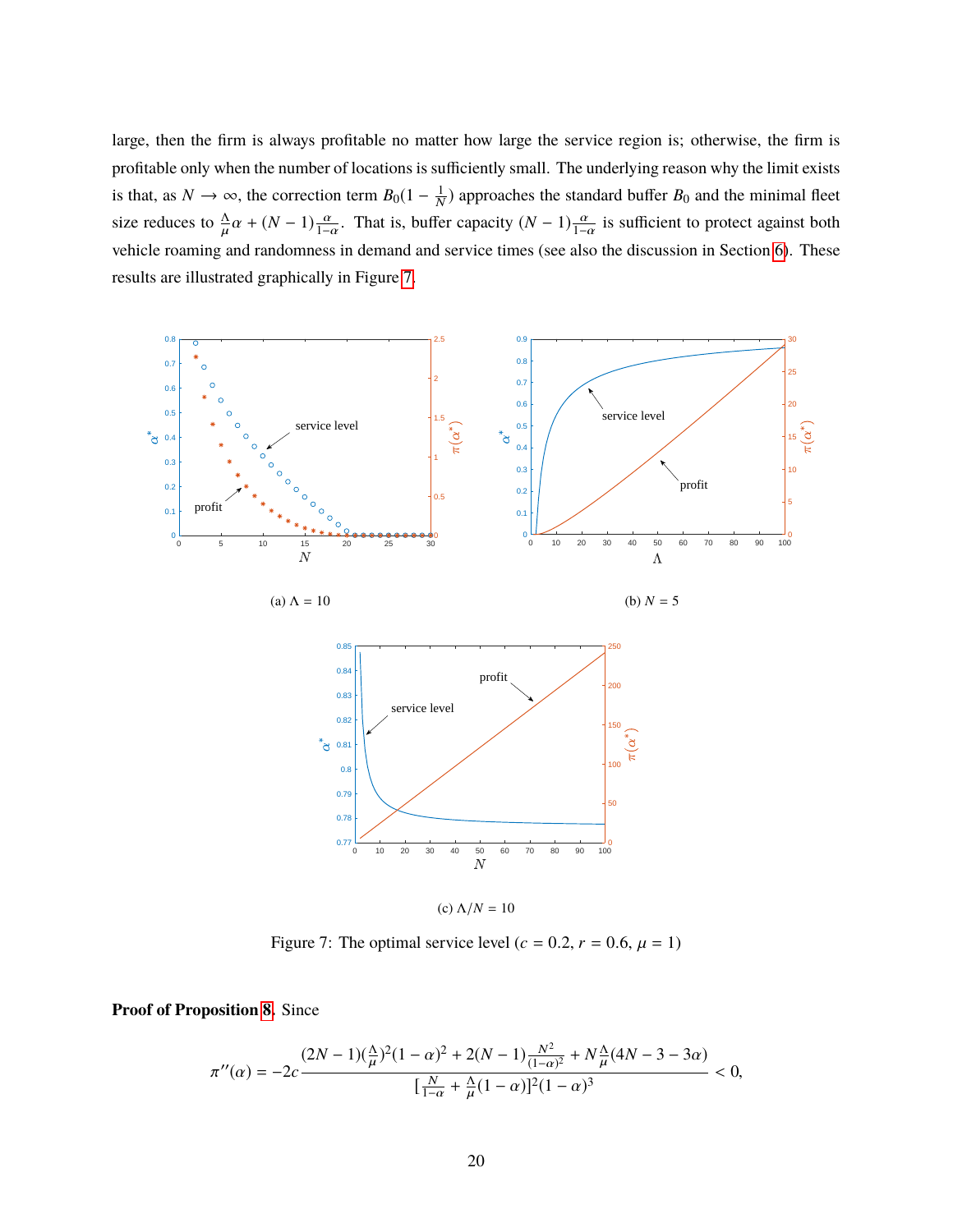$\pi(\alpha)$  is concave in  $\alpha$  and the profit maximization problem has a unique solution  $\alpha^*(N, \Lambda)$ . Furthermore, the first order condition

$$
\pi'(\alpha^*) = r\frac{\Lambda}{\mu} - c\left[\frac{\Lambda}{\mu} + (N-1)\frac{1}{(1-\alpha^*)^2} + \frac{(\frac{\Lambda}{\mu})^2 + \frac{N\Lambda(1-2\alpha^*)}{\mu(1-\alpha^*)^2}}{\left[\frac{N}{1-\alpha^*} + \frac{\Lambda}{\mu}(1-\alpha^*)\right]^2}\right] = 0\tag{33}
$$

is satisfied if  $\alpha^*(N, \Lambda)$  is in (0, 1). Next, we prove properties 1–4.

(1). Noting that the concavity of  $\pi(\alpha)$  and that  $\pi(0) = 0$ , the solution  $\alpha^*(N, \Lambda)$  is non-zero if and only if

<span id="page-46-0"></span>
$$
\pi'(0) = r\frac{\Lambda}{\mu} - c\left[\frac{\Lambda}{\mu} + (N-1) + \frac{\Lambda}{N\mu + \Lambda}\right] > 0.
$$
\n(34)

(2). Since

$$
\frac{\partial^2 \pi}{\partial \alpha \partial N}(\alpha) = -c \frac{N^3 + (\frac{\Delta}{\mu})^3 (1 - \alpha)^6 + (\frac{\Delta}{\mu})^2 (1 - \alpha)^4 (3N - 1 - 2\alpha) + N(\frac{\Delta}{\mu})(1 - \alpha)^2 (3N - 1 + 2\alpha)}{(1 - \alpha)^2 [N + \frac{\Delta}{\mu}(1 - \alpha)^2]^3} \le 0,
$$

the profit function is submodular in  $(\alpha, N)$  and hence the optimal service level  $\alpha^*(N, \Lambda)$  decreases in *N*. Moreover, we know by property 1 that  $\alpha^*(N, \Lambda) = 0$  when *N* is sufficiently large.

(3). Note that

$$
\frac{\partial^2 \pi}{\partial \alpha \partial \Lambda}(\alpha) = r - c - c \frac{N \frac{\Lambda}{\mu} \frac{1 + 2\alpha}{1 - \alpha} + N^2 \frac{1 - 2\alpha}{(1 - \alpha)^3}}{\left[\frac{N}{1 - \alpha} + \frac{\Lambda}{\mu} (1 - \alpha)\right]^3}.
$$

By property 1,  $\alpha^*(N,\Lambda) > 0$  and hence the first order condition [\(33\)](#page-46-0) holds at  $\alpha^*(N,\Lambda)$  when  $\Lambda$  is sufficiently large. In this case, by substituting [\(33\)](#page-46-0) into the above expression, we know

<span id="page-46-1"></span> $\mathbf{r}$ 

$$
\frac{\partial^2 \pi}{\partial \alpha \partial \Lambda} (\alpha^*) = \frac{c\mu}{\Lambda (1 - \alpha^*)^2} \frac{(\frac{\Lambda}{\mu})^2 N (3N - 2 - 4\alpha^*) (1 - \alpha^*) + N^3 (N - 1) \frac{1}{(1 - \alpha^*)^2} + (\frac{\Lambda}{\mu})^3 N (1 - \alpha^*)^3 + 3\frac{\Lambda}{\mu} N^2 (N - 1) \frac{1}{1 - \alpha^*}}{[\frac{N}{1 - \alpha^*} + \frac{\Lambda}{\mu} (1 - \alpha^*)]^3}
$$
  
\n
$$
\geq 0,
$$

which implies that  $\alpha^*(N, \Lambda)$  increases in  $\Lambda$  and  $\lim_{\Lambda \to \infty} \alpha$  $*(N, \Lambda)$  exists by the monotone convergence theorem. If  $\bar{\alpha} = \lim_{\Delta \to \infty} \alpha$ <sup>\*</sup>( $N, \Lambda$ ) < 1, then [\(33\)](#page-46-0) fails when  $\Lambda$  is sufficiently large, which causes a contradiction. Therefore,  $\bar{\alpha} = \lim_{\Lambda \to \infty} \alpha$  $*(N, \Lambda) = 1.$ 

(4). When  $\frac{\Lambda}{N} = \lambda$  is held fixed, the first order condition [\(33\)](#page-46-0) and the partial derivative  $\frac{\partial^2 \pi}{\partial \alpha \partial N}(\alpha; N, \lambda)$  can be rewritten as

$$
\pi'(\alpha^*; N, \lambda) = r \frac{N\lambda}{\mu} - c \left[ \frac{N\lambda}{\mu} + (N - 1) \frac{1}{(1 - \alpha^*)^2} + \frac{(\frac{\lambda}{\mu})^2 + \frac{\lambda(1 - 2\alpha^*)}{\mu(1 - \alpha^*)^2}}{\left[\frac{1}{1 - \alpha^*} + \frac{\lambda}{\mu}(1 - \alpha^*)\right]^2} \right] = 0 \tag{35}
$$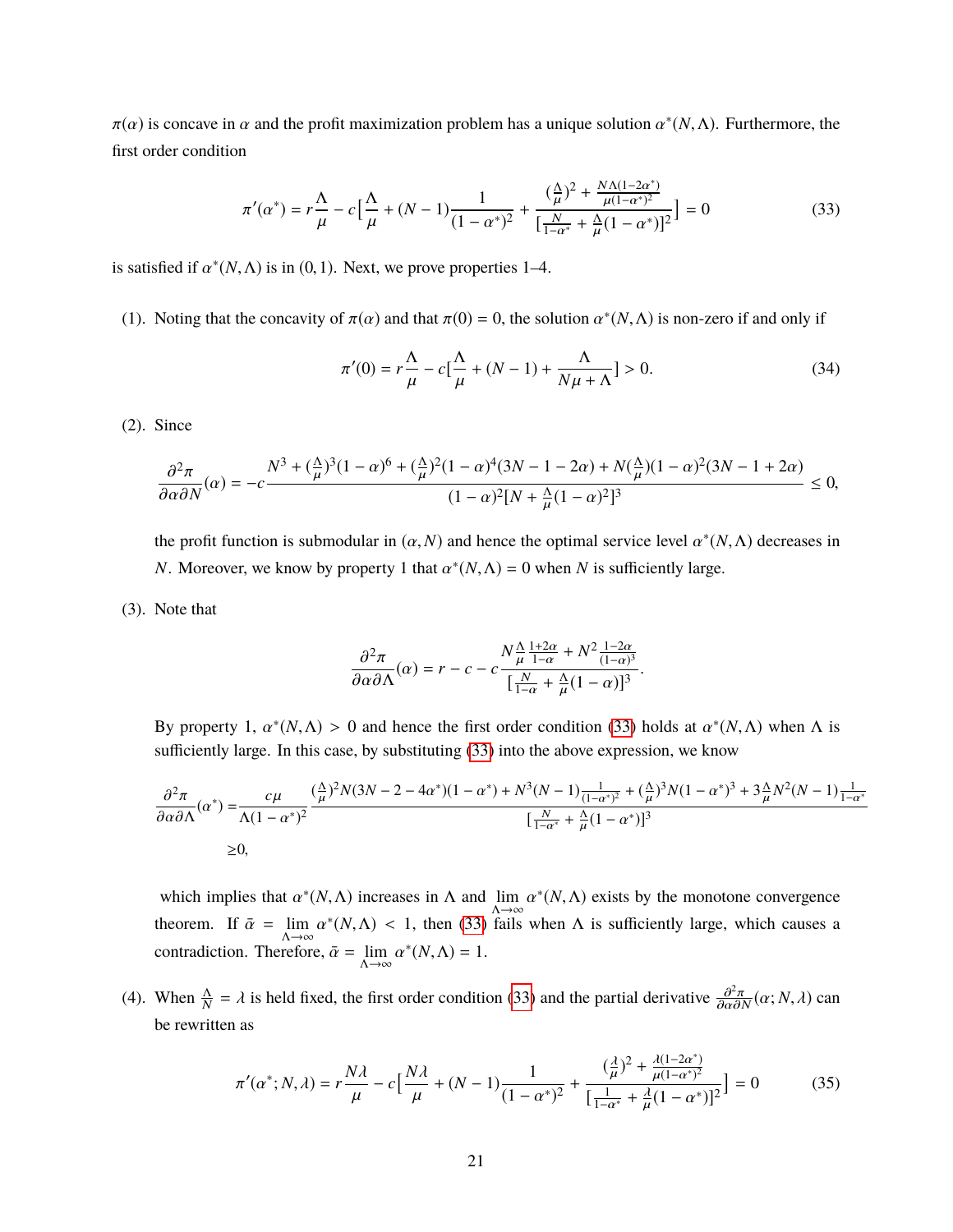and

$$
\frac{\partial^2 \pi}{\partial \alpha \partial N}(\alpha; N, \lambda) = r \frac{\lambda}{\mu} - c \frac{\lambda}{\mu} - c \frac{1}{(1 - \alpha)^2}
$$

By substituting [\(35\)](#page-46-1) into  $\frac{\partial^2 \pi}{\partial \alpha \partial N}(\alpha; N, \lambda)$ , we know

$$
\frac{\partial^2 \pi}{\partial \alpha \partial N}(\alpha^*; N, \lambda) = -\frac{c}{N} \frac{\frac{\lambda}{\mu} (1 + 2\alpha) + \frac{1}{(1 - \alpha)^2}}{\left[\frac{1}{1 - \alpha} + \frac{\lambda}{\mu} (1 - \alpha)\right]^2 (1 - \alpha)^2} \le 0.
$$

Therefore,  $\alpha^*(N, \Lambda)$  decreases in *N* when  $\frac{\Lambda}{N}$  is held fixed.

Given  $\frac{\Lambda}{N} = \lambda$ , the firm earns a positive profit if and only if (by rewriting property 1)

$$
N(r\frac{\lambda}{\mu} - c\frac{\lambda}{\mu} - c) > -\frac{c\mu}{\mu + \lambda},
$$

whick holds for  $N \leq \frac{c\mu^2}{(\mu + 1)(r - c)^2}$  $\frac{c\mu^2}{(\mu+\lambda)(r-c)(\frac{c\mu}{r-c}-\lambda)}$  if  $\lambda < \frac{c\mu}{r-c}$  and for all  $N > 0$  otherwise. In the latter case,  $\lim_{N\to\infty} \alpha$ <sup>\*</sup>(N,Λ;  $\frac{\Lambda}{N}$  $\frac{\Delta}{N} = \lambda$ ) exists by the monotone convergence theorem. Let  $N \to \infty$  in equality [\(35\)](#page-46-1), we obtain  $\lim_{N \to \infty} \alpha$  $*(N, N\lambda) = 1 - \sqrt{\frac{c\mu}{(r-c)}}$  $\frac{c\mu}{(r-c)\lambda}$ .

 $\Box$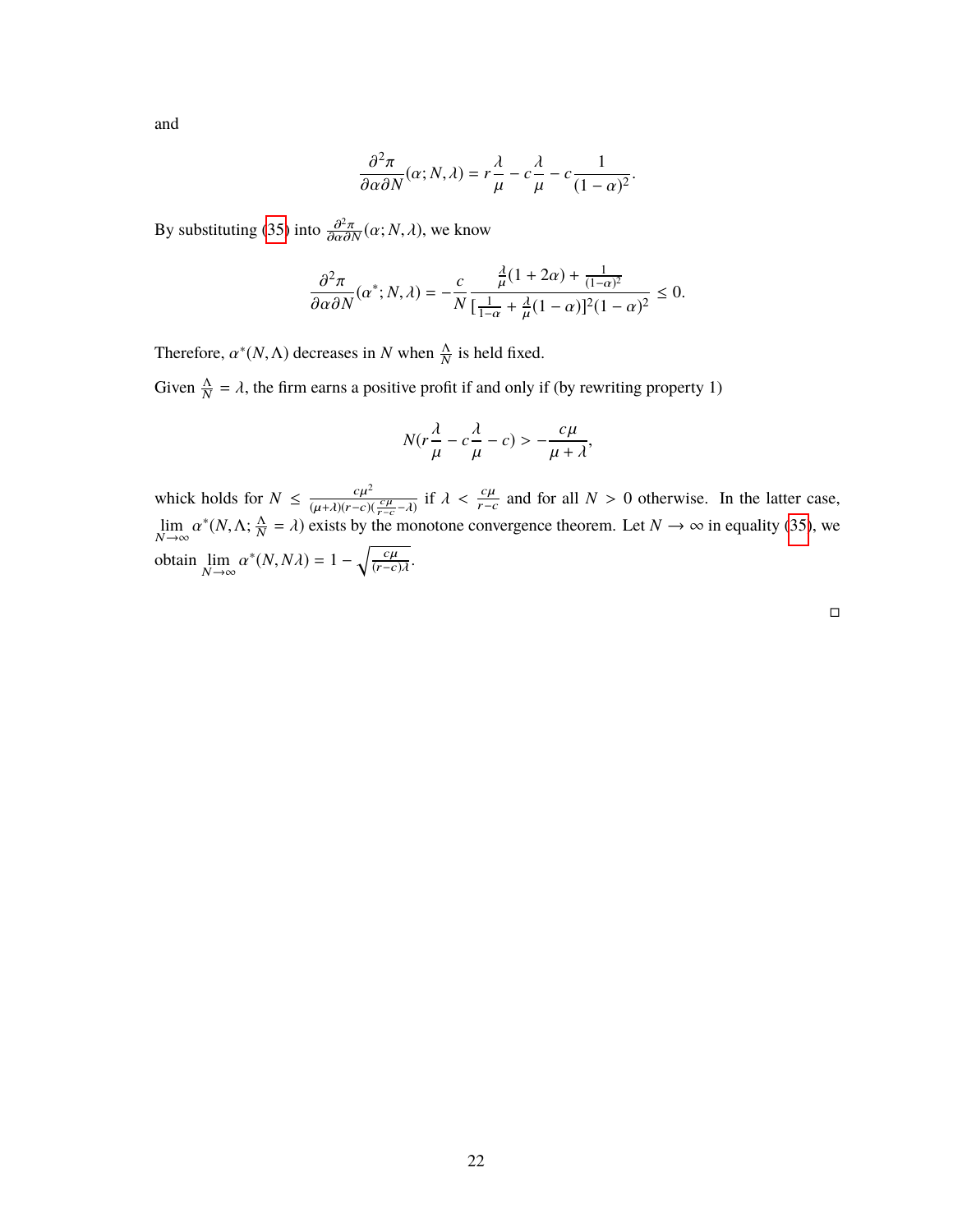#### **Appendix D Additional Discussion of the Single Location Case**

#### <span id="page-48-1"></span>**D.1 A Correction Term**

Recall that per Proposition [6](#page-16-0) our approximation has a minor shortcoming when  $N = 1$  since it does not approach infinity as  $\alpha \to 1$ . Thus, a question that naturally arises is whether we should add a correction term (a fourth term) to our approximation [\(15\)](#page-14-1) for  $N = 1$  to ensure that the approximation is consistent with the fact that the minimal fleet size grows to infinity as  $\alpha$  approaches 1. If we do so, this correction term would be noticeable only when  $N = 1$  and  $\alpha$  is nearly 1. Note that such a term cannot be expressed in algebraic form because it grows slower than  $\frac{1}{(1-\epsilon)}$  $\frac{1}{(1-\alpha)^{\delta}}$  for any  $\delta > 0$  as  $\alpha \to 1$  per Proposition [6.](#page-16-0) In most practical cases, adding this correction term would not be necessary. Extensive numerical experiments confirm that the correction would be small for  $\alpha \le 0.99$  no matter how large  $\Lambda$  is. The largest value for the difference  $|K(\alpha, \Lambda, \mu, 1) - \hat{K}(\alpha, \Lambda, \mu, 1)|$  is 31.97, which is observed to occur when  $\frac{\Lambda}{\mu} = 1826$  and  $\alpha = 0.99$ . In this case,  $K(\alpha, \Lambda, \mu, 1)$  is very large so that the percentage error is rather negligible. If we were to restrict our attention to  $\alpha \leq 0.95$ , the largest gap reduces to 6.90.

It is important to note that most of the existing approximations in the literature share a similar limitation. In particular, neither [\(H.39\)](#page-49-6) nor [\(H.40\)](#page-49-7) increases to infinity as  $\alpha \to 1$  (i.e., even the best approximations in the literature suffer from this relatively minor drawback).

If a correction term must be included, we propose adding the following term:

$$
\kappa(\alpha, \Lambda, \mu, N) = \ln(1 + \frac{\Lambda}{\mu}) \ln(1 + \alpha) \ln \left( \frac{\frac{N}{(1 - \alpha)^2} + \frac{\Lambda}{\mu}}{\frac{N - 1}{(1 - \alpha)^2} + \frac{\Lambda}{\mu}} \right),
$$

resulting in a modified expression for  $\hat{K}(\alpha, \Lambda, \mu, N)$  given by:

<span id="page-48-2"></span>
$$
\hat{K}(\alpha,\Lambda,\mu,N) = \frac{\Lambda}{\mu}\alpha + (N-1)\frac{\alpha}{1-\alpha} + \frac{\frac{\Lambda}{\mu}\alpha}{\frac{N}{1-\alpha} + \frac{\Lambda}{\mu}(1-\alpha)} + \kappa(\alpha,\Lambda,\mu,N). \tag{36}
$$

Note that  $\kappa(\alpha, \Lambda, \mu, N)$  satisfies the property that it grows at a smaller rate than that of any power series  $O((1 - \alpha)^{-\delta})$  for  $\delta > 0$ . It also satisfies the property  $\kappa(\alpha, \Lambda, \mu, N) \to 0$  under the five regimes considered in Proposition [3](#page-12-2) and  $\kappa(\alpha, \Lambda, \mu, 1) \rightarrow \infty$  as  $\alpha \rightarrow 1$ .

<span id="page-48-0"></span>For the same numerical example considered in Section [5.2](#page-15-1) (i.e.,  $N = 1$ ,  $\mu = 1$ ,  $\Lambda = 1i$ ,  $i = 1, \dots, 1000$ , and  $\alpha = 0.03j$ ,  $j = 1, \dots, 33$ ), we find that our modified approximation [\(36\)](#page-48-2) (with a mean absolute error of <sup>0</sup>.<sup>86</sup> and a relative error of <sup>1</sup>.02%) is comparable to the best one, [\(H.40\)](#page-49-7) (with a mean absolute error of <sup>0</sup>.<sup>64</sup> and a relative error of <sup>1</sup>.15%), from the literature.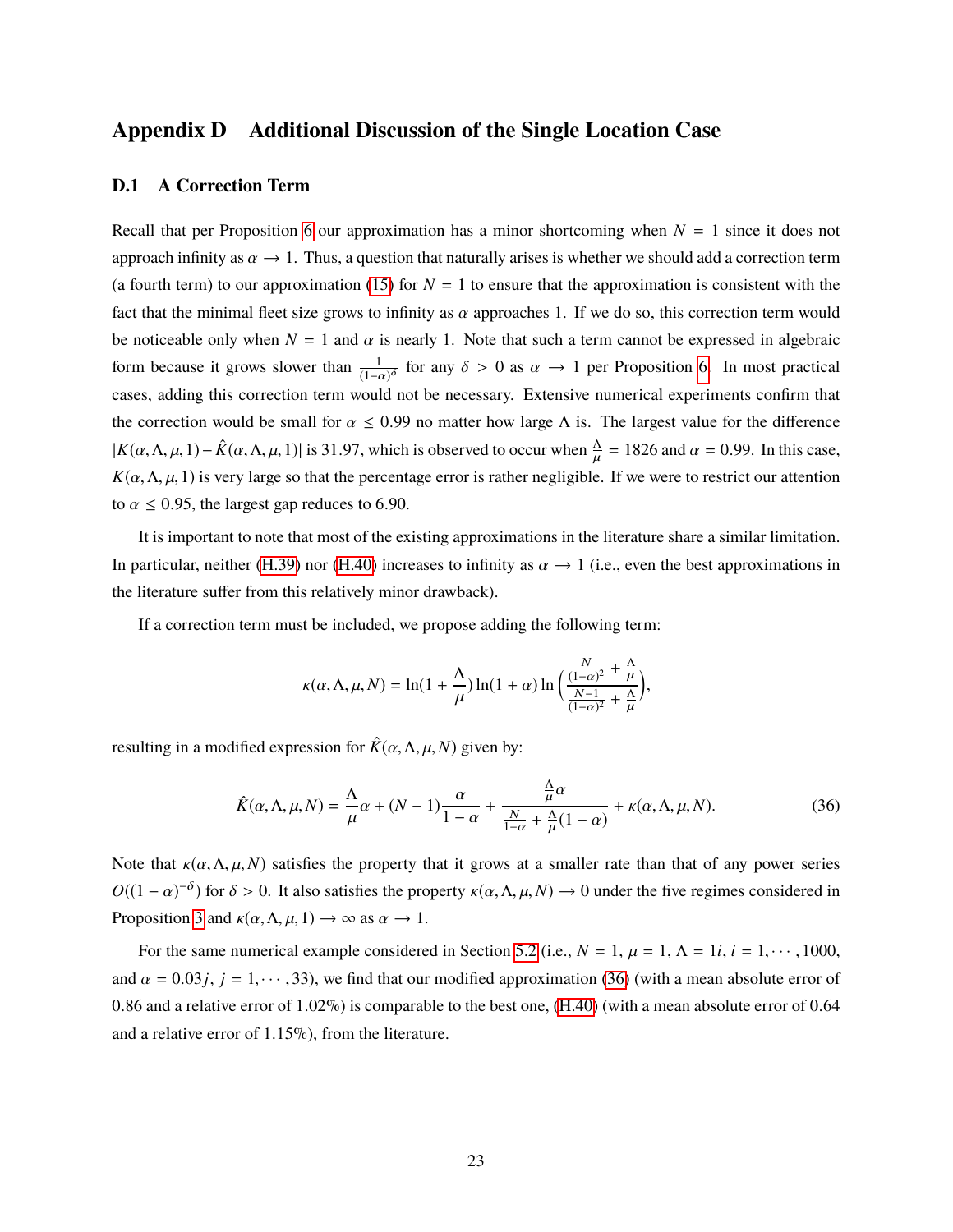### **D.2 Comparisons with the Approximations of the Inverse Erlang loss formula in [Berezner](#page-23-5) [et al.](#page-23-5) [\(1998\)](#page-23-5) and [Harel](#page-24-12) [\(2010\)](#page-24-12)**

In this section, we list notable approximations of the inverse of the Erlang Loss formula derived by [Berezner](#page-23-5) [et al.](#page-23-5) [\(1998\)](#page-23-5) and [Harel](#page-24-12) [\(2010\)](#page-24-12). For ease of reference, we rewrite these approximations using our notation, and add an initial "B" to equation numbers when we refer to expressions from [Berezner et al.](#page-23-5) [\(1998\)](#page-23-5) and an initial "H" when we refer to expressions from [Harel](#page-24-12) [\(2010\)](#page-24-12). Using the same numerical examples used by [Berezner et al.](#page-23-5) [\(1998\)](#page-23-5) and [Harel](#page-24-12) [\(2010\)](#page-24-12), we compare the performance of our approximations against theirs.

*Bounds from [Berezner et al.](#page-23-5) [\(1998\)](#page-23-5):*

<span id="page-49-4"></span>
$$
K(\alpha, \Lambda, \mu, 1) < \frac{\Lambda}{\mu} \alpha + \frac{1}{1 - \alpha},\tag{B.5}
$$

<span id="page-49-0"></span>
$$
K(\alpha, \Lambda, \mu, 1) > \frac{\Lambda}{\mu}\alpha,
$$
\n(B.6)

<span id="page-49-1"></span>
$$
K(\alpha, \Lambda, \mu, 1) > \frac{\Lambda}{\mu}\alpha + \left(\frac{1}{1-\alpha} - 1\right) - \frac{3\mu}{\Lambda(1-\alpha)^3} - \alpha^{\frac{\Lambda}{\mu}\alpha} \left(\frac{2}{1-\alpha} + \frac{\Lambda}{\mu}\alpha\right), \text{ and} \tag{B.21}
$$

<span id="page-49-5"></span><span id="page-49-2"></span>
$$
K(\alpha, \Lambda, \mu, 1) > \max\{(B.6), (B.21)\}.
$$
 (B.621)

*Bounds from [Harel](#page-24-12) [\(2010\)](#page-24-12):*

$$
K(\alpha,\Lambda,\mu,1)<\left(\frac{\Lambda}{2\mu}+\frac{1}{2(1-\alpha)}\sqrt{(\frac{\Lambda}{\mu})^2(1-\alpha)^2+4\frac{\Lambda}{\mu}(1-\alpha)}\right)\alpha,\quad K\geq 2,\Lambda>0,\tag{H.35}
$$

<span id="page-49-3"></span>
$$
K(\alpha, \Lambda, \mu, 1) > \frac{\Lambda}{\mu} - \frac{1}{2} - \frac{3\Lambda}{2\mu} (1 - \alpha) + \frac{\sqrt{4\frac{\Lambda}{\mu} + \left[\frac{\Lambda}{\mu}(1 - \alpha) - 1\right]^2}}{2}, \quad K \ge 1, \Lambda > 0,
$$
 (H.36)

<span id="page-49-6"></span>
$$
K(\alpha, \Lambda, \mu, 1) \approx \frac{\Lambda}{\mu} \alpha \frac{2 + \frac{\Lambda}{\mu} (1 - \alpha)}{1 + \frac{\Lambda}{\mu} (1 - \alpha)}, \text{ and}
$$
 (H.39)

<span id="page-49-7"></span>
$$
K(\alpha, \Lambda, \mu, 1) \approx \frac{\Lambda}{\mu} - 2\frac{\Lambda}{\mu}(1 - \alpha) - 1 + \sqrt{(\frac{\Lambda}{\mu})^2(1 - \alpha)^2 + 2\frac{\Lambda}{\mu} + 1}.
$$
 (H.40)

We first compare our approximations [\(15\)](#page-14-1) and [\(36\)](#page-48-2) against those in [Berezner et al.](#page-23-5) [\(1998\)](#page-23-5) using the same numerical example considered in their Table 1. Since [Berezner et al.](#page-23-5) [\(1998\)](#page-23-5) prove that their bounds are strict, they use a strict ceiling of  $(B.621)$  and a strict floor of  $(B.5)$  as the lower and upper bounds for  $K(\alpha)$ , respectively. The results in Table [2](#page-50-0) show that our approximations [\(15\)](#page-14-1) and [\(36\)](#page-48-2) consistently perform better than [\(B.621\)](#page-49-2) and [\(B.5\)](#page-49-4).

Next, we provide comparisons against those in [Harel](#page-24-12) [\(2010\)](#page-24-12) using the same numerical example considered in their Tables 2, 3, and 4. Noting that [Harel](#page-24-12) [\(2010\)](#page-24-12) treats *K* as a real value *K*, we follow their setting and keep decimal parts in our approximations. One can see that all the approximations (ours and theirs) perform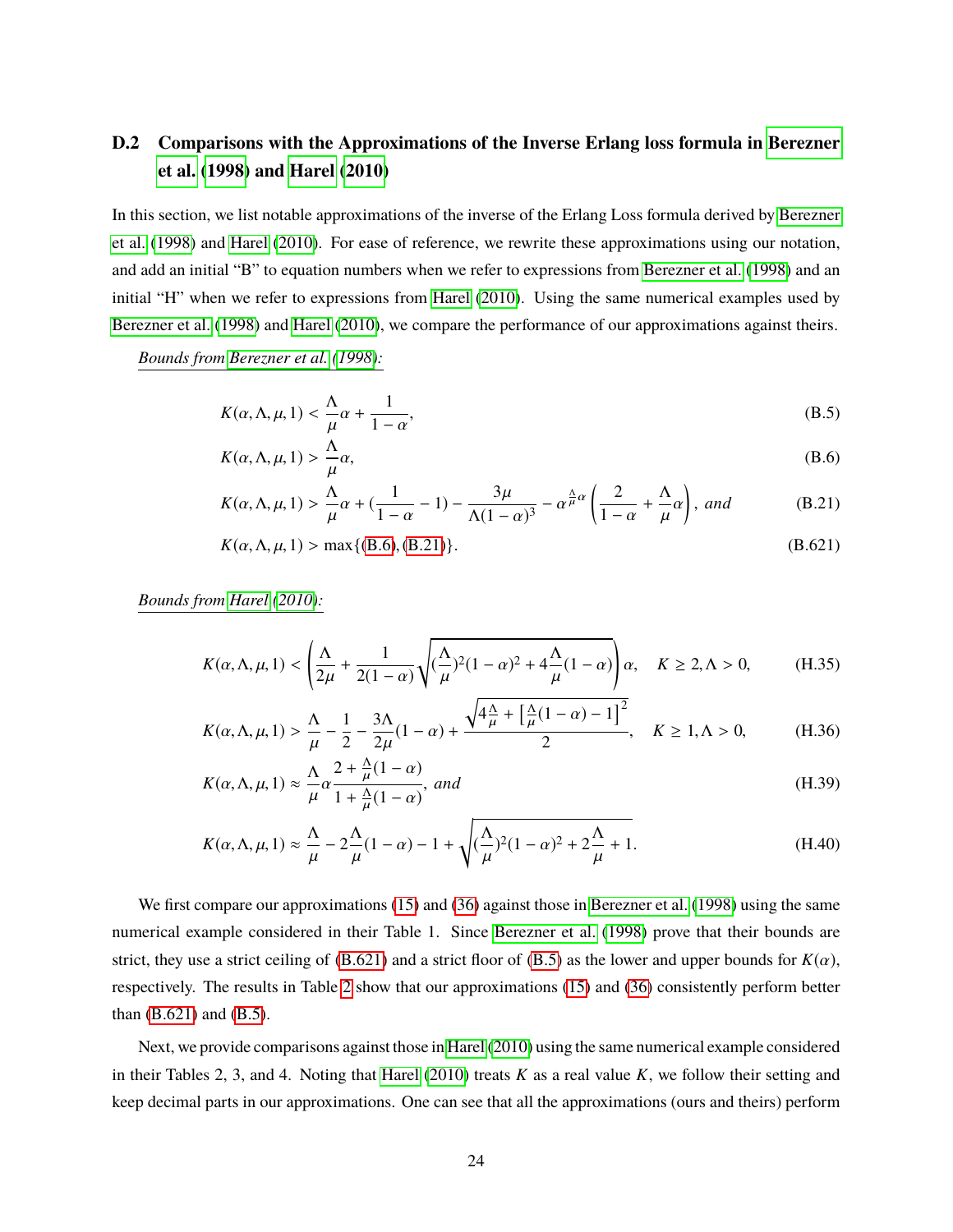<span id="page-50-0"></span>

| $\alpha$ | $\frac{\Delta}{\mu}$ | (B.621) | $K(\alpha)$ | (B.5)   | $\lceil \hat{K} \rceil$ | $\lceil (36) \rceil$ |
|----------|----------------------|---------|-------------|---------|-------------------------|----------------------|
|          | 1000                 | 991     | 1029        | 1089    | 999                     | 1011                 |
|          | 10000                | 9901    | 9970        | 9999    | 9950                    | 9954                 |
| 0.99     | 100000               | 99070   | 99092       | 99099   | 99090                   | 99091                |
|          | 1000000              | 990097  | 990099      | 990099  | 990099                  | 990099               |
|          | 10000000             | 9900099 | 9900099     | 9900099 | 9900099                 | 9900099              |
| 0.999    | 1000                 | 1000    | 1072        | 1998    | 1000                    | 1034                 |
|          | 10000                | 9991    | 10170       | 10989   | 10000                   | 10030                |
|          | 100000               | 99901   | 100293      | 100899  | 99991                   | 100010               |
|          | 1000000              | 999001  | 999697      | 999999  | 999500                  | 999507               |
|          | 10000000             | 9990700 | 9990925     | 9990999 | 9990909                 | 9990910              |

Table 2: Comparisons with the approximations in Table 1 of [Berezner et al.](#page-23-5) [\(1998\)](#page-23-5)

well when  $\alpha$  is not too close to 1. When  $\alpha$  is small, all the approximations produce exact values. Significant gaps are observed for the approximations when  $\alpha = 0.99$  and for some when  $\alpha = 0.9$ . We further look into the case of  $\alpha = 0.99$  for different values of  $\frac{\Delta}{\mu}$ . First, [\(H.35\)](#page-49-5) significantly overestimates the exact value for  $\alpha = 0.99$ . When  $\frac{\Delta}{\mu} = 10$  and  $\alpha = 0.99$ , [\(H.39\)](#page-49-6) performs the best. When  $\frac{\Delta}{\mu} = 100$  and  $\alpha = 0.99$ , our approximation [\(36\)](#page-48-2) performs the best. When  $\frac{\Delta}{\mu} = 1000$  and  $\alpha = 0.99$ , (H.40) per  $\frac{\Delta}{\mu}$  = 1000 and  $\alpha$  = 0.99, [\(H.40\)](#page-49-7) performs the best.

| $\alpha$ | (H.35) | Exact | (H.40) | (H.39) | (H.36) | $\hat{K}$ | (36)  |
|----------|--------|-------|--------|--------|--------|-----------|-------|
| 0.99     | 36.65  | 17.44 | 13.38  | 18.90  | 12.54  | 10.00     | 21.40 |
| 0.90     | 14.56  | 12.53 | 11.69  | 13.50  | 11.16  | 9.82      | 13.51 |
| 0.80     | 10.93  | 10.27 | 10.00  | 10.67  | 9.70   | 9.14      | 10.91 |
| 0.70     | 8.85   | 8.58  | 8.48   | 8.75   | 8.32   | 8.11      | 9.06  |
| 0.60     | 7.24   | 7.12  | 7.08   | 7.20   | 7.00   | 6.92      | 7.47  |
| 0.50     | 5.85   | 5.80  | 5.78   | 5.83   | 5.74   | 5.71      | 6.04  |
| 0.40     | 4.58   | 4.56  | 4.55   | 4.57   | 4.53   | 4.52      | 4.72  |
| 0.30     | 3.38   | 3.37  | 3.37   | 3.38   | 3.36   | 3.36      | 3.47  |
| 0.20     | 2.22   | 2.22  | 2.22   | 2.22   | 2.22   | 2.22      | 2.28  |
| 0.10     | 1.10   | 1.10  | 1.10   | 1.10   | 1.10   | 1.10      | 1.13  |
| 0.01     | 0.11   | 0.11  | 0.11   | 0.11   | 0.11   | 0.11      | 0.11  |

Table 3: Comparisons with the results in Table 2 of [Harel](#page-24-12) [\(2010\)](#page-24-12) for  $\frac{\Delta}{H}$  $\mathbf{r}$  $= 10$ 

Hence, none of the approximations consistently outperforms the others when  $\alpha = 0.99$ . In general, [\(H.40\)](#page-49-7) and [\(36\)](#page-48-2) provide the best performance. While [\(H.40\)](#page-49-7) and [\(15\)](#page-14-1) appear to underestimate the exact values, [\(36\)](#page-48-2) overestimates by a very small amount except for the case of  $\alpha = 0.99$ . In summary, all the